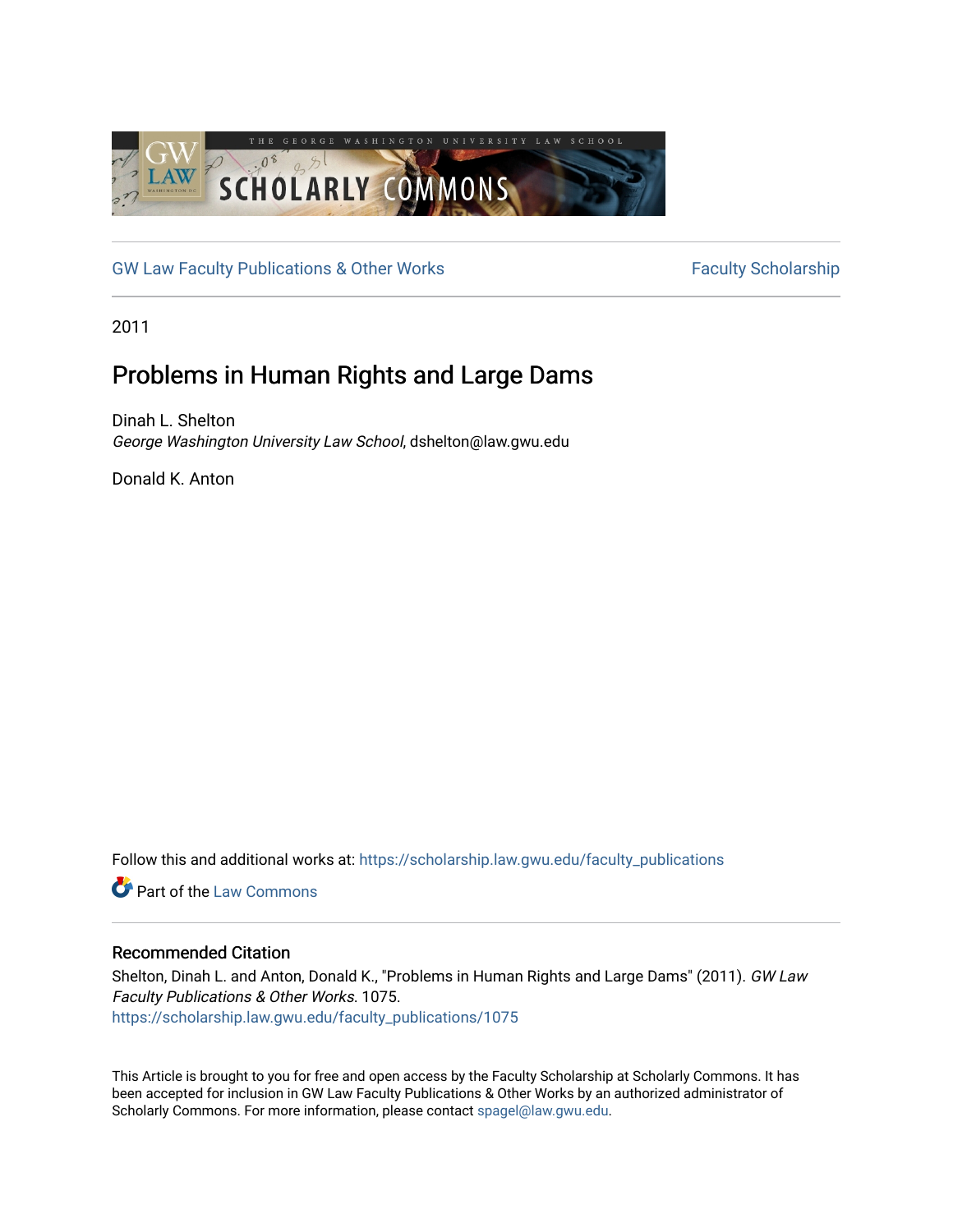$\overline{a}$ 

## **DONALD K. ANTON & DINAH SHELTON, ENVIRONMENTAL PROTECTION AND HUMAN RIGHTS (Cambridge Univ. Press, 2011)**

## **Large Dams Case Study**

Among large infrastructure projects, damming rivers to provide hydroelectric power have been the source of considerable conflict between governments and the people who are affected by such projects, especially those forced to relocate. In many instances dams are built in pristine natural areas, destroying or degrading nature reserves, indigenous lands and/or archaeological sites. Increasing opposition to large dams has resulted in national and international litigation, as well as substantial changes in the practices of international financial institutions. This case study looks at the case of the Narmada dam in India, as it has evolved over time in response to public action, national litigation, and challenges to World Bank financing. In reading these materials, consider the following issues:

- (1) In developing countries, do the benefits of flood control and the provision of renewable energy outweigh the environmental and human rights impacts of large dams?
- (2) Can equal or greater benefits be achieved by alternative development projects that have fewer negative impacts on the environment and human rights?
- (3) By what procedures and substantive measures can the negative impacts by avoided or mitigated?
- (4) Even if there are considerable benefits to hydroelectric projects, should certain locations be off-limits to the construction of large dams? If so, what are the relevant criteria by which to decide?
- (5) How should the rights of local communities and indigenous populations be safeguarded?

#### **Large Dams—The End Of An Era?**

Peter Coles, The UNESCO Courrier, April 2000 . . .

At the last count, there were around 40,000 large dams on the world's rivers, according to the International Commission on Large Dams (ICOLD).<sup>[1](#page-1-0)</sup> Most of them were built in the last 35 years. A further 1,600 are under construction in over 40 countries. But is the era of building very large dams coming to an end? Pressure groups of displaced rural communities and ecology organizations have already disrupted dam building in the United States and India....

For ICOLD, the links between dam building and development are obvious. Two prerequisites for the development of a nation are energy and water, says one ICOLD paper. But since these resources are most scarce precisely where demand is rising most rapidly, dams have become almost synonymous with development. So, while dam building in developed countries has slowed to a trickle in the last decade, major constructions are underway in industrializing countries, like China's massive Three Gorges project and India's Narmada Valley Development project. Over half of all large dams (more than 22,000) are in China, while India has become the third largest dam constructor in the world, with over 3,000 large dams.

Although dams produce power without contributing to the greenhouse effect—about 20 per cent of world electricity and seven per cent of all energy, according to ICOLD—their primary purpose is water control. Reservoirs can provide drinking water, while smoothing out the "boom and bust" cycles of flooding and drought brought about by monsoons. They do this by storing excess water in reservoirs during the rainy season and releasing it in times of scarcity. But by far the greatest use of

<span id="page-1-0"></span><sup>&</sup>lt;sup>1</sup> ICOLD, founded in 1928, seeks to advance the art and science of dams. It has some 6,000 individual members and National Committees in 80 countries. ICOLD defines a large dam as one that is over 15 metres high.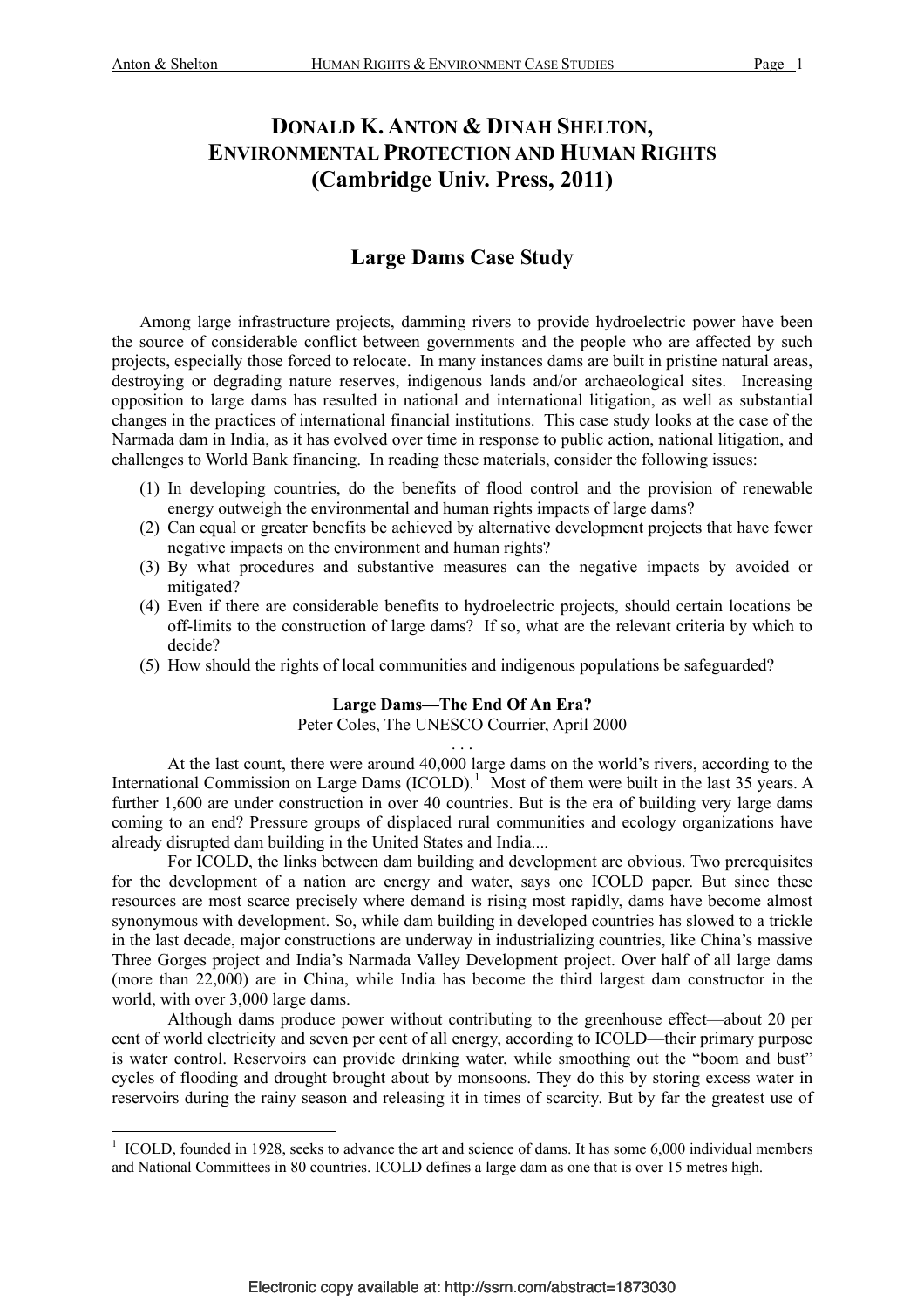dams is to supply irrigation water for agriculture. In developing countries, according to the United Nations Environment Programme (UNEP), irrigation accounts for over 75 per cent of water consumption. In some countries, the figure is over 90 per cent.

At present, according to ICOLD, one third of all food produced already comes from irrigated land. And the organization sees irrigation as the only way to meet the future increase in demand, expecting 80 per cent of food production to come from irrigated land by 2025.

But the case for irrigation is far from clear-cut. According to the International Rivers Network (IRN), a non-governmental organization, irrigation canals cause eutrophication<sup>2</sup>. Meanwhile, the crops produced are often for export and do not feed the sectors of the population that are expanding most rapidly—the poor. And ironically, these are the very people who lose their homes, farms and livelihoods when river valleys are flooded by dams.

Even before a dam has produced a single watt of power, or litre of irrigation water, tens of thousands of people may need to be evacuated from the river valleys to make way for the reservoir. World-wide, the flooded valleys that accompany large dams have forced at least 30 million people to abandon their homes since the 1930s, according to IRN. In the past, governments have seen the human cost of displacement as an inevitable "side effect" of development. Now these displaced people are fighting to be heard.

"Past experiences," says one report to the Commission, "show that typical resettlement programmes are: often prepared late in the project cycle; under financed; devised using insufficient understanding of people's social, cultural, economic, psychological conditions and environment in which they were located; implemented with a very short time frame, with limited objective of restoring previous income levels, and too often terminated even before all displaced people were resettled and rehabilitated."...

Some of those opposed to large-scale dam construction ... see the development that dams supposedly promote as spurious in any case, even for the largely urban communities who benefit. . . .

Other critics suggest that the dam industry simply turned to developing countries because the market in developed countries had almost dried up. In the past, loans from the World Bank and international aid programmes indirectly kept the multi-billion dollar industry afloat, while scoring lucrative trade and technology transfer deals for the lending nations. But now, under mounting opposition from pressure groups, the U.S. and many European governments have declined to become involved in projects like the Three Gorges and Narmada dams.

With power still mainly in the hands of the dam builders, the coming WCD report might at least provide guidelines on how to include the dispossessed among those who benefit, while minimizing the extent of irreversible damage.

 $\frac{1}{2}$ 

*New Dams are Threatening the World's Largest Rivers World Wildlife Fund*  http://www.wwf.org.au/news/n84/

A WWF report warns that indiscriminate dam-building is threatening the world's largest and most important rivers, with the Yangtze in China, the La Plata in South America, and the Tigris and Euphrates in the Middle East likely to suffer most from dams.

The WWF report, *[Rivers at Risk](http://www.panda.org/about_wwf/what_we_do/freshwater/our_solutions/policy_practice/dams_initiative/11952)*, identifies the top 21 rivers at risk from dams being planned or under construction. It shows that over 60% of the world's 227 largest rivers have been fragmented by dams, which has led to the destruction of wetlands, a decline in freshwater species - including river dolphins, fish, and birds - and the forced displacement of tens of millions of people.

The report highlights the Yangtze as the river at most risk with 46 large dams planned or under construction. The Danube and Amazon rivers are also included in the list. The World Commission on Dams provided recommendations and guidelines that allow us to do just that. However, the report concludes that governments are not applying these recommendations to their dam projects. As a result, the benefits that dams provide - such as hydropower, irrigation, and flood control services - are often overtaken by negative environmental and social impacts. For example, much of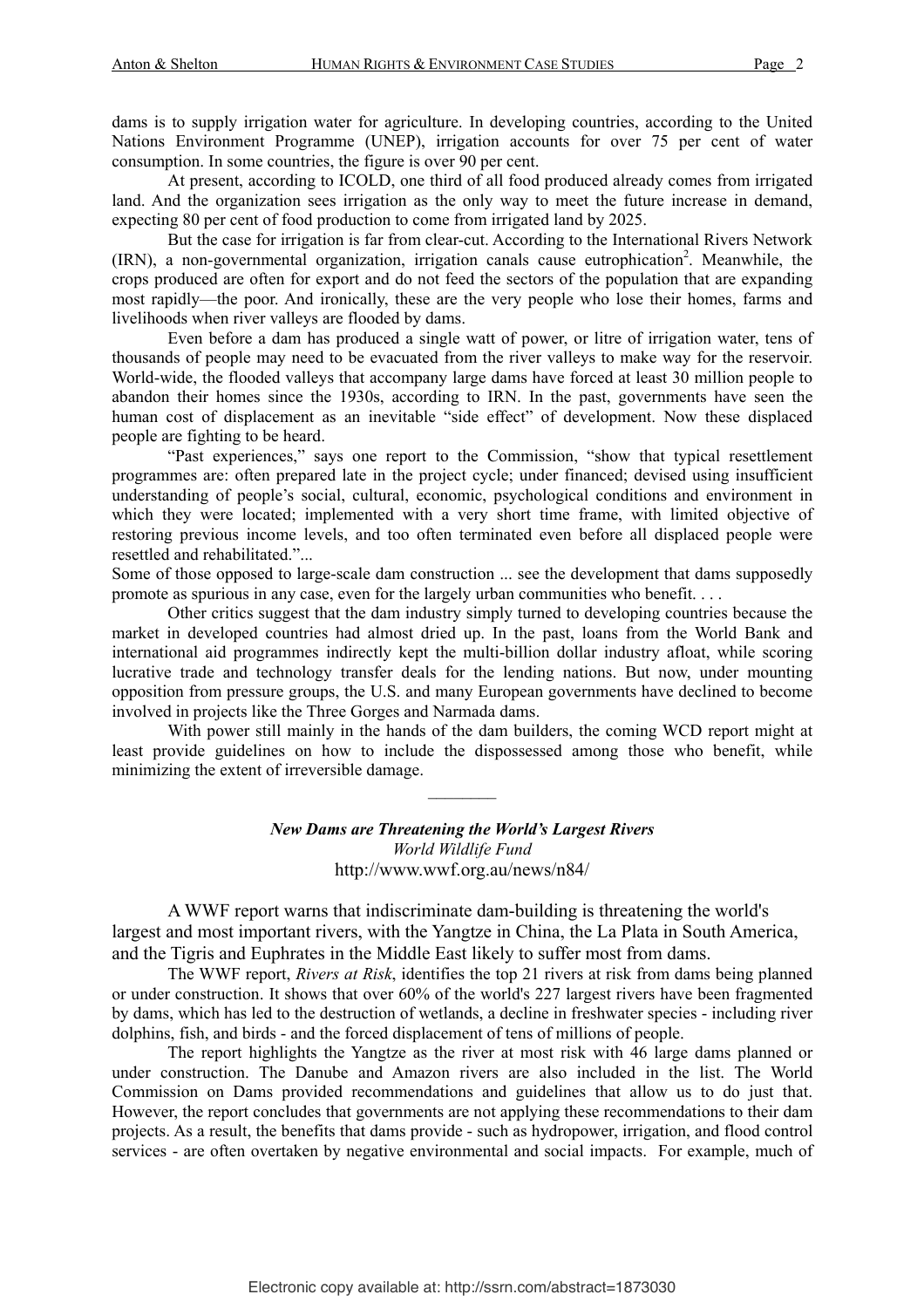the water provided by dams is lost, mainly due to inefficient agriculture irrigation systems - which globally waste up to 1,500 trillion litres of water annually. This is equivalent to 10 times the annual water consumption of the entire African continent.

. . .

According to the report, downstream communities suffer most from dams, with rivers running dry and fish stocks decimated. Dams disrupt the ecological balance of rivers by depleting them of oxygen and nutrients, and affecting the migration and reproduction of fish and other freshwater species. For example, China - the country with the most number of dams planned or under construction in the world - may lose endangered species such as the Yangtze River Dolphin and many water birds if indiscriminate dam-building continues to destroy their habitats.

. . .

#### *More damage than benefits*

... When a dam is constructed, the scars on the landscape are highly visible and when the reservoir starts filling up the damage to the inundated land, sometimes farmlands, sometimes pristine ecosystems, is obvious. But the environmental impacts of a dam stretch much further than the location of the actual dam site.

Migratory fish species are particularly vulnerable to dams, which block access to their spawning or feeding sites. Fish ladders have been successful to some extent for species such as salmon, but are not always effective, and are not a viable solution for many tropical rivers. Fish populations are also susceptible to changes in water quality and water temperatures.

Dams change the hydrology of the river and disturb the seasonal fluctuations. This can be particularly damaging in seasonal floodplains, affecting deposits of nutrients as well as the lifecycles of many fish. Dams also change daily flows by releasing water as a reaction to demands for energy, irrigation or even for navigation and recreation.

Water quality can be degraded. Reductions in water quantities can increase salinity and make the water unusable for drinking and for irrigation, as there is no longer enough water travelling downstream to flush the ecosystem. Decomposition of organic matter and the leaching of mercury from the soil can introduce toxins.

The transport of sediment along the river is disrupted. This affects the morphology of the riverbed, downstream flood plains and even coastal deltas, and in turn impacts on ecosystems in these areas. The build up of sedimentation in the reservoir also reduces the capacity of the dam and there is the danger of accumulation of toxic materials.

In tropical areas, the emissions of greenhouse gases from reservoirs pose a serious concern that needs more investigation.

## *... and a bit of good news*

However, dams are not always bad news for all species. Once reservoirs become established they can become important sites for birdlife. Out of 1345 wetlands of international importance under the Ramsar Convention, about 100 are artificial, many of these being water storage areas.

In South Africa in particular, where natural lakes are practically absent, dams have provided habitats for birds such as pelicans, darters and cormorants. Some dam projects have implemented specific habitat restoration measures that can to some extent compensate for the negative impacts of dams

The socio-economic benefits of dams are numerous and in many places dams have undoubtedly contributed to economic development.

Many countries would look different today without hydroelectricity, irrigation, water supplies, flood control, and recreational activities around reservoirs. But the socio-economic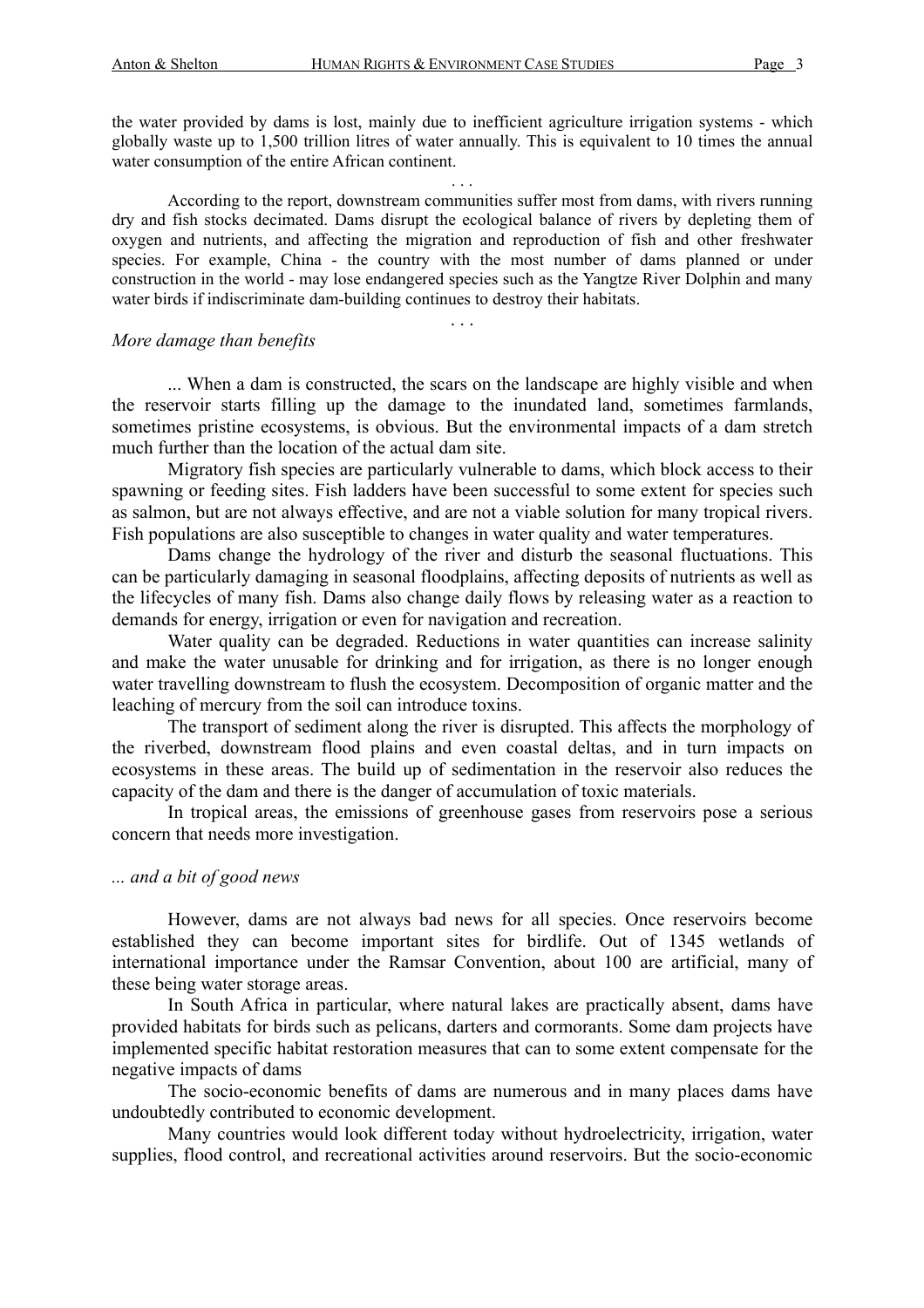impacts of dams should be taken into account too. As more and more dams are being built in populated areas of developing countries, the scale of the social and economic effects is growing.

. . .

#### *Health*

Dams impact on human health, both positively and negatively. Improved access to clean water is a major benefit of dams. However, the habitat created by dams is also perfect for disease-carriers such as mosquitoes and snails, meaning that diseases such as malaria and schistosomiasis often become endemic in dammed areas. When higher population densities in resettled communities go hand in hand with poor hygiene, tuberculosis, influenza and gastroenteritis are often the result.

. . .

#### *Endangered livelihoods*

Finally, the disruption of natural ecosystems, particularly of floodplains, threatens the livelihoods of the millions of people who depend on fisheries, wetlands and regular deposits of sediment for agriculture.

 $\mathcal{L}_\text{max}$ 

**The Narmada Project.** Narmada is the fifth largest river in India and largest western-flowing river of the Indian Peninsula. It rises in the Himalayan Maikala ranges in Madhya Pradesh and flows westwards over a length of about 1312 km. before draining into the Gulf of Cambay, 50 km. West of Bharuch City. Part of the river forms the boundary between the States of Madhya Pradesh and Maharasthra and another part forms the boundary between Maharasthra and Gujarat. The last stretch of 161 km. lies in Gujarat. The colonial British government first considered damming the Narmada in the late 19th century. The idea was revived after independence under the thrust of the Nehru's development policy. The Narmada valley project was controversial from its inception and its costs and benefits were disputed by the riparian states i.e. Gujarat, Maharashtra and Madhya Pradesh. In 1969, the Government of India constituted the Narmada Water Disputes Tribunal (NWDT) to resolve the inter-state dispute. A decade later, the Tribunal issued a compromise award which was accepted by the states. By the late 1980s, the Narmada Valley Development Plan (NVDP) envisaged building 30 big dams, 135 medium dams and 3000 small dams on the Narmada and its tributaries. The people of the Narmada valley who would be displaced began organizing in 1985-86. Other major dams in various stages of planning and construction have also been the subject of protests.

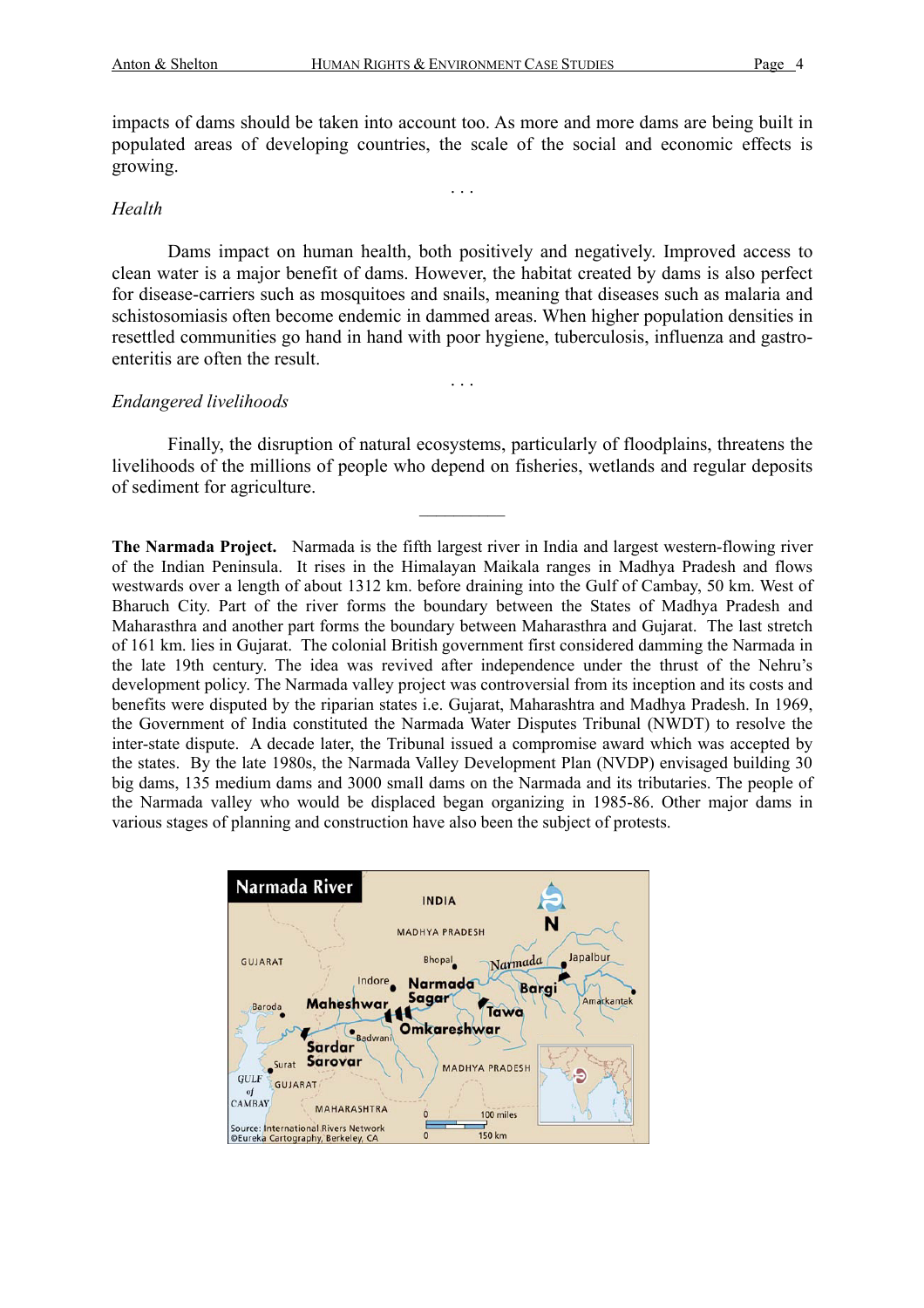#### **A Barrage of Protest**

Peter Coles and Lyla Bavadam, UNESCO Courrier, April 2000

…. According to a report by Narmada Bachao Andolan (NBA), a pressure group fighting the Narmada project, when the Bargi dam was finished in 1990, over 1,000 km upstream in Madhya Pradesh, the 114,000 people from 162 villages in the path of the floodwaters were simply jettisoned with nowhere to go. The government, says NBA, offered no resettlement land and only minimal cash compensation. Many of these villagers, says the report, now have menial jobs in the slums of Jabalpur, the main city in the region.

The plight of the Vadaj oustees could be shared by over 300,000 others as construction moves slowly ahead on the 30 large dams, 150 medium and 3,000 smaller dams in a vast project that will transform the Narmada into a staircase of reservoirs and turbines. For the past 15 years, the backlash of opposition from NBA, a coalition of local people's movements opposed to the different dams, has been challenging the view of development that these dams promote. NBA argues that the beneficiaries of the project will be city dwellers, not the rural communities forced to leave their homes in the flooded valley.

Over 80 per cent of India's rural households have no electricity–and little hope of ever being connected to the electricity grid–according to Arundhati Roy, the acclaimed Indian author who has recently championed NBA's struggle. She says the increased food that the dams' irrigation canals may produce will be destined for export, doing little to feed the nation's poor. In 1995, she says, some 30 million tons of unsold grain were stockpiled in state granaries, while 350 million Indians still live below the poverty line. What is more, most of the people affected by the Narmada project, says NBA, are tribal communities, fishing villages and Dalits (the so-called "oppressed" lower stratum of the Hindu caste system), who already benefit least from India's prosperity.

 The notion of dam building as a prime technology solution to development is not new. Back in the 1940s, just after Independence, Prime Minister Jawaharlal Nehru saw dams as "the Temples of Modern India". The Narmada Valley Development Project was to be a showcase for this vision. Although this particular project stayed on the drawing board for over 30 years, mostly because of disputes over water rights between the three states–Madhya Pradesh, Maharashtra and Gujarat– through which the Narmada flows, India went on to build some 3,600 dams.

 Coupled to the Green Revolution of the 1960s, these dams provided massive irrigation systems that have underpinned a fourfold increase in food production. And similar prospects are being heralded for the Narmada dams. According to official figures, the Sardar Sarovar dam, the last and largest of the dams before the river reaches the Arabian Sea, will provide water for 20-30 million people all year round, especially in the arid areas of Kutch, Saurashtra and the state of Rajasthan. At the same time, the 138.6-metre multi-purpose dam is scheduled to produce 1,450 MW of hydroelectric power, while its reservoir should smooth out the yearly seesaw of floods and droughts, protecting some 400,000 people.

#### *World Bank withdrawal*

 NBA contests just about all the official statistics on the future benefits of the project. It also questions the very principle of the dams from the point of view of development. Led by Medha Patkar, a sociologist originally from Bombay, NBA argues that the benefits will never justify the irreversible loss of forest, fisheries, farmland, culture and livelihood for the hundreds of thousands of displaced people. Some 30 million people depend directly or indirectly on the 1,312-km-long river and its valley, with its fertile farmland, historic temples and pilgrimage routes.

 In 1986, a year after the World Bank lent \$450 million to construct Sardar Sarovar, NBA commissioned a series of impact assessment studies that, it claims, exposed crucial flaws in the official cost-benefit analyses for the entire project. But at the heart of NBA's campaign is the apparent lack of resettlement provision for oustees. With mounting international support, NBA was able to force a review of the Narmada project. In 1991 the World Bank commissioned an independent inquiry,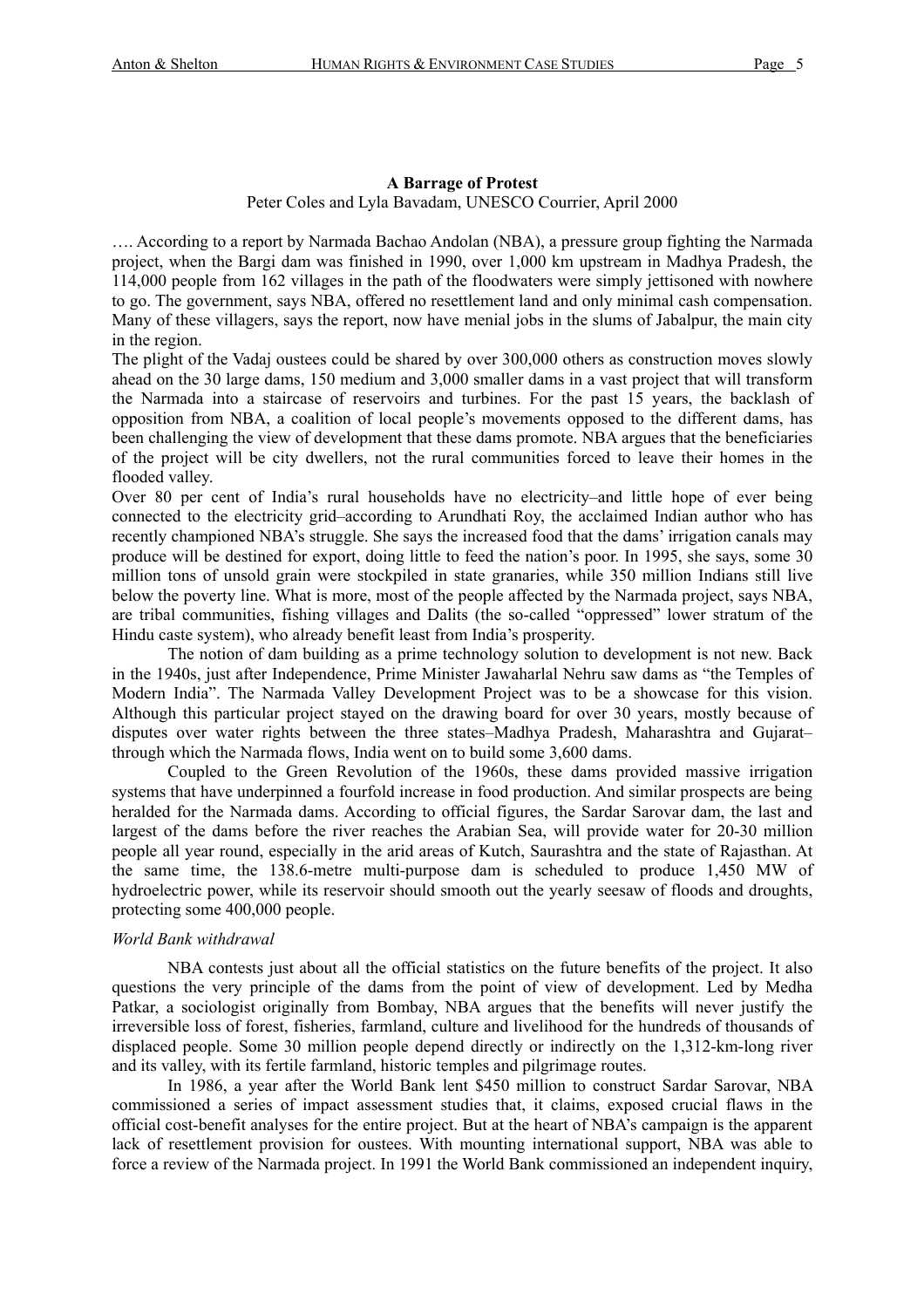whose report essentially endorsed the NBA claims, saying that there had been "no proper appraisal" of the project's impact. Two years later, in an unprecedented about-turn, the World Bank withdrew from the scheme.

 In 1994, India's Supreme Court upheld a case presented by NBA, freezing all construction on the Narmada dams until the state governments carried out adequate impact assessments. NBA insists that there must be no displacement if there are no realistic plans for resettlement. With the exception of Sardar Sarovar, none of the dam projects had any resettlement plans, says the organization. NBA is adamant that it is not opposed to the development that the dams promise. It is also looking for a compromise solution, calling for the final height of the dams to be reduced. The lower the final height, the fewer people will be forced to move to make way for the reservoirs and the less land will be lost.

#### *Rally in the valley*

 Although it now seems unlikely that NBA's actions will stop the dams, the organization has brought the issue of resettlement to the fore. In 1998 the Madhya Pradesh government set up a task force to look at resettlement possibilities. It found that not only was there no land in Madhya Pradesh to house oustees but that the land promised by Gujarat either did not exist, or was of too poor quality. Madhya Pradesh has now called for a new evaluation. The state of Gujarat, however, has dug in its heels. Not only did it refuse to allow the independent World Commission on Dams, set up by the World Bank to visit the Sardar Sarovar site, it also challenged the Supreme Court's earlier ruling. In February 1999, after a four-year moratorium, the Supreme Court reversed its earlier decision, allowing construction to begin again at Sardar Sarovar, adding a further 5 metres to the 80 metres already built.

 NBA has now reinforced its struggle, organizing a series of passive sit-ins and hunger strikes. At the end of July last year Arundhati Roy organized a "Rally in the Valley", marching with 400 other public figures and supporters from village to village in the affected area. An estimated 10,000 oustees joined the rally in the fertile Nimad region of Madhya Pradesh, where the local farmers will lose their land if construction goes ahead. And when the monsoon rains began in August 1999, Medha Patkar and other NBA members took up positions in the village of Domkhedi, refusing to move as the flood waters rose up to their shoulders. Police in boats finally removed them. At the end of last year, Arundhati Roy published a closely-documented essay entitled "The Greater Common Good" in Outlook magazine, criticizing the Narmada Valley project both in principle and in its application.

 As the mud flies between NBA and supporters of the project, the withdrawal of the World Bank could have unpredictable effects in the longer term. With most international aid programmes now unwilling to be associated with the dams, the developers are looking for private sector funding. This could be much harder to influence than an institution such as the World Bank, which has a "worthy" image to protect.

#### **The realities of resettlement**

In some cases resettlement has meant the fragmentation of village communities, because neighbours are given land in different sites. Meanwhile, over 5,000 oustees from villages in Gujarat are being rehoused in settlements alongside others from Maharashtra and Madhya Pradesh. People from three different states, each with their own languages and dialects, culinary habits and dress, are thrown together.

Resettled people may also have to face hostility from their host communities. New lands can be barren rocky ground or waterlogged, saline stretches where farming is impossible. Fishing communities find themselves far from the river on which their livelihood has depended for centuries. Often, these resettled people try to return to their original homes, even if all that remains is a muddy hilltop.

 Uncertainty is another dimension of resettlement. Entire generations grow up not knowing what the ultimate fate of their village will be. As NBA activist Shripad Dharmadhikari explains, "when it is announced that an area will face submergence, all development work comes to a halt. So if a school is being built or roads are being constructed it is all stopped. The actual submergence may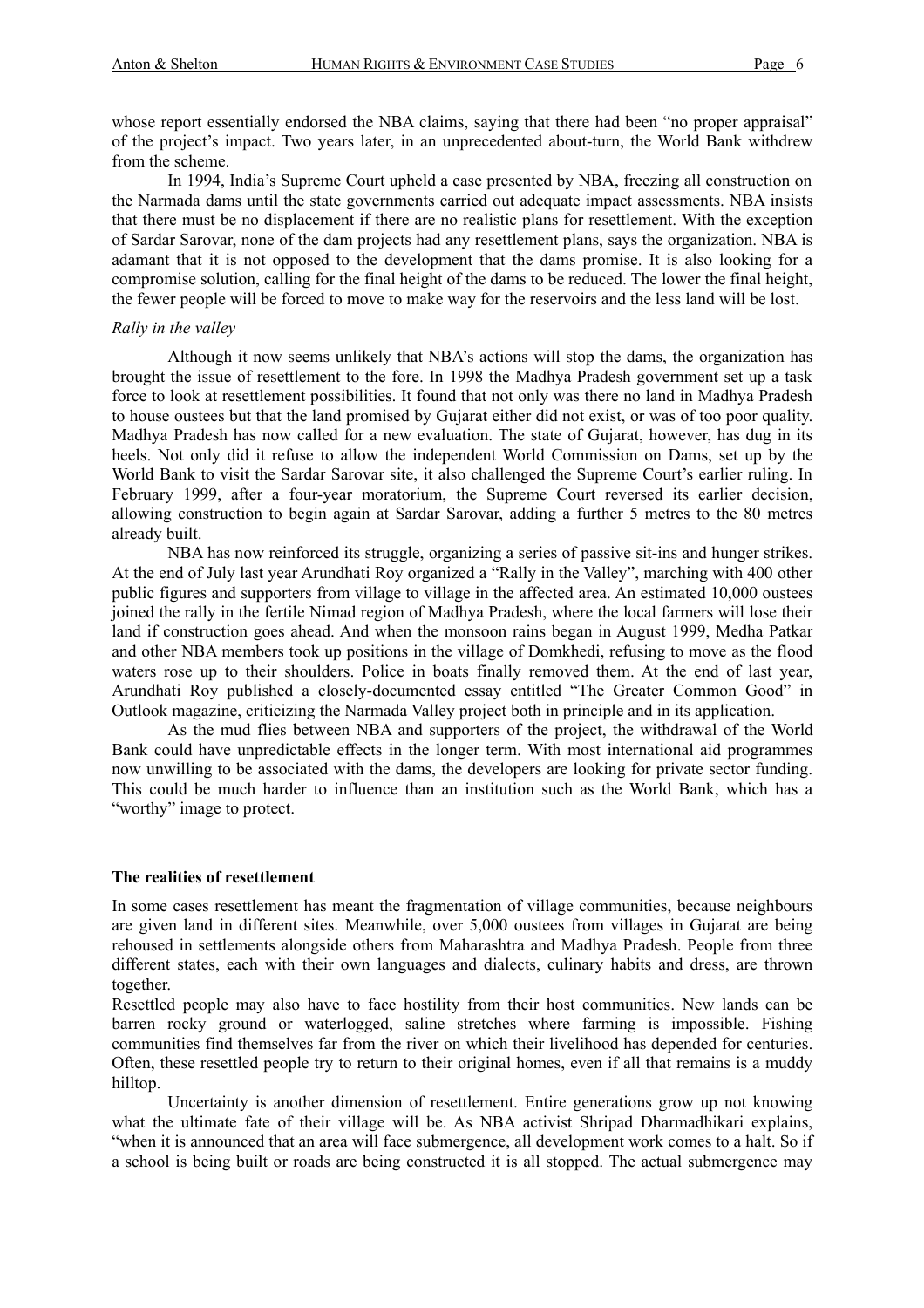remain on paper but the work stops." In the village of Kakarana Behena, a Bhillala tribesman said the electric supply to his village was cut when its status as a submergence village became known. Power supply was stopped a year ago but the waters are still below Kakarana.

There are also social ramifications. Sulgaon is a village in the prosperous and fertile Nimad region that will be submerged when the Maheshwar dam in Madhya Pradesh is constructed. Lakshman Patidar says it is becoming increasingly difficult to find brides for eligible boys. "Who will want to send their daughters to a home that will soon be under water?" he asks. And, like other Nimadi farmers, Patidar values his land above all else. Since boys invariably join their fathers on the farm they get little formal education. This will make it even harder to adapt to their loss of livelihood and culture.

#### **NARMANA BACHAO ANDOLAN V. UNION OF INDIA AND OTHERS** [2000] INSC 518 (18 October 2000)

**\_\_\_\_\_\_\_\_\_\_\_** 

KIRPAL,J.

.

. . . The Narmada Bachao Andolan, the petitioner herein, had been in the forefront of agitation against the construction of the Sardar Sarovar Dam. . . .

In April, 1994 the petitioner filed the present writ petition inter alia praying that the Union of India and other respondents should be restrained from proceeding with the construction of the dam. . .

On behalf of the petitioners, the arguments of Sh. Shanti Bhushan, learned senior counsel, were divided into four different heads, namely, general issues, issues regarding environment, issues regarding relief and rehabilitation and issues regarding review of Tribunals Award. The petitioners have sought to contend that it is necessary for some independent judicial authority to review the entire project, examine the current best estimates of all costs (social, environmental, financial), benefits and alternatives in order to determine whether the project is required in its present form in the national interest or whether it needs to be re- structured/modified. It is further the case of the petitioners that no work should proceed till environment impact assessment has been fully done and its implications for the projects viability being assessed in a transparent and participatory manner. This can best be done, it is submitted, as a part of the comprehensive review of the project.

. . .

While the State of Madhya Pradesh has partly supported the petitioners inasmuch as it has also pleaded for reduction in the height of the dam so as to reduce the extent of submergence and the consequent displacement, the other States and the Union of India have refuted the contentions of the petitioners and of the State of Madhya Pradesh. While accepting that initially the relief and rehabilitation measures had lagged behind but now adequate steps have been taken to ensure proper implementation of relief and rehabilitation at least as per the Award. The respondents have, while refuting other allegations, also questioned the bona fides of the petitioners in filing this petition. It is contended that the cause of the tribals and environment is being taken up by the petitioners not with a view to benefit the tribals but the real reason for filing this petition is to see that a high dam is not erected per se. It was also submitted that at this late stage this Court should not adjudicate on the various issues raised specially those which have been decided by the Tribunals Award.

#### . . . GENERAL ISSUSES RELATING TO DISPLACEMENT OF TRIBALS AND ALLEGED VIOLATION OF THE RIGHTS UNDER ARTICLE 21 OF THE CONSTITUION

The submission of Sh. Shanti Bhushan, learned senior counsel for the petitioners was that the forcible displacement of tribals and other marginal farmers from their land and other sources of livelihood for a project which was not in the national or public interest was a violation of their fundamental rights under Article 21 of the Constitution of India read with ILO Convention 107 to which India is a signatory. Elaborating this contention, it was submitted that this Court had held in a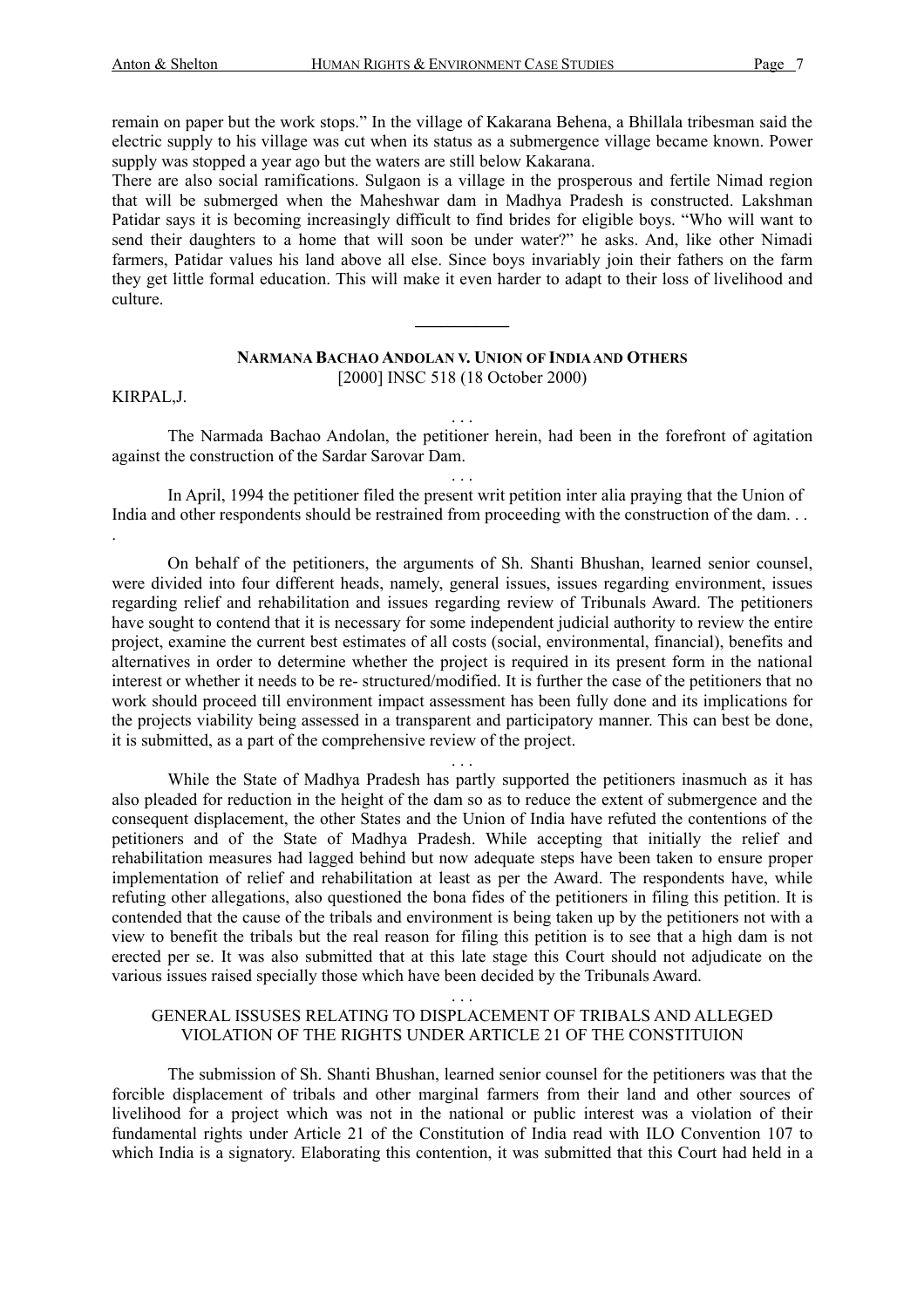large number of cases that international treaties and covenants could be read into the domestic law of the country and could be used by the courts to elucidate the interpretation of fundamental rights guaranteed by the Constitution. Reliance in support of was drawn to the ILO Convention 107 which stipulated that tribal populations shall not be removed from their lands without their free consent from their habitual territories except in accordance with national laws and regulations for reasons relating to national security or in the interest of national economic development. It was further stated that the said Convention provided that in such cases where removal of this population is necessary as an exceptional measure, they shall be provided with lands of quality at least equal to that of lands previously occupied by them, suitable to provide for their present needs and future development. Sh. Shanti Bhushan further contended that while Sardar Sarovar Project will displace and have an impact on thousands of tribal families it had not been proven that this displacement was required as an exceptional measure. He further submitted that given the seriously flawed assumptions of the project and the serious problems with the rehabilitation and environmental mitigation, it could not be said that the project was in the best national interest. It was also submitted that the question arose whether the Sardar Sarovar project could be said to be in the national and public interest in view of its current best estimates of cost, benefits and evaluation of alternatives and specially in view of the large displacement of tribals and other marginal farmers involved in the project. Elaborating this contention, it was contended that serious doubts had been raised about the benefits of the project - the very rationale which was sought to justify the huge displacement and the massive environmental impacts etc. It was contended on behalf of the petitioners that a project which was sought to be justified on the grounds of providing a permanent solution to water problems of the drought prone areas of Gujarat would touch only the fringes of these areas, namely, Saurashtra and Kutch and even this water, which was allocated on paper, would not really accrue due to host of reasons. It was contended that inspite of concentrating on small scale decentralized measures which were undertaken on a large scale could address the water problem of these drought prone areas. Huge portions of the State resources were being diverted to the Sardar Sarovar Project and as a result the small projects were ignored and the water problem in these areas persists. It was submitted that the Sardar Sarovar Project could be restructured to minimise the displacement.

#### . . . ENVIRONMENTAL ISSUES

The four issues raised under this head by Sh. Shanti Bhushan are as under:

- I. Whether the execution of a large project, having diverse and far reaching environmental impact, without the proper study and understanding of its environmental impact and without proper planning of mitigative measures is a violation of fundamental rights of the affected people guaranteed under Article 21 of the Constitution of India?
- II. Whether the diverse environmental impacts of the Sardar Sarovar Project have been properly studied and understood?
- III. Whether any independent authority has examined the environmental costs and mitigative measures to be undertaken in order to decide whether the environmental costs are acceptable and mitigative measures practical?
- IV. Whether the environmental conditions imposed by the Ministry of Environment have been violated and if so, what is the legal effect of the violations?

It was submitted by Sh. Shanti Bhushan that a large project having diverse and far reaching environmental impacts in the concerned States would require a proper study and understanding of the environmental impacts. He contended that the study and planning with regard to environmental impacts must precede construction. According to Sh. Shanti Bhushan, when the environmental clearance was given in 1987, proper study and analysis of the environmental impacts and mitigative measures, which were required to be taken, were not available and, therefore, this clearance was not valid. The decision to construct the dam was stated to be political one and was not a considered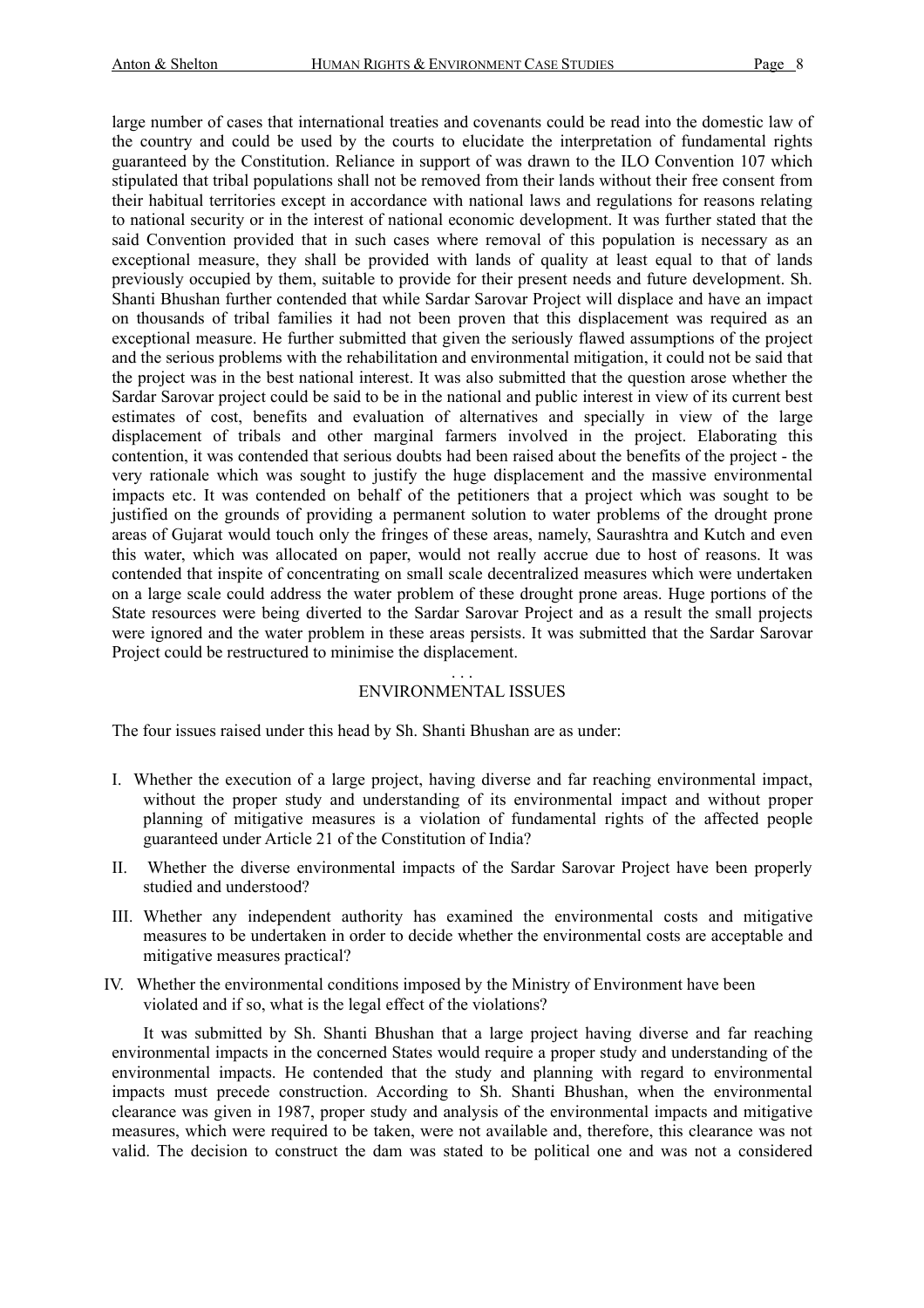decision after taking into account the environmental impacts of the project. The execution of SSP without a comprehensive assessment and evaluation of its environmental impacts and a decision regarding its acceptability was alleged to be a violation of the rights of the affected people under Article 21 of the Constitution of India. It was further submitted that no independent authority has examined vehemently the environmental costs and mitigative measurers to be undertaken in order to decide whether the environmental costs are acceptable and mitigative measures practical. With regard to the environmental clearance given in June, 1987, the submission of Sh. Shanti Bhushan was that this was the conditional clearance and the conditions imposed by the Ministry of Environment and Forests had been violated.

The letter granting clearance, it was submitted, disclosed that even the basic minimum studies and plans required for the environmental impact assessment had not been done. Further more it was contended that in the year 1990, as the deadline for completion of the studies was not met, the Ministry of Environment and Forests had declared that the clearance had lapsed. The Secretary of the said Ministry had requested the Ministry of Water Resources to seek extension of the clearance but ultimately no extension was sought or given and the studies and action plans continued to lag to the extent that there was no comprehensive environmental impact assessment of the project, proper mitigation plans were absent and the costs of the environmental measures were neither fully assessed nor included in the project costs. In support of his contentions, Sh. Shanti Bhushan relied upon the report of a Commission called the Independent Review or the Morse Commission. The said Commission had been set up by the World Bank and it submitted its report in June, 1992. In its report, the Commission had adversely commented on practically all aspects of the project and in relation to environment, it was stated as under:

Important assumptions upon which the projects are based are now questionable or are known to be unfounded.

Environmental and social trade-off have been made, and continue to be made, without a full understanding of the consequences. As a result, benefits tend to be over-stated, while social and environmental costs are frequently understated. Assertions have been substituted for analysis.

We think that the Sardar Sarovar Projects as they stand are flawed, that resettlement and rehabilitation of all those displaced by the projects is not possible under the prevailing circumstances, and that the environmental impacts of the projects have not been properly considered or adequately addressed.

The history of environmental aspects of Sardar Sarovar is a history of non-compliance. There is no comprehensive impact statement. The nature and magnitude of environmental problems and solutions remain elusive.

Sh. Shanti Bhushan submitted that it had become necessary for some independent judicial authority to review the entire project, examine the current best estimates of all costs (social, environmental, financial), benefits and alternatives in order to determine whether the project is required in its present form in the national interest, or whether it needs to be restructured/modified.

Sh. Shanti Bhushan further submitted that environmental impacts of the projects were going to be massive and full assessment of these impacts had not been done. According to him the latest available studies show that studies and action plans had not been completed and even now they were lagging behind pari passu. It was also contended that mere listing of the studies does not imply that everything is taken care of. Some of the studies were of poor quality and based on improper data and no independent body had subjected these to critical evaluation.

#### RE: ENVIRONMENTAL CLERANCE . . .

From the documents and the letters referred to hereinabove, it is more than evident that the Government of India was deeply concerned with the environmental aspects of the Narmada Sagar and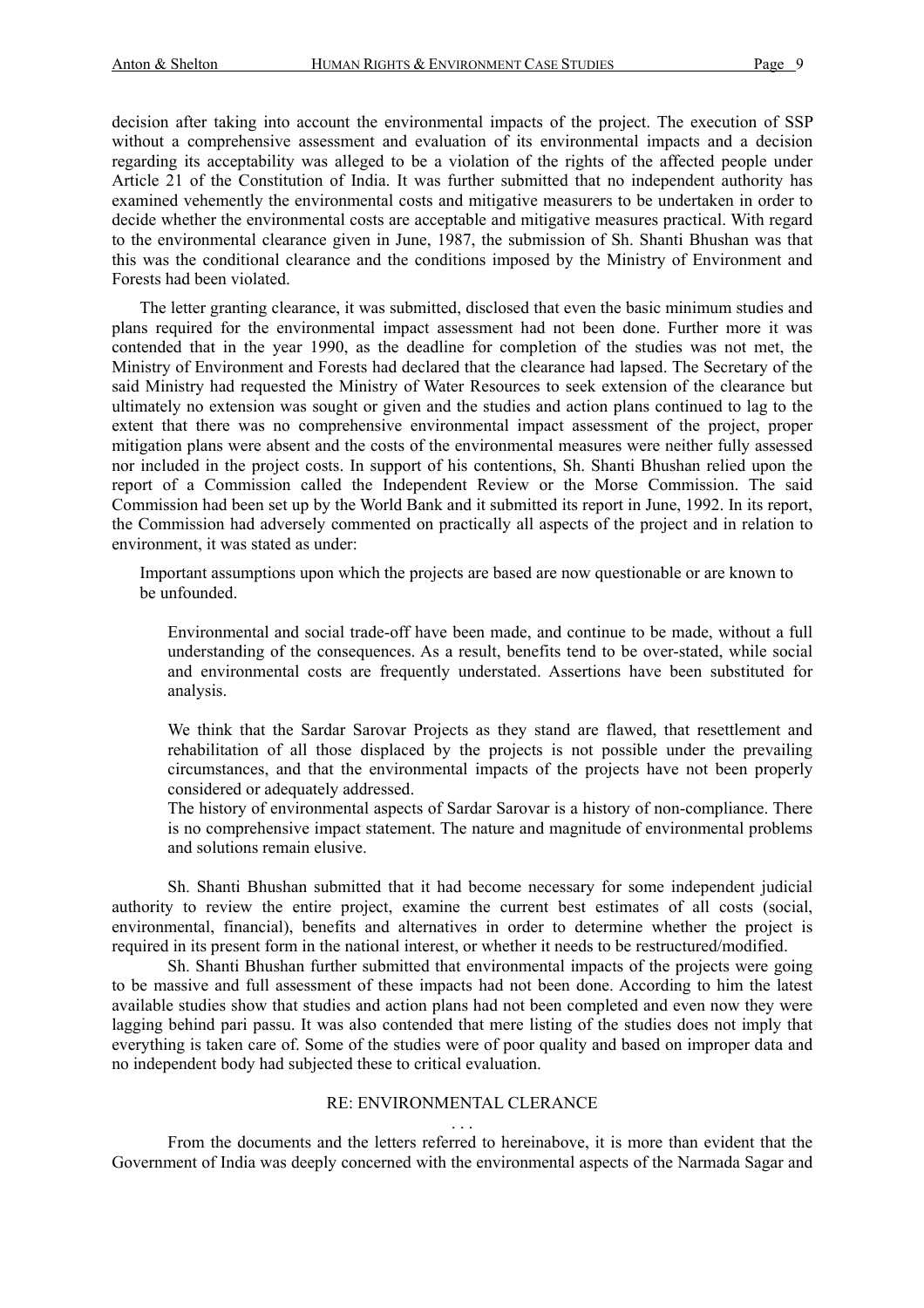Sardar Sarovar Project. Inasmuch as there was some difference of opinion between the Ministries of Water Resources and Environment  $\&$  Forests with regard to the grant of environmental clearance, the matter was referred to the Prime Minister. Thereafter, series of discussions took place in the Prime Ministers Secretariat and the concern of the Prime Minister with regard to the environment and desire to safeguard the interest of the tribals resulted in some time being taken. The Prime Minister gave environmental clearance on 13th April, 1987 and formal letter was issued thereafter on 24th June, 1987.

It is not possible, in view of the aforesaid state of affairs, for this Court to accept the contention of the petitioner that the environmental clearance of the project was given without application of mind. It is evident, and in fact this was the grievance made by Shri Vaghela, that the environmental clearance of the project was unduly delayed. The Government was aware of the fact that number of studies and data had to be collected relating to environment. Keeping this in mind, a conscious decision was taken to grant environmental clearance and in order to ensure that environmental management plans are implemented pari passu with engineering and other works, the Narmada Management Authority was directed to be constituted. This is also reflected from the letter dated 24th June, 1987 of Shri Mudgal giving formal clearance to the project.

It was submitted by Sh. Shanti Bhushan that the catchment area treatment programme was not to be done pari passu but was required to be completed before the impoundment. This contention was based on the terms of the letter dated 24th June, 1987 wherein conditional environmental clearance was granted, inter alia, on the condition that the catchment area treatment programme and rehabilitation plans be drawn so as to be completed ahead of reservoir filling. Admittedly, the impounding began in 1994 and the submission of Sh. Shanti Bhushan was that catchment area treatment programme had not been completed by them and, therefore, this very important condition had been grossly violated. Reference was also made to the Minutes of the Environmental Sub-group meetings to show that there had been slippage in catchment area treatment work.

. . .

The clearance of June, 1987 required the work to be done pari passu with the construction of the dams and the filling of the reservoir. The area wherein the rainfall water is collected and drained into the river or reservoir is called catchment area and the catchment area treatment was essentially aimed at checking of soil erosion and minimising the silting in the reservoir within the immediate vicinity of the reservoir in the catchment area. The respondents had proceeded on the basis that the requirement in the letter of June, 1987 that catchment area treatment programme and rehabilitation plans be drawn up and completed ahead of reservoir filling would imply that the work was to be done pari passu, as far as catchment area treatment programme is concerned, with the filling of reservoir. Even though the filling of the reservoir started in 1994, the impoundment Award was much less than the catchment area treatment which had been affected. The status of compliance with respect to pari passu conditions indicated that in the year 1999, the reservoir level was 88.0 meter, the impoundment area was 6881 hectares (19%) and the area where catchment treatment had been carried out was 128230 hectares being 71.56% of the total work required to be done. The Minutes of the Environmental Sub-group as on 28th September, 1999 stated that catchment area treatment works were nearing completion in the states of Gujarat and Maharashtra. Though, there was some slippage in Madhya Pradesh, however, overall works by and large were on schedule. This clearly showed that the monitoring of the catchment treatment plan was being done by the Environmental Sub-group quite effectively.

With regard to compensatory afforestation it was contended by Sh. Shanti Bhushan that it was being carried out outside the project impact area. Further, it was submitted that the practice of using waste land or lesser quality land for compensatory afforestation means that the forest will be of lesser quality. Both of these together defeated the spirit of the compensatory afforestation. It was contended that the whole compensatory afforestation programme was needed to be looked at by independent experts.

While granting approval in 1987 to the submergence of forest land and/or diversion thereof for the SSP, the Ministry of Environment and Forests had laid down a condition that for every hectare of forest land submerged or diverted for construction of the project, there should be compensatory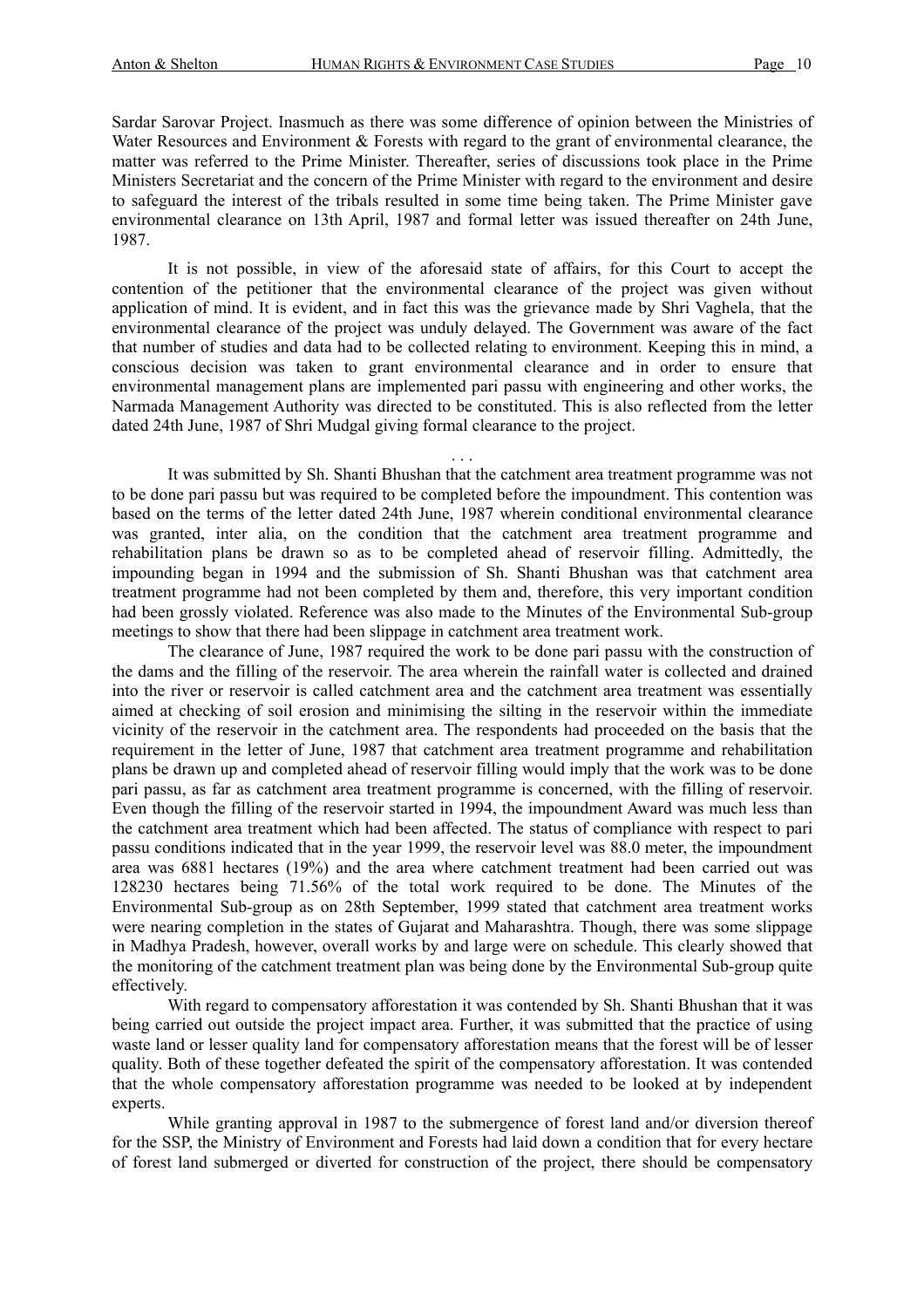afforestation on one hectare of non-forest land plus reforestation on two hectare of degraded forest. According to the State of Gujarat, it had fully complied with the condition by raising afforestation in 4650 hectares of non-forest areas and 9300 hectares in degraded forest areas before 1995-96 against the impoundment area of 19%. The pari passu achievement of afforestation in Gujarat was stated to be 99.62%. If afforestation was taking place on waste land or lesser quality land, it did not necessarily follow, as was contended by the petitioners, that the forests would be of lesser quality or quantity.

It was also contended on behalf of the petitioners that downstream impacts of the project would include not only destruction of downstream fisheries, one of the most important ones in Gujarat on which thousands of people are dependent but will also result in salt water ingress. The project, it was contended, will have grave impacts on the Narmada Estuary and unless the possible impacts were properly studied and made public and mitigation plans demonstrated with the requisite budget, one could not accept the claim that these matters were being looked into. The need to assess the problem was stated to be urgent as according to the petitioners rich fisheries downstream of the dam, including the famed Hilsa would be almost completely destroyed. The salinity ingress threatened the water supply and irrigation use of over 210 villages and towns and Bharuch city.

All these would not only have serious economic and other impacts but would also directly destroy the livelihoods of at least 10000 fisher families.

. . . [A]ccording to the respondents, in 1992 Sardar Sarovar Narmada Nigam Limited issued an approach paper on environmental impact assessment for the river reach downstream. This provided technical understanding of the likely hydrological changes and possible impact in relation thereto. It was further submitted by learned counsel for the respondents that the potential for environmental changes in the lower river and estuary had to be seen in the context of the long term development of the basin. The current stage was clearly beneficial. . . .

The . . . report [in evidence] clearly demonstrates that the construction of dam would result into more regulated and perennial flow into the river with an overall beneficial impact. It is also evident that until all the dams are constructed upstream and the entire flow of river is harnessed, which is not likely in the foreseeable future, there is no question of adverse impact including the fishing activity and the petitioners assertions in this regard are ill-conceived.

The area of submergence was stated to be rich in archaeological remains but it still remained to be studied. It was contended that there was danger of rich historical legacy being lost and even a small increase in the dam height would threaten to submerge many of the sites listed in the report of the Archaeological Survey of India. There were stated to be five monuments which would be affected at the dam height of 90 meter or above and no work was stated to have commenced to protect any of the five monuments.

In the case of Sardar Sarovar, where several sites may be submerged, the NDWT award stipulated that the entire cost of relocation and protection should be chargeable to Gujarat. Relocation work was to be supervised by the Department of Archaeology under the provisions of the *[Ancient](http://www.commonlii.org/in/legis/num_act/amaasara1958472/) [Monuments and Archaeological Sites and Remains Act, 1958](http://www.commonlii.org/in/legis/num_act/amaasara1958472/)*.

. . .

 The three State Governments carried out a complete survey of cultural and religious sites within the submergence zone. The principle of these surveys was to list all Archaeological sites, identify and name any site under state protection and further identify sites of religious or cultural significance which, although not protected under national law, were of sufficient value to merit relocation. So far as the State of Gujarat is concerned the Department of Archaeology surveyed archeological sites in nineteen villages of submergence zone in Gujarat under the title of Archaeological Survey of Nineteen Villages in Gujarat submerged by Sardar Sarovar Reservoir, 1989. . . .

. . .

In relation to flora and fauna studies, it was contended by the petitioners that the studies had finished only recently and the action plans were awaited in many cases. In the meanwhile, extensive deforestation of the submergence zone had taken place, as also part of the area had been submerged, even as the studies have been on. It was also contended that the impact on some of these Wild Ass Sanctuary in Kutch would be very severe.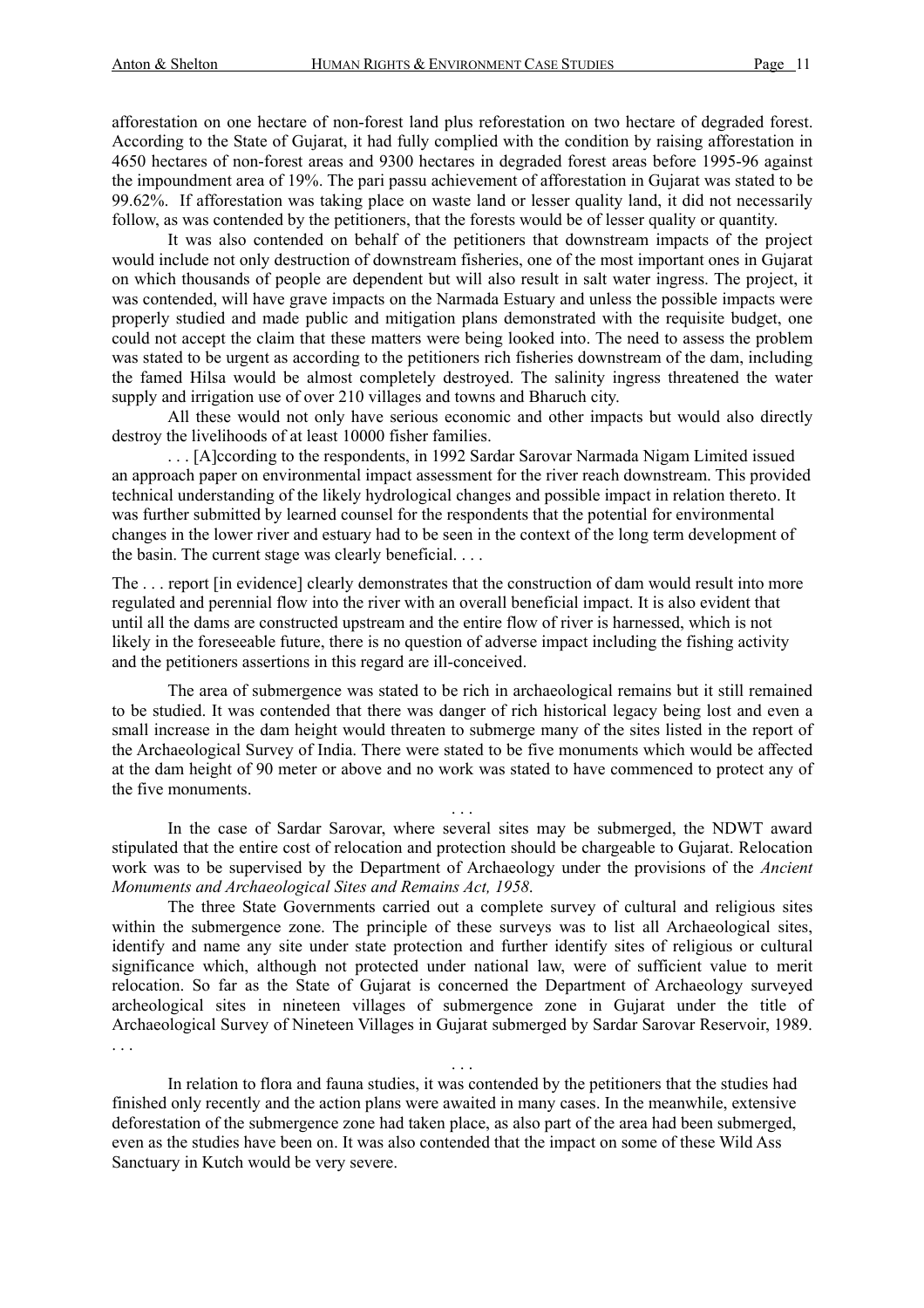. . .

. . . When there is a state of uncertainty due to lack of data or material about the extent of damage or pollution likely to be caused then, in order to maintain the ecology balance, the burden of proof that the said balance will be maintained must necessarily be on the industry or the unit which is likely to cause pollution. On the other hand where the effect on ecology or environment of setting up of an industry is known, what has to be seen is that if the environment is likely to suffer, then what mitigative steps can be taken to off set the same. Merely because there will be a change is no reason to presume that there will be ecological disaster. It is when the effect of the project is known then the principle of sustainable development would come into play which will ensure that mitigative steps are and can be taken to preserve the ecological balance. Sustainable development means what type or extent of development can take place which can be sustained by nature/ecology with or without mitigation.

In the present case we are not concerned with the polluting industry which is being established. What is being constructed is a large dam. The dam is neither a nuclear establishment nor a polluting industry. The construction of a dam undoubtedly would result in the change of environment but it will not be correct to presume that the construction of a large dam like the Sardar Sarovar will result in ecological disaster. India has an experience of over 40 years in the construction of dams. The experience does not show that construction of a large dam is not cost effective or leads to ecological or environmental degradation. On the contrary there has been ecological upgradation with the construction of large dams. What is the impact on environment with the construction of a dam is wellknown in India and, therefore, the decision in A.P. Pollution Control Boards case (supra) will have no application in the present case. ....

In India notification had been issued under Section 3 of the Environmental Act regarding prior environmental clearance in the case of undertaking of projects and setting up of industries including Inter-State River Project. This notification has been made effective from 1994. There was, at the time when the environmental clearance was granted in 1987, no obligation to obtain any statutory clearance. The environmental clearance which was granted in 1987 was essentially administrative in nature, having regard and concern of the environment in the region. Change in environment does not per se violate any right under Article 21 of the Constitution of India especially when ameliorative steps are taken not only to preserve but to improve ecology and environment and in case of displacement, prior relief and rehabilitation measures take place pari passu with the construction of the dam.

 At the time when the environmental clearance was granted by the Prime Minister whatever studies were available were taken into consideration. It was known that the construction of the dam would result in submergence and the consequent effect which the reservoir will have on the ecology of the surrounding areas was also known. Various studies relating to environmental impact, some of which have been referred to earlier in this judgment, had been carried out. There are different facets of environment and if in respect of a few of them adequate data was not available it does not mean that the decision taken to grant environmental clearance was in any way vitiated. The clearance required further studies to be undertaken and we are satisfied that this has been and is being done. Care for environment is an on going process and the system in place would ensure that ameliorative steps are taken to counter the adverse effect, if any, on the environment with the construction of the dam.

#### . . . RELIEF AND REHABILITATION

It is contended by the petitioner that as a result of construction of dam over 41,000 families will be affected in three States spread over 245 villages. The number of families have increased from 7000 families assessed by the Tribunal. It was further contended that the submergence area can be broadly divided into two areas, fully tribal area which covers the initial reach of about 100 or so villages which are almost 100 % tribal and hilly. These include all the 33 villages of Maharashtra, all 19 of Gujarat and many of the Madhya Pradesh. The second part of the submergence area is the mixed population area on the Nimad plains with a very well developed economy that is well connected to the mainstream. While the tribal areas are stated to be having a rich and diverse resource base and the self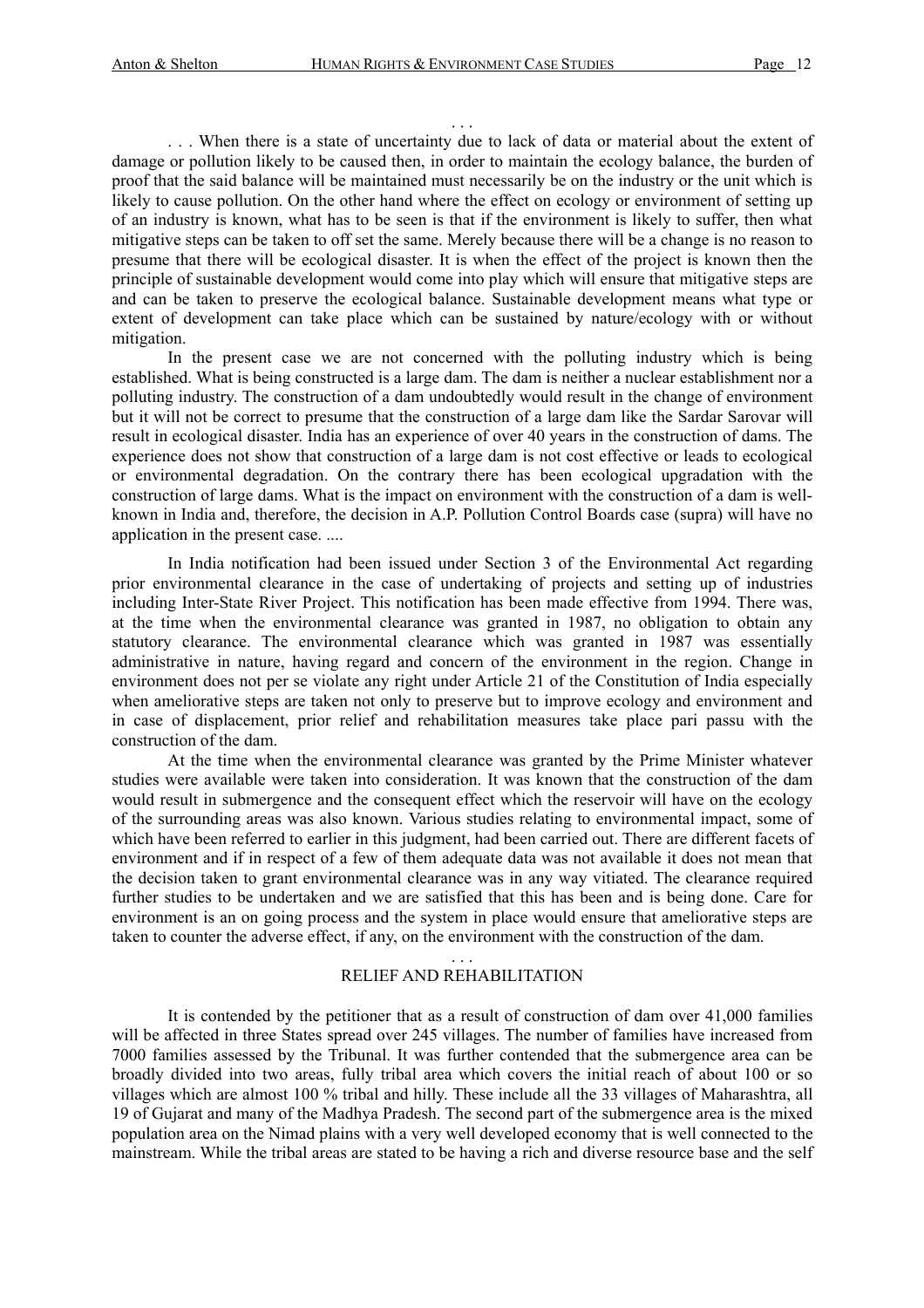sufficient economy, the lack of so-called modern amenities like roads, hospitals and schools are far more a reflection of the neglect and disregard by the Government over the last fifty years than on anything else. Of the 193 villages stated to be affected by Sardar Savorar submergence 140 lie in the Nimad plains. The population of these villages are a mixture of caste and tribal and these villages have all the facilities like schools, post offices, bus service etc....

In order to consider the challenge to the execution of the project with reference to Relief and Rehabilitation it is essential to see as to what is the extent and the nature of submergence.

The Sardar Sarovar Reservoir level at 455 ft. would affect 193 villages in Madhya Pradesh, 33 villages in Maharashtra and 19 villages in Gujarat. The submergence villages are situated on the banks of river Narmada having gentle to steep slopes of the Satpura hills. A village is considered affected even when the water level touches the farm/hut at lowest level. It may be noted that only 4 villages (3 villages in Gujarat and 1 village in Madhya Pradesh) are getting submerged fully and the rest 241 villages are getting affected partially.

The tribals who are affected are in indigent circumstances and who have been deprived of modern fruits of development such as tap water, education, road, electricity, convenient medical facilities etc. The majority of the project affected families are involved in rain-fed agricultural activities for their own sustenance. There is partial employment in forestry sector.

. . .

Since the area is hilly with difficult terrain, they are wholly dependent on vagaries of monsoon and normally only a single crop is raised by them. Out of the PAFs of Madhya Pradesh who have resettled in Gujarat, more than 70% are tribal families. Majority of the total tribal PAFs are stated to have already been re-settled in Gujarat after having exercised their option. It is the contention of the State of Gujarat that the tribals in large number have responded positively to the re-settlement package offered by that state.

In Madhya Pradesh, the agricultural lands of the tribal villages are affected on an average to the extent of 28% whereas in the upper reaches i.e. Nimad where the agriculture is advanced, the extent of submergence, on an average, is only 8.5%. The surveys conducted by HMS Gour University (Sagar) the Monitoring and Evaluation Agency, set up by Government of Madhya Pradesh, reveals that the major resistance to relocation is from the richer, non-tribal families of Nimad who fear shortage of agricultural labour if the landless labourers from the areas accept re- settlement.

The displacement of the people due to major river valley projects has occurred in both developed and developing countries. In the past, there was no definite policy for rehabilitation of displaced persons associated with the river valley projects in India. There were certain project specific programmes for implementation on temporary basis. For the land acquired, compensation under the provisions of Land Acquisition Act, 1894 used to be given to the project affected families. This payment in cash did not result in satisfactory resettlement of the displaced families. Realising the difficulties of displaced persons, the requirement of relief and rehabilitation of PAFs in the case of Sardar Sarovr Project was considered by the Narmada Water Disputes Tribunal and the decision and final order of the Tribunal given in 1979 contains detailed directions in regard to acquisition of land and properties, provision for land, house plots and civic amenities for the re- settlement and rehabilitation of the affected families. The re-settlement policy has thus emerged and developed along with Sardar Sarovar Project.

The Award provides that every displaced family, whose more than 25% of agricultural land holding is acquired, shall be entitled to and be allotted irrigable land of its choice to the extent of land acquired subject to the prescribed ceiling of the State concerned with a minimum of two hectares land. Apart from this land based rehabilitation policy, the Award further provides that each project affected persons will be allotted a house plot free of cost and re-settlement and rehabilitation grant. The civic amenities required by the Award to be provided at places of re-settlement include one primary school for every 100 families, one Panchayat Ghar, one dispensary, one seed store, one childrens park, one village pond and one religious place of worship for every 500 families, one drinking water well with trough and one tree platform for very 50 families; approach road linking each colony to main road; electrification; water supply, sanitary arrangement etc. The State Governments have liberalised the policies with regard to re-settlement and have offered packages more than what was provided for in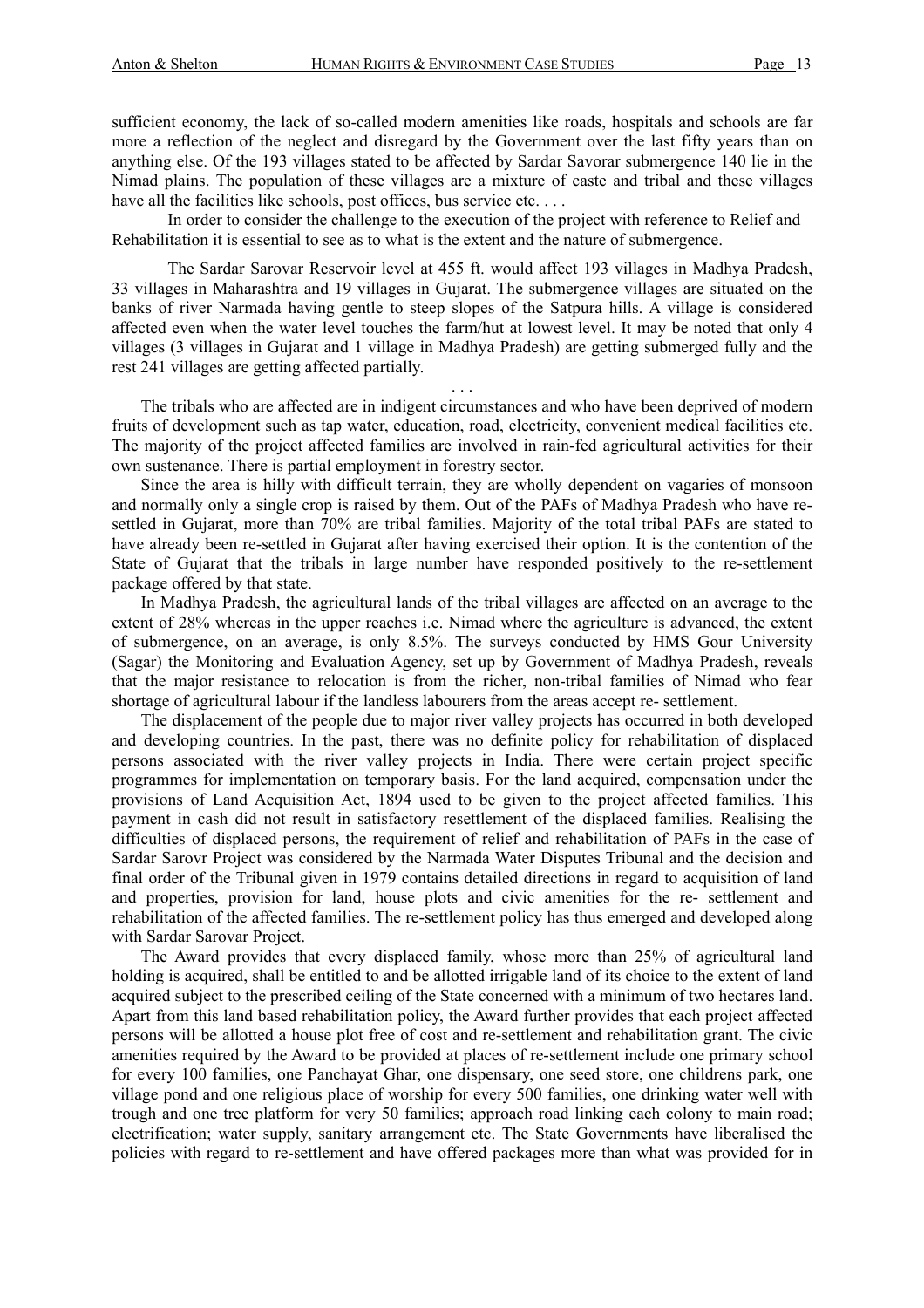the Award e.g the Governments of Madhya Pradesh, Maharashtra and Gujarat have extended the R&R benefits through their liberalised policies even to the encroachers, landless/displaced persons, joint holders, Tapu land (Island) holders and major sons (18 years old) of all categories of affected persons. The Government of Maharasthra has decided to allot one hectare of agricultural land free of cost even to unmarried major daughters of all categories of PAFs.

In the environmental clearance granted by the Ministry of Environment and Forests vide its letter dated 24th June, 1987, one of the conditions stipulated therein was for information from the project authorities on various action plans including Rehabilitation Master Plan of 1989. It is the contention of the petitioners that the failure to prepare a Master Plan constitutes non-compliance with the requirement of the Tribunals Award as well as environmental clearance.

. . . The measures which have been implemented for sustainable development with regard to preserving the socio-cultural environment of the displaced persons in the States of Maharashtra, Gujarat and Madhya Pradesh are stated to be as follows:

- Three choices to the people for the selection of relocation sites.
- Integration of the displaced person with the neighbouring villages by organising medical check-up camps, animal husbandry camps, festivals, eye camps, rural development seminar for village workers etc.
- Establishment of rehabilitation committees at different levels.
- Respect of traditional beliefs, rituals and rights at the starting of house construction, the day and time of leaving the old house and village and the day and time of occupying the new house etc.
- The sacred places at the native villages are being recreated along with their settlements at new sites.
- Installation of all the religious deities with the due consultation of religious heads.
- x Promotion of cultural milieu viz. Social festivals, religious rights, rights of passage, presence of priests, shaman, kinsmen, clansmen etc.
- Special consideration for the preservation of holistic nature of the culture.
- Proper use of built-in-mechanism of cultural heritage of the displaced persons.
- Launching of culturally appropriate development plan.
- Genuine representation of the traditional leader.

The Tribunal had already made provision of various civic amenities which were further liberalised by the State Governments during implementation. The existing development programmes were strengthened for ensuring sustainable development at the rehabilitation sites. These were Integrated Rural Development Programme (IRDP) for agriculture, business and village industries; Integrated Child Development Scheme (ICDS) for nutrition, health and education; Jawahar Rojgar Yojna (JRY); aids for improved seeds, fertilizers, irrigation, animal husbandry; Training Rural Youth for selfemployment (TRYSEM); Employment Guarantee Scheme (EGS), Social Assistance; Industrial Training Institute (ITI); Tribal Development Programme (TDP), financial benefits to the backward classes, economically weaker sections, tribals and other backward classes (OBC), eye camps, subsidies to farmers (seed, tractorisation, fertilizsers, diesel, etc.) agricultural prices support subsidy etc.

Other benefits which were extended for improving the quality of life of the re-settled PAFs included fodder farm, mobile sale, shop of fodder, seeds cultivation training, initial help in land preparation for agricultural activities, better seeds and fertilizers, access to finance, special programme for women in the traditional skills enterpreneurship development, employment skill formation, different plantation programmes, special emphasis for pasture management, environment awareness and education programme, programmes for bio-gas/smokeless chulhas, safe drinking water supply, electricity, lift irrigation, fertilizers kit distribution, gypsum treatment of soil etc.

The project authorities in these three States of Madhya Pradesh, Gujarat and Maharashtra represented that comprehensive health care was available in tribal areas where the displaced families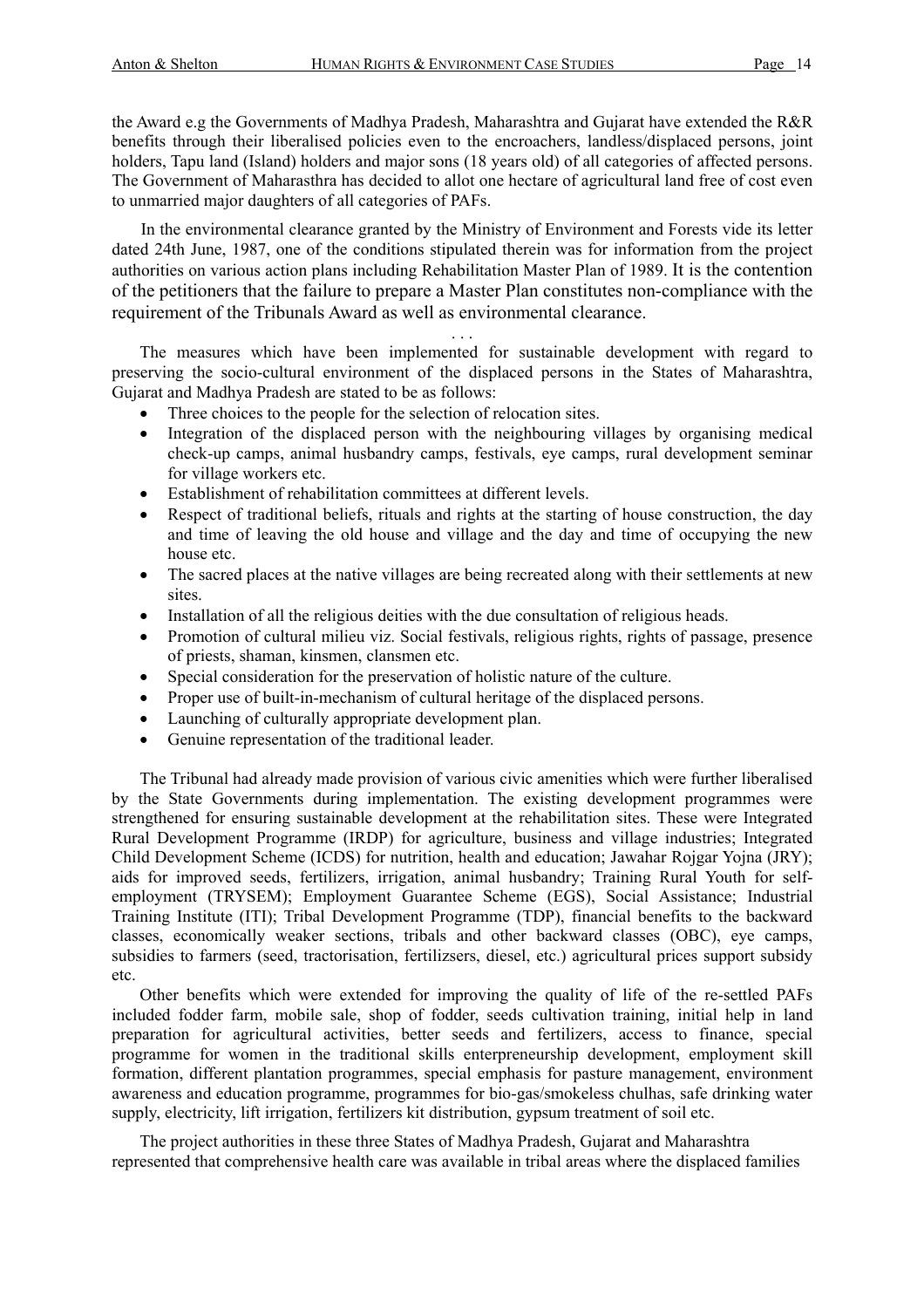had been re-settled. It was contended that extensive preventive health measures like mass immunization, anti-malaria programme, family welfare programmes, child development schemes etc. had been undertaken. What is important is that primary health centres were established at relocation sites for all necessary health facilities to the PAFs.

. . .

Re-settlement and rehabilitation packages in the three States were different due to different geographical, local and economic conditions and availability of land in the States. The liberal packages available to the Sardar Sarovar Project oustees in Gujarat are not even available to the project affected people of other projects in Gujarat. It is incorrect to say that the difference in R&R packages, the package of Gujarat being the most liberal, amounts to restricting the choice of the oustees. Each State has its own package and the oustees have an option to select the one which was most attractive to them. A project affected family may, for instance, chose to leave its home State of Madhya Pradesh in order to avail the benefits of more generous package of the State of Gujarat while other PAFs similarly situated may opt to remain at home and take advantage of the less liberal package of the State of Madhya Pradesh. There is no requirement that the liberalisation of the packages by three States should be to the same extent and at the same time, the States cannot be faulted if the package which is offered, though not identical with each other, is more liberal than the one envisaged in the Tribunals Award.

Subsequent to the Tribunals Award, on the recommendation of the World Bank, the Government of Gujarat adopted the principle of re- settlement that the oustees shall be relocated as village units, village sections or families in accordance with the outstees preference. The oustees choice has actively guided the re-settlement process. The requirement in the Tribunals Award was that the Gujarat shall establish rehabilitation villages in Gujarat in the irrigation command of the Sardar Sarovar Project on the norms mentioned for rehabilitation of the families who were willing to migrate to Gujarat. This provision could not be interpreted to mean that the oustees families should be resettled as a homogeneous group in a village exclusively set up for each such group.

. . .

The concept of community wise re-settlement, therefore, cannot derive support from the above quoted stipulation. Besides, the norms referred to in the stipulation relate to provisions for civic amenities. They vary as regards each civic amenity vis-à-vis the number of oustees families. Thus, one panchayat ghar, one dispensary, one childrens park, one seed store and one village pond is the norm for 500 families, one primary school (3 rooms ) for 100 families and a drinking water well with trough and one platform for every 50 families. The number of families to which the civic amenities were to be provided was thus not uniform and it was not possible to derive therefrom a standardised pattern for the establishment of a site which had nexus with the number of oustees families of a particular community or group to be resettled. These were not indicators envisaging re-settlement of the oustees families on the basis of tribes, sub-tribes, groups or sub-groups.

While re-settlement as a group in accordance with the oustees preference was an important principle/objective, the other objectives were that the oustees should have improved or regained the standard of living that they were enjoying prior to their displacement and they should have been fully integrated in the community in which they were re-settled. These objectives were easily achievable if they were re-settled in the command area where the land was twice as productive as the affected land and where large chunks of land were readily available. This was what the Tribunals Award stipulated and one objective could not be seen in isolation of the other objectives.

The Master Plan, 1995 of Narmada Control Authority also pointed out that "the Bhils, who are individualistic people building their houses away from one another, are getting socialised; they are learning to live together".

Looking to the preferences of the affected people to live as a community, the Government of Gujarat had basically relied on the affected families decision as to where they would like to relocate, instead of forcing them to relocate as per a fixed plan.

The underlined principle in forming the R&R policy was not merely of providing land for PAFs but there was a conscious effort to improve the living conditions of the PAFs and to bring them into the mainstream. ....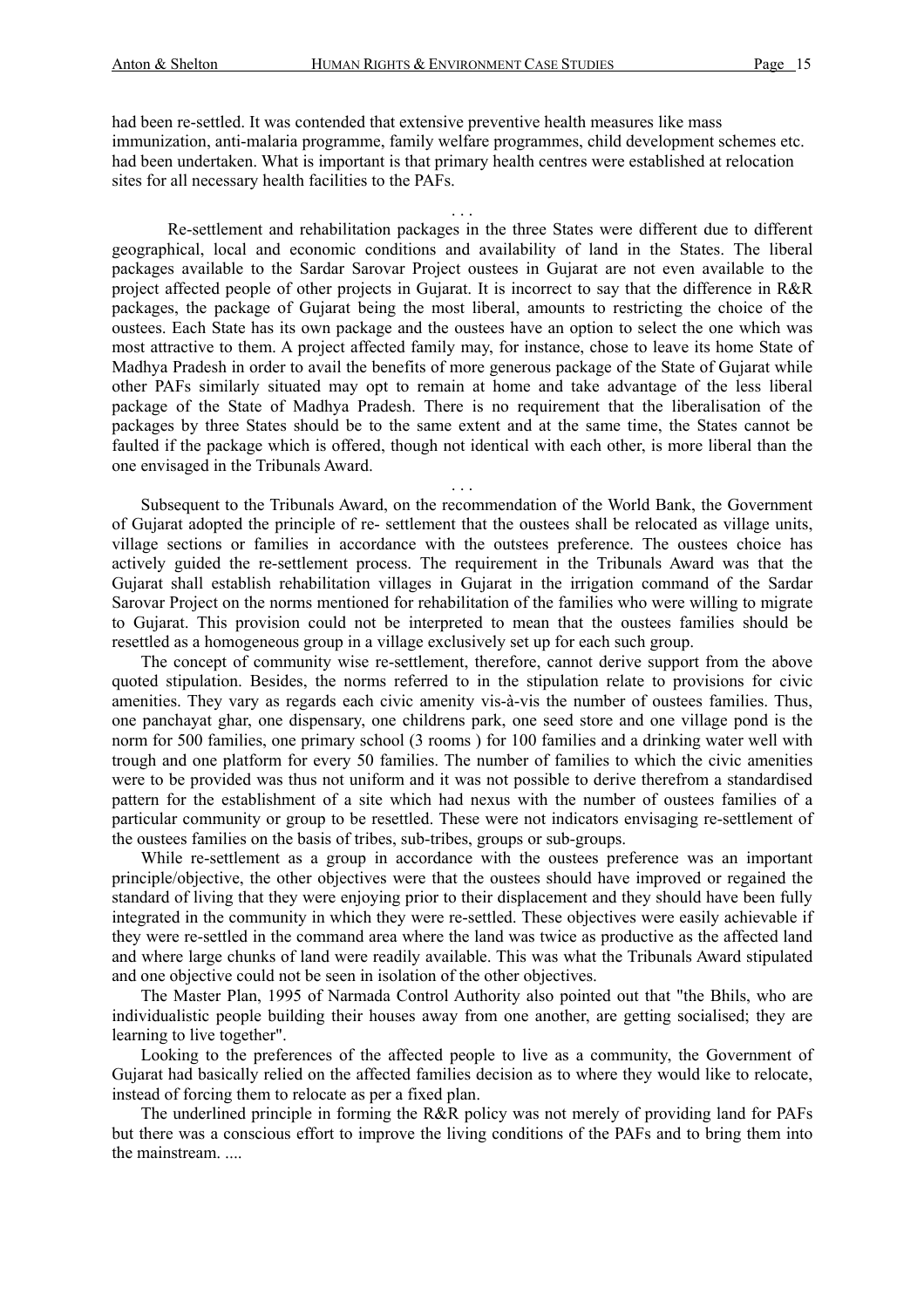Dealing with the contention of the petitioners that there is a need for a review of the project and that an independent agency should monitor the R&R of the oustees and that no construction should be permitted to be undertaken without the clearance of such an authority, the respondents are right in submitting that there is no warrant for such a contention. The Tribunals Award is final and binding on the States. The machinery of Narmada Control Authority has been envisaged and constituted under the Award itself. It is not possible to accept that Narmada Control Authority is not to be regarded as an independent authority. Of course some of the members are Government officials but apart from the Union of India, the other States are also represented in this Authority. The project is being undertaken by the Government and it is for the Governmental authorities to execute the same. With the establishment of the R&R Sub-group and constitution of the Grievances Redressal Authorities by the States of Gujarat, Maharashtra and Madhya Pradesh, there is a system in force which will ensure satisfactory re-settlement and rehabilitation of the oustees. There is no basis for contending that some outside agency or National Human Rights Commission should see to the compliance of the Tribunal Award.

#### . . . **CONCLUSION**

Water is one element without which life cannot sustain. Therefore, it is to be regarded as one of the primary duties of the Government to ensure availability of water to the people.

There are only three sources of water. They are rainfall, ground water or from river. A river itself gets water either by the melting of the snow or from the rainfall while the ground water is again dependent on the rainfall or from the river. In most parts of India, rainfall takes place during a period of about 3 to 4 months known as the Monsoon Season. Even at the time when the monsoon is regarded as normal, the amount of rainfall varies from region to region. For example, North-Eastern States of India receive much more rainfall than some of other States like Punjab, Haryana or Rajasthan. Dams are constructed not only to provide water whenever required but they also help in flood control by storing extra water. Excess of rainfall causes floods while deficiency thereof results in drought. Studies show that 75% of the monsoon water drains into the sea after flooding a large land area due to absence of the storage capacity. According to a study conducted by the Central Water Commission in 1998, surface water resources were estimated at 1869 cu km and rechargeable groundwater resources at 432 cu km. It is believed that only 690 cu km of surface water resources (out of 1869 cu km) can be utilised by storage. At present the storage capacity of all dams in India is 174 cu km. which is incidentally less than the capacity of Kariba Dam in Zambia/Zimbabwe (180.6 cu km) and only 12 cu km more than Aswan High Dam of Egypt.

While the reservoir of a dam stores water and is usually situated at a place where it can receive a lot of rainfall, the canals take water from this reservoir to distant places where water is a scare commodity. It was, of course, contended on behalf of the petitioner that if the practice of water harvesting is resorted to and some check dams are constructed, there would really be no need for a high dam like Sardar Sarovar. The answer to this given by the respondent is that water harvesting serves a useful purpose but it cannot ensure adequate supply to meet all the requirements of the people. Water harvesting means to collect, preserve and use the rain water. The problem of the area in question is that there is deficient rainfall and small scale water harvesting projects may not be adequate. During the non rainy days, one of the essential ingredients of water harvesting is the storing of water. It will not be wrong to say that the biggest dams to the smallest percolating tanks meant to tap the rain water are nothing but water harvesting structures to function by receiving water from the common rainfall.

Dam serves a number of purposes. It stores water, generates electricity and releases water throughout the year and at times of scarcity.

Its storage capacity is meant to control floods and the canal system which emanates therefrom is meant to convey and provide water for drinking, agriculture and industry. In addition thereto, it can also be a source of generating hydro-power. Dam has, therefore, necessarily to be regarded as an infrastructural project.

There are three stages with regard to the undertaking of an infrastructural project. One is conception or planning, second is decision to undertake the project and the third is the execution of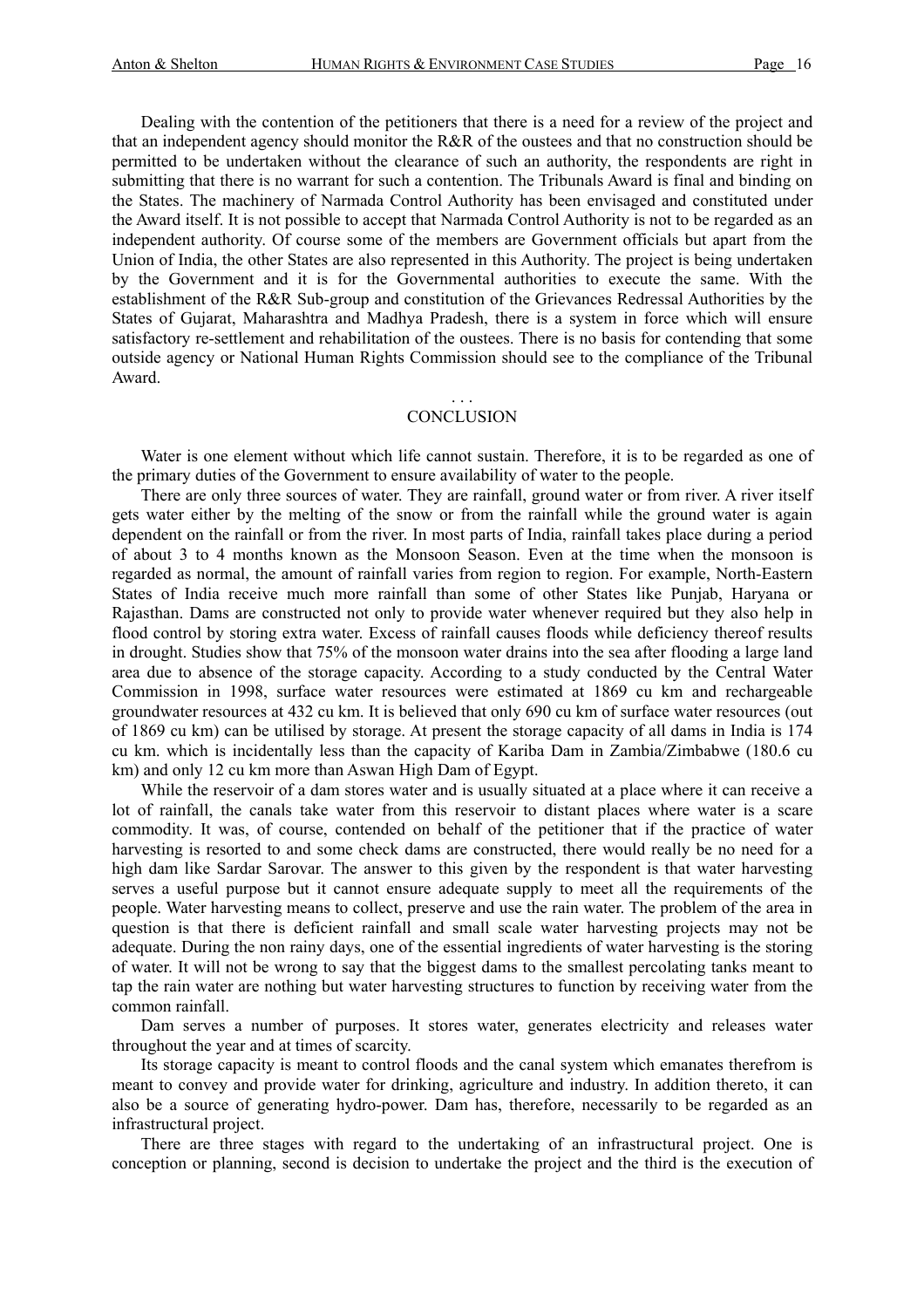the project. The conception and the decision to undertake a project is to be regarded as a policy decision. While there is always a need for such projects not being unduly delayed, it is at the same time expected that as thorough a study as is possible will be undertaken before a decision is taken to start a project.

Once such a considered decision is taken, the proper execution of the same should be taken expeditiously. It is for the Government to decide how to do its job. When it has put a system in place for the execution of a project and such a system cannot be said to be arbitrary, then the only role which a Court may have to play is to see that the system works in the manner it was envisaged.

A project may be executed departmentally or by an outside agency.

The choice has to be of the Government. When it undertakes the execution itself, with or without the help of another organisation, it will be expected to undertake the exercise according to some procedure or principles. The NCA was constituted to give effect to the Award, various sub-groups have been established under the NCA and to look after the grievances of the resettled oustees and each State has set up a Grievance Redressal Machinery. Over and above the NCA is the Review Committee. There is no reason now to assume that these authorities will not function properly. In our opinion the Court should have no role to play.

It is now well-settled that the courts, in the exercise of their jurisdiction, will not transgress into the field of policy decision. Whether to have an infrastructural project or not and what is the type of project to be undertaken and how it has to be executed, are part of policy making process and the Courts are ill equipped to adjudicate on a policy decision so undertaken. The Court, no doubt, has a duty to see that in the undertaking of a decision, no law is violated and peoples fundamental rights are not transgressed upon except to the extent permissible under the Constitution. Even then any challenge to such a policy decision must be before the execution of the project is undertaken. Any delay in the execution of the project means over run in costs and the decision to undertake a project, if challenged after its execution has commenced, should be thrown out at the very threshold on the ground of latches if the petitioner had the knowledge of such a decision and could have approached the Court at that time. Just because a petition is termed as a PIL does not mean that ordinary principles applicable to litigation will not apply. Latches is one of them.

Public Interest Litigation [PIL] was an innovation essentially to safeguard and protect the human rights of those people who were unable to protect themselves. With the passage of time the PIL jurisdiction has been ballooning so as to encompass within its ambit subjects such as probity in public life, granting of largess in the form of licences, protecting environment and the like. But the balloon should not be inflated so much that it bursts.

Public Interest Litigation should not be allowed to degenerate to becoming Publicity Interest Litigation or Private Inquisitiveness Litigation.

While exercising jurisdiction in PIL cases Court has not forsaken its duty and role as a Court of law dispensing justice in accordance with law. It is only where there has been a failure on the part of any authority in acting according to law or in non-action or acting in violation of the law that the Court has stepped in. No directions are issued which are in conflict with any legal provisions. Directions have, in appropriate cases, been given where the law is silent and inaction would result in violation of the Fundamental Rights or other Legal provisions.

While protecting the rights of the people from being violated in any manner utmost care has to be taken that the Court does not transgress its jurisdiction. There is in our Constitutional frame-work a fairly clear demarcation of powers. The Court has come down heavily whenever the executive has sought to impinge upon the Courts jurisdiction.

At the same time, in exercise of its enormous power the Court should not be called upon or undertake governmental duties or functions. The Courts cannot run the Government nor the administration indulge in abuse or non-use of power and get away with it. The essence of judicial review is a constitutional fundamental. The role of the higher judiciary under the constitution casts on it a great obligation as the sentinel to defend the values of the constitution and rights of Indians. The courts must, therefore, act within their judicially permissible limitations to uphold the rule of law and harness their power in public interest. It is precisely for this reason that it has been consistently held by this Court that in matters of policy the Court will not interfere. When there is a valid law requiring the Government to act in a particular manner the Court ought not to, without striking down the law,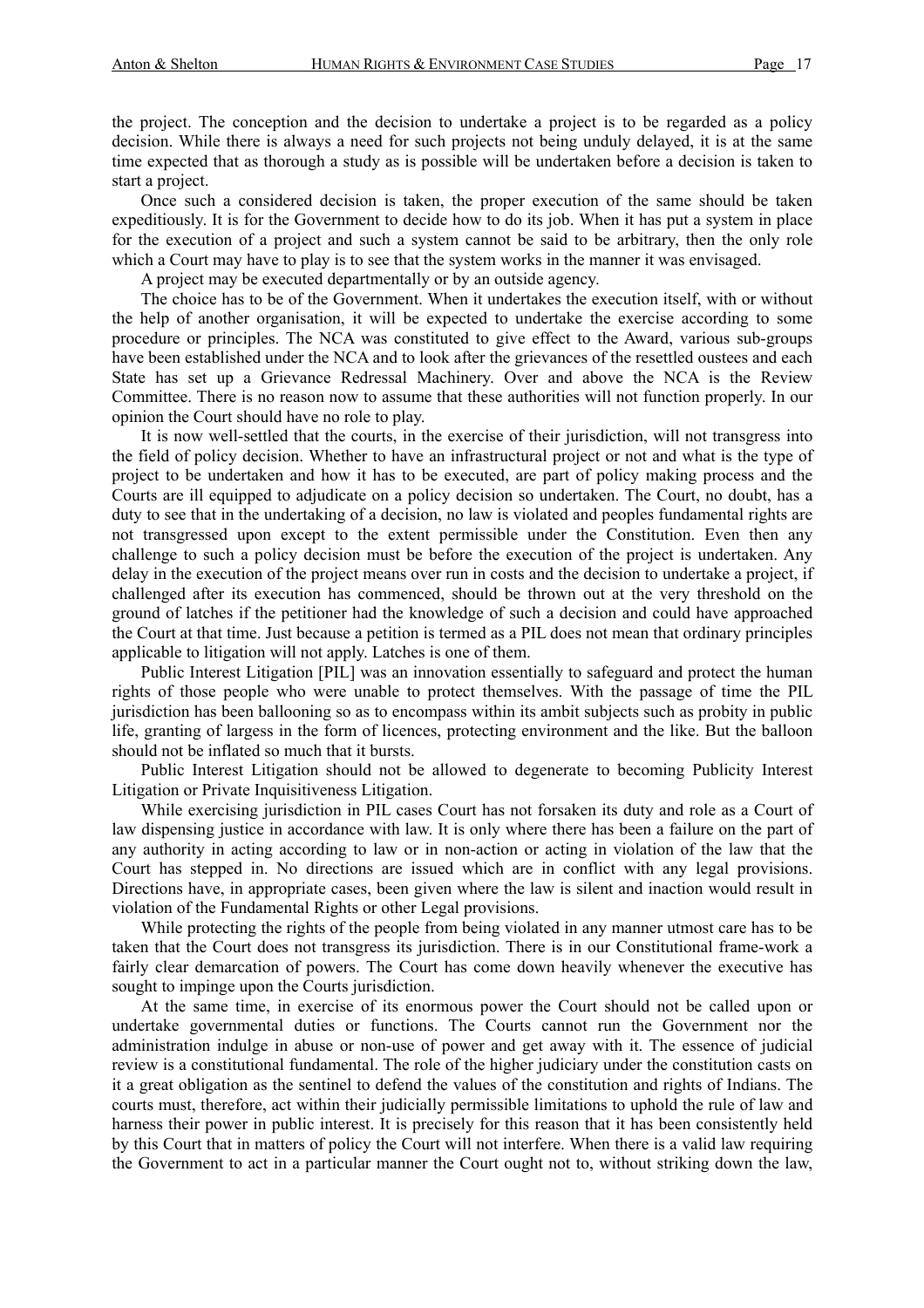give any direction which is not in accordance with law. In other words the Court itself is not above the law.

In respect of public projects and policies which are initiated by the Government the Courts should not become an approval authority. Normally such decisions are taken by the Government after due care and consideration. In a democracy welfare of the people at large, and not merely of a small section of the society, has to be the concern of a responsible Government. If a considered policy decision has been taken, which is not in conflict with any law or is not mala fide, it will not be in Public Interest to require the Court to go into and investigate those areas which are the function of the executive. For any project which is approved after due deliberation the Court should refrain from being asked to review the decision just because a petitioner in filing a PIL alleges that such a decision should not have been taken because an opposite view against the undertaking of the project, which view may have been considered by the Government, is possible. When two or more options or views are possible and after considering them the Government takes a policy decision it is then not the function of the Court to go into the matter afresh and, in a way, sit in appeal over such a policy decision.

What the petitioner wants the Court to do in this case is precisely that. The facts enumerated hereinabove clearly indicate that the Central Government had taken a decision to construct the Dam as that was the only solution available to it for providing water to water scare areas. It was known at that time that people will be displaced and will have to be rehabilitated. There is no material to enable this Court to come to the conclusion that the decision was mala fide. A hard decision need not necessarily be a bad decision.

Furthermore environment concern has not only to be of the area which is going to be submerged and its surrounding area. The impact on environment should be seen in relation to the project as a whole. While an area of land will submerge but the construction of the Dam will result in multifold improvement in the environment of the areas where the canal waters will reach. Apart from bringing drinking water within easy reach the supply of water to Rajasthan will also help in checking the advancement of the Thar Desert. Human habitation will increase there which, in turn, will help in protecting the so far porous border with Pakistan.

While considering Gujarats demand for water, the Government had reports that with the construction of a high dam on the river Narmada, water could not only be taken to the scarcity areas of Northern Gujarat, Saurashtra and parts of Kutch but some water could also be supplied to Rajasthan.

Conflicting rights had to be considered. If for one set of people namely those of Gujarat, there was only one solution, namely, construction of a dam, the same would have an adverse effect on another set of people whose houses and agricultural land would be submerged in water. It is because of this conflicting interest that considerable time was taken before the project was finally cleared in 1987. Perhaps the need for giving the green signal was that while for the people of Gujarat, there was no other solution but to provide them with water from Narmada, the hardships of oustees from Madhya Pradesh could be mitigated by providing them with alternative lands, sites and compensation. In governance of the State, such decisions have to be taken where there are conflicting interests. When a decision is taken by the Government after due consideration and full application of mind, the Court is not to sit in appeal over such decision.

Since long the people of India have been deriving the benefits of the river valley projects. At the time of independence, food-grain was being imported into India but with the passage of time and the construction of more dams, the position has been reversed. The large-scale river valley projects per se all over the country have made India more than self- sufficient in food. Famines which used to occur have now become a thing of the past. Considering the benefits which have been reaped by the people all over India with the construction of the dams, the Government cannot be faulted with deciding to construct the high dam on the river Narmada with a view to provide water not only to the scarcity areas of Gujarat but also to the small areas of the State of Rajasthan where the shortage of water has been there since the time immemorial.

In the case of projects of national importance where Union of India and/or more than one State(s) are involved and the project would benefit a large section of the society and there is evidence to show that the said project had been contemplated and considered over a period of time at the highest level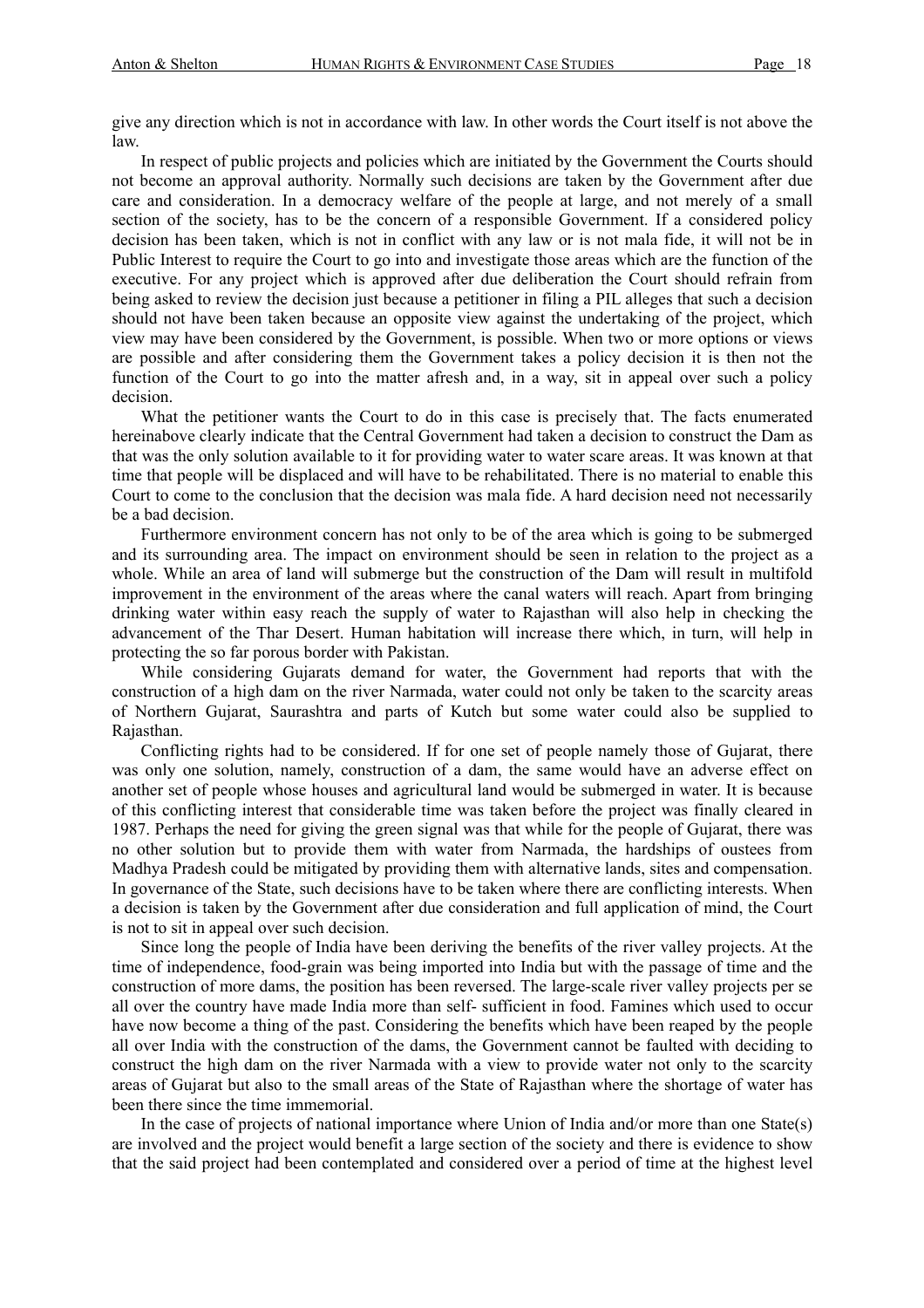of the States and the Union of India and more so when the project is evaluated and approval granted by the Planning Commission, then there should be no occasion for any Court carrying out any review of the same or directing its review by any outside or independent agency or body. In a democratic set up, it is for the elected Government to decide what project should be undertaken for the benefit of the people. Once such a decision had been taken that unless and until it can be proved or shown that there is a blatant illegality in the undertaking of the project or in its execution, the Court ought not to interfere with the execution of the project.

Displacement of people living on the proposed project sites and the areas to be submerged is an important issue. Most of the hydrology projects are located in remote and in-accessible areas, where local population is, like in the present case, either illiterate or having marginal means of employment and the per capita income of the families is low. It is a fact that people are displaced by projects from their ancestral homes.

Displacement of these people would undoubtedly disconnect them from their past, culture, custom and traditions, but then it becomes necessary to harvest a river for larger good. A natural river is not only meant for the people close by but it should be for the benefit of those who can make use of it, being away from it or near by. Realising the fact that displacement of these people would disconnect them from their past, culture, custom and traditions, the moment any village is earmarked for take over for dam or any other developmental activity, the project implementing authorities have to implement R&R programmes. The R&R plans are required to be specially drafted and implemented to mitigate problems whatsoever relating to all, whether rich or poor, land owner or encroacher, farmer or tenant, employee or employer, tribal or non-tribal. A properly drafted R&R plan would improve living standards of displaced persons after displacement.

For example residents of villages around Bhakra Nangal Dam, Nagarjun Sagar Dam, Tehri, Bhillai Steel Plant, Bokaro and Bala Iron and Steel Plant and numerous other developmental sites are better off than people living in villages in whose vicinity no development project came in. It is not fair that tribals and the people in un-developed villages should continue in the same condition without ever enjoying the fruits of science and technology for better health and have a higher quality of life style. Should they not be encouraged to seek greener pastures elsewhere, if they can have access to it, either through their own efforts due to information exchange or due to outside compulsions. It is with this object in view that the R&R plans which are developed are meant to ensure that those who move must be better off in the new locations at Government cost. In the present case, the R&R packages of the States, specially of Gujarat, are such that the living conditions of the oustees will be much better than what they had in their tribal hamlets.

Loss of forest because of any activity is undoubtedly harmful. Without going into the question as to whether the loss of forest due to river valley project because of submergence is negligible, compared to de- forestation due to other reasons like cutting of trees for fuel, it is true that large dams cause submergence leading to loss of forest areas. But it cannot be ignored and it is important to note that these large dams also cause conversion of waste land into agricultural land and making the area greener. Large dams can also become instruments in improving the environment, as has been the case in the Western Rajasthan, which transformed into a green area because of Indira Gandhi Canal, which draws water from Bhakhra Nangal Dam. This project not only allows the farmers to grow crops in deserts but also checks the spread of Thar desert in adjoining areas of Punjab and Haryana.

Environmental and ecological consideration must, of course, be given due consideration but with proper channellisation of developmental activities ecology and environment can be enhanced. For example, Periyar Dam Reservoir has become an elephant sanctuary with thick green forests all round while at the same time wiped out famines that used to haunt the district of Madurai in Tamil Nadu before its construction. Similarly Krishnarajasagar Dam which has turned the Mandya district which was once covered with shrub forests with wild beasts into a prosperous one with green paddy and sugarcane fields all round.

So far a number of such river valley projects have been undertaken in all parts of India. The petitioner has not been able to point out a single instance where the construction of a Dam has, on the whole, had an adverse environmental impact. On the contrary the environment has improved. That being so there is no reason to suspect, with all the experience gained so far, that the position here will be any different and there will not be overall improvement and prosperity. It should not be forgotten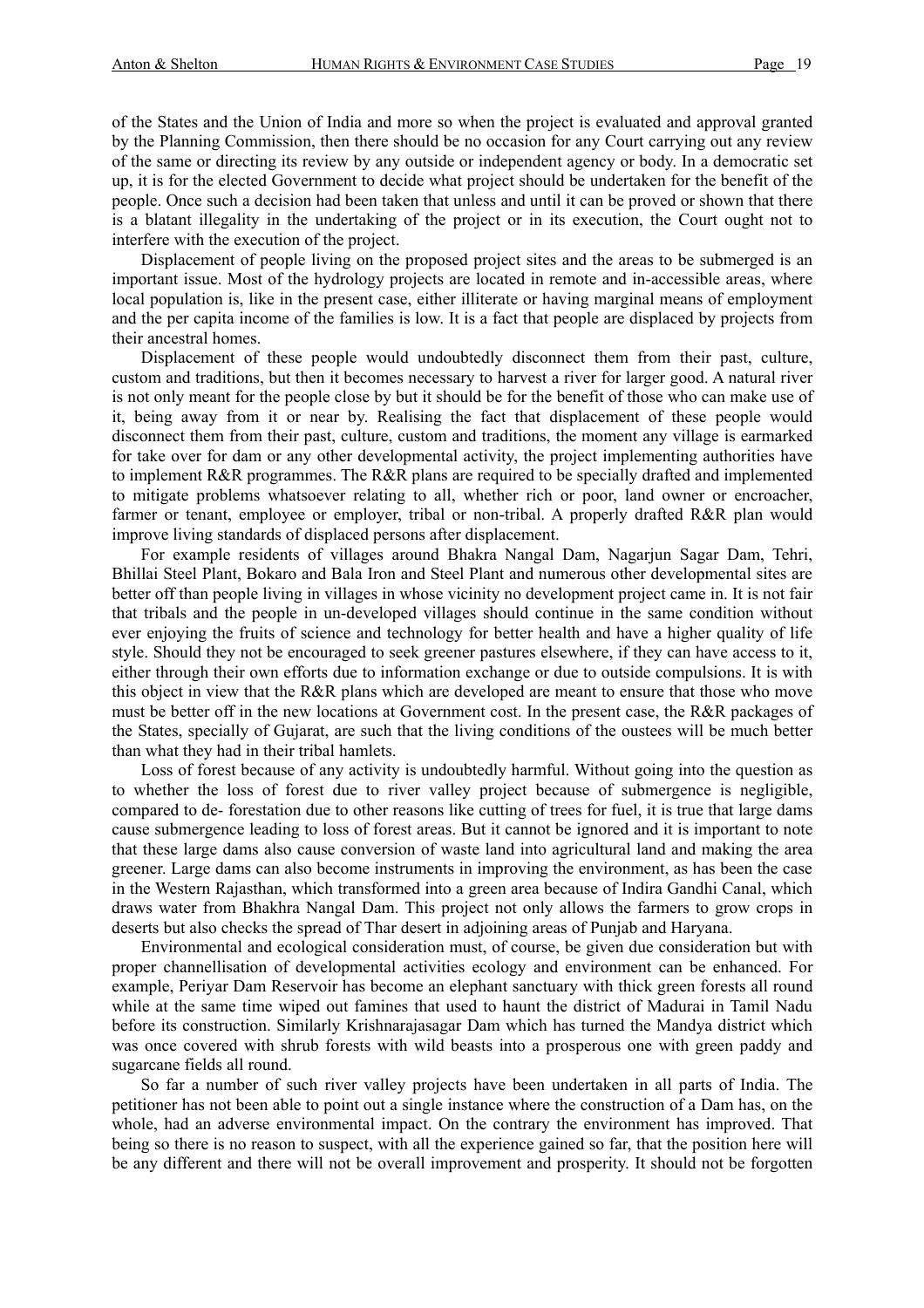that poverty is regarded as one of the causes of degradation of environment. With improved irrigation system the people will prosper. The construction of Bhakra Dam is a shining example for all to see how the backward area of erstwhile undivided Punjab has now become the granary of India with improved environment than what was there before the completion of the Bhakra Nangal project.

The Award of the Tribunal is binding on the States concerned. The said Award also envisages the relief and rehabilitation measures which are to be undertaken. If for any reason, any of the State Governments involved lag behind in providing adequate relief and rehabilitation then the proper course, for a Court to take, would be to direct the Awards implementation and not to stop the execution of the project. This Court, as a Federal Court of the country specially in a case of inter-State river dispute where an Award had been made, has to ensure that the binding Award is implemented. In this regard, the Court would have the jurisdiction to issue necessary directions to the State which, though bound, chooses not to carry out its obligations under the Award. Just as an ordinary litigant is bound by the decree, similarly a State is bound by the Award. Just as the execution of a decree can be ordered, similarly, the implementation of the Award can be directed. If there is a short fall in carrying out the R&R measures, a time bound direction can and should be given in order to ensure the implementation of the Award. Putting the project on hold is no solution. It only encourages recalcitrant State to flout and not implement the award with impunity. This certainly cannot be permitted. Nor is it desirable in the national interest that where fundamental right to life of the people who continue to suffer due to shortage of water to such an extent that even the drinking water becomes scarce, non-cooperation of a State results in the stagnation of the project.

The clamour for the early completion of the project and for the water to flow in the canal is not by Gujarat but is also raised by Rajasthan.

As per Clause 3 of the final decision of the Tribunal published in the Gazette notification of India dated 12th December, 1979, the State of Rajasthan has been allocated 0.5 MAF of Narmada water in national interest from Sardar Sarovar Dam. This was allocated to the State of Rajasthan to utilise the same for irrigation and drinking purposes in the arid and drought-prone areas of Jalore and Barmer districts of Rajasthan situated on the international border with Pakistan, which have no other available source of water.

Water is the basic need for the survival of human beings and is part of right of life and human rights as enshrined in Article 21 of the Constitution of India and can be served only by providing source of water where there is none. The Resolution of the U.N.O. in 1977 to which India is a signatory, during the United Nations Water Conference resolved unanimously inter alia as under:

All people, whatever their stage of development and their social and economic conditions, have the right to have access to drinking water in quantum and of a quality equal to their basic needs.

Water is being made available by the State of Rajasthan through tankers to the civilians of these areas once in four days during summer season in quantity, which is just sufficient for their survival. The districts of Barmer and Jalore are part of Thar Desert and on account of scarcity of water the desert area is increasing every year. It is a matter of great concern that even after half a century of freedom, water is not available to all citizens even for their basic drinking necessity violating the human right resolution of U.N.O. and Article 21 of the Constitution of India. Water in the rivers of India has great potentiality to change the miserable condition of the arid, drought-prone and border areas of India.

The availability of drinking water will benefit about 1.91 lac of people residing in 124 villages in arid and drought-prone border areas of Jalore and Barmer districts of Rajasthan who have no other source of water and are suffering grave hardship.

As already seen, the State of Madhya Pradesh is keen for the reduction of the dams height to 436 ft. Apart from Gujarat and Rajasthan the State of Maharashtra also is not agreeable to this. The only benefit from the project which Rajasthan get is its share of hydel power from the project.

The lowering of the height from 455 ft. to 436 ft. will take away this benefit even though 9399 hectares of its land will be submerged. With the reduction of height to 436 ft. not only will there be loss of power generation but it would also render the generation of power seasonal and not throughout the year.

One of the indicators of the living standard of people is the per capita consumption of electricity. There is, however, perennial shortage of power in India and, therefore, it is necessary that the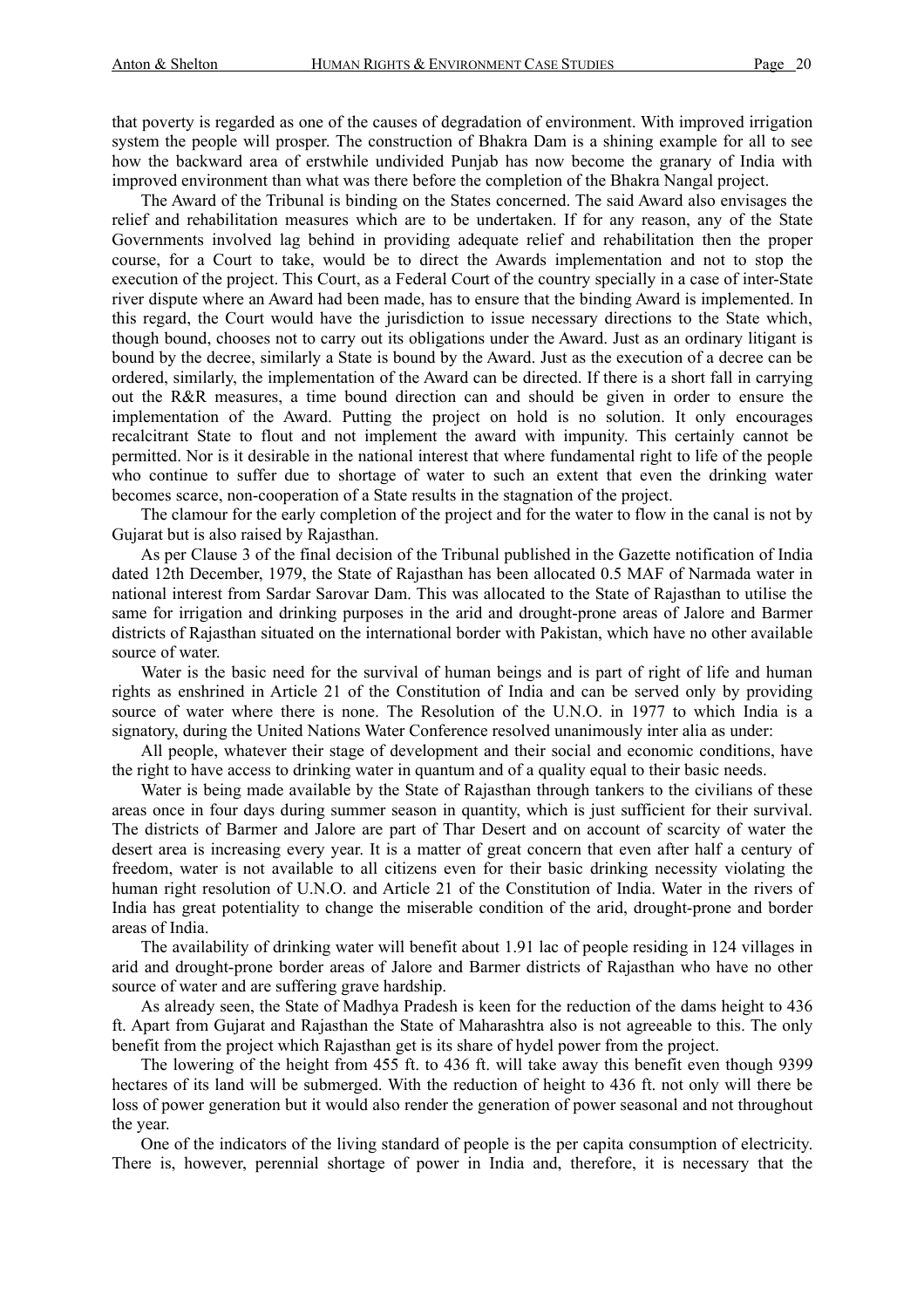generation increases. The world over, countries having rich water and river systems have effectively exploited these for hydel power generation. In India, the share of hydel power in the total power generated was as high as 50% in the year 1962-63 but the share of hydel power started declining rapidly after 1980. There is more reliance now on thermal power projects. But these thermal power projects use fossil fuels, which are not only depleting fast but also contribute towards environmental pollution. Global warming due to the greenhouse effect has become a major cause of concern. One of the various factors responsible for this is the burning of fossil fuel in thermal power plants.

There is, therefore, international concern for reduction of greenhouse gases which is shared by the World Bank resulting in the restriction of sanction of funds for thermal power projects. On the other hand, the hydel powers contribution in the greenhouse effect is negligible and it can be termed ecology friendly. Not only this but the cost of generation of electricity in hydel projects is significantly less. The Award of the Tribunal has taken all these factors into consideration while determining the height of the dam at 455 ft. Giving the option of generating eco-friendly electricity and substituting it by thermal power may not, therefore, be the best option.

Perhaps the setting up of a thermal plant may not displace as many families as a hydel project may but at the same time the pollution caused by the thermal plant and the adverse affect on the neighbourhood could be far greater than the inconvenience caused in shifting and rehabilitating the oustees of a reservoir.

There is and has been in the recent past protests and agitations not only against hydel projects but also against the setting up of nuclear or thermal power plants. In each case reasons are put forth against the execution of the proposed project either as being dangerous (in case of nuclear) or causing pollution and ecological degradation (in the case of thermal) or rendering people homeless and posses adverse environment impacts as has been argued in the present case. But then electricity has to be generated and one or more of these options exercised. What option to exercise, in our Constitutional framework, is for the Government to decide keeping various factors in mind. In the present case, a considered decision has been taken and an Award made whereby a high dam having an FRL of 455 ft. with capability of developing hydel power to be constructed. In the facts and circumstances enumerated hereinabove, even if this Court could go into the question, the decision so taken cannot be faulted.

DIRECTIONS While issuing directions and disposing of this case, two conditions have to be kept in mind, (i) the completion of project at the earliest and (ii) ensuring compliance with conditions on which clearance of the project was given including completion of relief and rehabilitation work and taking of ameliorative and compensatory measures for environmental protection in compliance with the scheme framed by the Government thereby protecting the rights under Article 21 of the Constitution. Keeping these principles in view, we issue the following directions.

1) Construction of the dam will continue as per the Award of the Tribunal.

2) As the Relief and Rehabilitation Sub-group has cleared the construction up to 90 meters, the same can be undertaken immediately. Further raising of the height will be only pari passu with the implementation of the relief and rehabilitation and on the clearance by the Relief and Rehabilitation Sub-group. The Relief and Rehabilitation Sub-Group will give clearance of further construction after consulting the three Grievances Redressal Authorities.

3) The Environment Sub-group under the Secretary, Ministry of Environment & Forests, Government of India will consider and give, at each stage of the construction of the dam, environment clearance before further construction beyond 90 meters can be undertaken.

4) The permission to raise the dam height beyond 90 meters will be given by the Narmada Control Authority, from time to time, after it obtains the above-mentioned clearances from the Relief and Rehabilitation Sub-group and the Environment Sub-group.

5) The reports of the Grievances Redressal Authorities, and of Madhya Pradesh in particular, shows that there is a considerable slackness in the work of identification of land, acquisition of suitable land and the consequent steps necessary to be taken to rehabilitate the project oustees. We direct the States of Madhya Pradesh, Maharashtra and Gujarat to implement the Award and give relief and rehabilitation to the oustees in terms of the packages offered by them and these States shall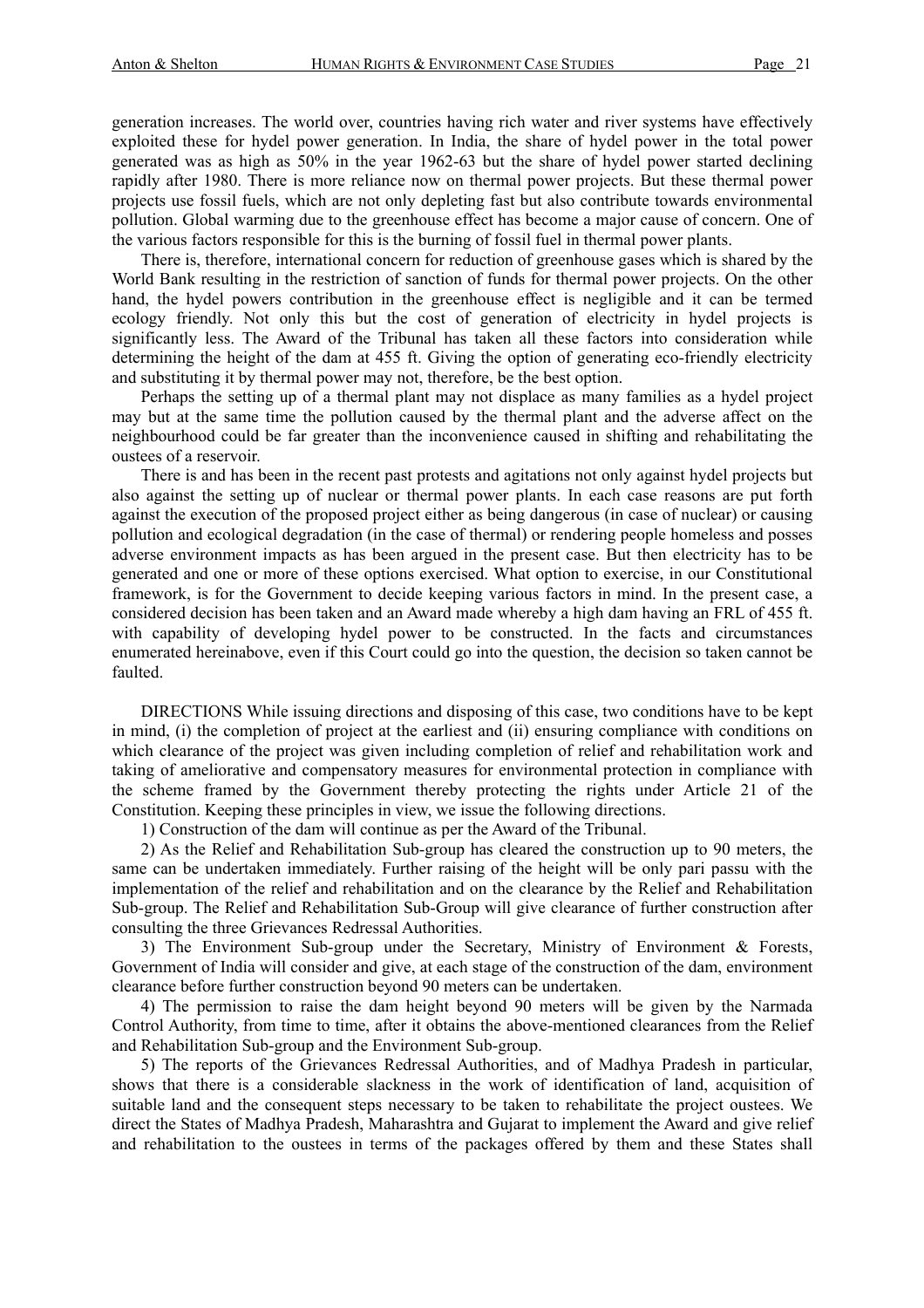comply with any direction in this regard which is given either by the NCA or the Review Committee or the Grievances Redressal Authorities.

6) Even though there has been substantial compliance with the conditions imposed under the environment clearance the NCA and the Environment Sub-group will continue to monitor and ensure that all steps are taken not only to protect but to restore and improve the environment.

7) The NCA will within four weeks from today draw up an Action Plan in relation to further construction and the relief and rehabilitation work to be undertaken. Such an Action Plan will fix a time frame so as to ensure relief and rehabilitation pari passu with the increase in the height of the dam. Each State shall abide by the terms of the action plan so prepared by the NCA and in the event of any dispute or difficulty arising, representation may be made to the Review Committee. However, each State shall be bound to comply with the directions of the NCA with regard to the acquisition of land for the purpose of relief and rehabilitation to the extent and within the period specified by the NCA.

8) The Review Committee shall meet whenever required to do so in the event of there being any un-resolved dispute on an issue which is before the NCA. In any event the Review Committee shall meet at least once in three months so as to oversee the progress of construction of the dam and implementation of the R&R programmes.

If for any reason serious differences in implementation of the Award arise and the same cannot be resolved in the Review Committee, the Committee may refer the same to the Prime Minister whose decision, in respect thereof, shall be final and binding on all concerned.

9) The Grievances Redressal Authorities will be at liberty, in case the need arises, to issue appropriate directions to the respective States for due implementation of the R&R programmes and in case of non- implementation of its directions, the GRAs will be at liberty to approach the Review Committee for appropriate orders.

10) Every endeavour shall be made to see that the project is completed as expeditiously as possible.

#### **Dams and Development: A New Framework for Decision-Making**  *The Report of the World Commission on Dams An Overview - November 16 2000, [http://www.dams.org](http://www.dams.org/)*

In April 1997, with support from the World Bank and IUCN-The World Conservation Union, representatives of diverse interests met in Gland, Switzerland, in light of a recent World Bank report, to discuss highly controversial issues associated with large dams. The workshop brought together 39 participants from governments, the private sector, international financial institutions, civil society organisations and affected people. One proposal that came out of the meeting was for all parties to work together in establishing the World Commission on Dams (WCD) with a mandate to:

- review the development effectiveness of large dams and assess alternatives for water resources and energy development; and
- x develop internationally acceptable criteria, guidelines and standards, where appropriate, for the planning, design, appraisal, construction, operation, monitoring and decommissioning of dams

The WCD began its work in May 1998 under the Chairmanship of Prof. Kader Asmal, who was then South Africa's Minister of Water Affairs and Forestry; its members were chosen to reflect regional diversity, expertise and stakeholder perspectives....

#### *Dams and Development* **-- An Introduction**

. . . As we start the new century, one-third of the countries in the world rely on hydropower for more than half their electricity supply, and large dams generate 19% of electricity overall. Half the world's large dams were built exclusively or primarily for irrigation, and some 30-40% of the 271 million hectares irrigated worldwide rely on dams. Dams have been promoted as an important means of meeting perceived needs for water and energy services and as long-term, strategic investments with the ability to deliver multiple benefits. Some of these additional benefits are typical of all large public infrastructure projects, while others are unique to dams and specific to particular projects.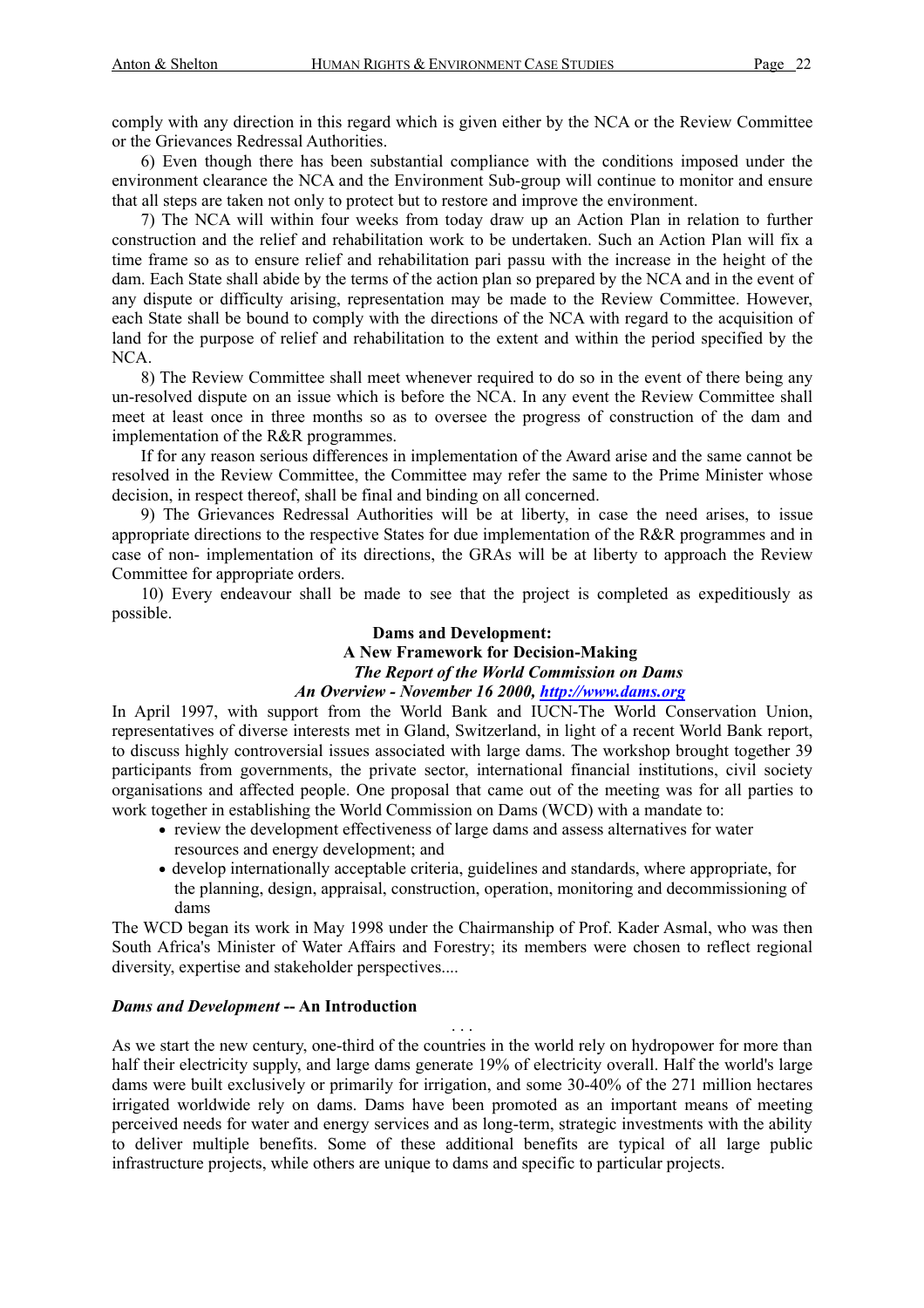Regional development, job creation, and fostering an industry base with export capability are most often cited as additional considerations for building large dams. Other goals include creating income from export earnings, either through direct sales of electricity or by selling cash crops or processed products from electricity-intensive industry such as aluminium refining. Clearly, dams can play an important role in meeting people's needs.

But the last 50 years have also highlighted the performance and the social and environmental impacts of large dams. They have fragmented and transformed the world's rivers, while global estimates suggest that 40-80 million people have been displaced by reservoirs.

As the basis for decision-making has become more open, inclusive and transparent in many countries, the decision to build a large dam has been increasingly contested, to the point where the future of large dam-building in many countries is in question.The enormous investments and widespread impacts of large dams have seen conflicts flare up over the siting and impacts of large dams - both those in place and those on the drawing board, making large dams one of the most hotly contested issues in sustainable development today.

Proponents point to the social and economic development demands that dams are intended to meet, such as irrigation, electricity, flood control and water supply. Opponents point to the adverse impacts of dams, such as debt burden, cost overruns, displacement and impoverishment of people, destruction of important ecosystems and fishery resources, and the inequitable sharing of costs and benefits.

With these conflicts and pressures in mind, the World Commission on Dams began its work in May 1998. One of the Commissioners' first points of agreement was that dams are only a means to an end. What is that end? How central are the challenges that large dams set out to meet? And how well can they meet these challenges?

The WCD concluded that the 'end' that any project achieves must be the sustainable improvement of human welfare. This means a significant advance of human development on a basis that is economically viable, socially equitable and environmentally sustainable. If a large dam is the best way to achieve this goal, it deserves support. Where other options offer better solutions, they should be favoured over large dams. Thus the debate around dams challenges views of how societies develop and manage water resources in the broader context of development choices.

After more than two years of intense study, dialogue with those for and against large dams, and reflection, the Commission believes there can no longer be any justifiable doubt about five key points:

- 1.Dams have made an important and significant contribution to human development, and the benefits derived from them have been considerable
- 2.In too many cases an unacceptable and often unnecessary price has been paid to secure those benefits, especially in social and environmental terms, by people displaced, by communities downstream, by taxpayers and by the natural environment.
- 3.Lack of equity in the distribution of benefits has called into question the value of many dams in meeting water and energy development needs when compared with the alternatives
- 4.By bringing to the table all those whose rights are involved and who bear the risks associated with different options for water and energy resources development, the conditions for a positive resolution of competing interests and conflicts are created
- 5.Negotiating outcomes will greatly improve the development effectiveness of water and energy projects by eliminating unfavourable projects at an early stage, and by offering as a choice only those options that key stakeholders agree represent the best ones to meet the needs in question

#### *The Changing Context*

The Commission's overall conclusions about large dams are grounded in a basic understanding about the relationships between water, dams and development. One of the greatest challenges facing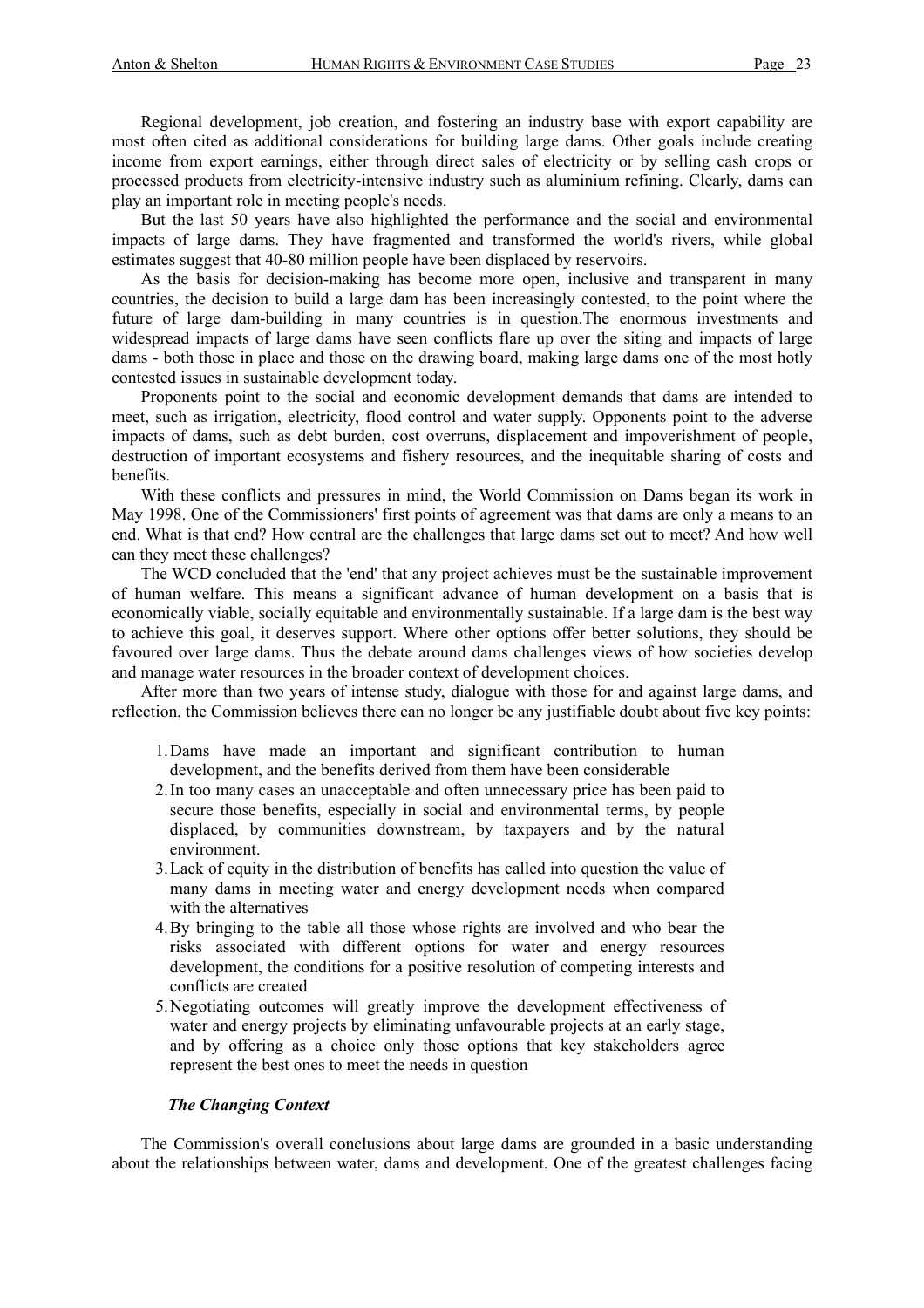the world in this new century is rethinking the management of freshwater resources. A number of global initiatives and reports have documented the dramatic impact of withdrawals from the world's lakes, rivers and underground aquifers. Total annual freshwater withdrawals today are estimated at 3800 cubic kilometres - twice as much as 50 years ago.

The imperative to supply growing populations and economies with water when groundwater is depleted, water quality is declining, and there are increasingly severe limits to surface water extraction has brought sustainable water resources management to the top of the global development agenda. These pressures on water contain a wide range of threats, but they also generate the momentum for new opportunities and policy changes.

During the past few decades, societies have moved from seeing water as a free good to viewing it as a limited natural resource and, more recently, as an economic good and a human right. Thus water is recognised as a scarce natural resource, which gives rise to equity considerations in its allocation.

How much water is required for one more person, or one more urban dweller? Water use per capita varies greatly in different regions of the world. Although what constitutes an appropriate level of domestic water consumption is influenced by climate and culture, several international agencies and experts have proposed 50 litres per person per day as enough to cover basic human requirements for drinking, sanitation, bathing and cooking. In 1990, more than a billion people had less than that. At the same time, households in industrial countries and wealthy city-dwellers in developing countries were using 4-14 times as much.

*Dams and Development* notes the forecasts of leading analysts who foresee growing competition for water to meet demands for agriculture, industry and drinking water.

- Competition will increase among the three largest users in global terms agriculture  $(67%)$ , industry  $(19%)$  and municipal/residential  $(9%)$  uses - and these all will continue to draw from the water needed to sustain natural systems
- $\bullet$  A consumption factor that may be significant in dry climates is evaporation from reservoirs, estimated to be close to 5% of total water withdrawals
- A projection prepared for the Vision for Water and Food suggests that irrigation alone may require an increase in water supplies in the range of 15-20% by 2025
- $\bullet$  By 2025 there will be a total of 3.5 billion people living in water-stressed countries. Empirical evidence suggests that limited water supplies, combined with current agricultural practices and population growth, are a barrier to meeting the goal of food self-sufficiency in more and more countries, increasing the attention paid to food security and the security of other environmental resources
- Two billion people lack electricity, and electricity demand in developing economies continues to rise
- Freshwater species, especially fish, are increasingly threatened, a significant percentage of wetlands have already been lost, and the capacity of aquatic ecosystems to produce many of the goods and services on which societies depend is rapidly declining, making water for nature an essential consideration

During the last century, much of the world turned to dams to help meet escalating demands for water. Indeed, from the 1930s to the 1970s the construction of large dams became - in the eyes of many - synonymous with development and economic progress. Viewed as symbols of modernisation and humanity's ability to control and use nature's resources, dam construction saw a dramatic increase.

. . . Hydropower accounts for more than 90% of the total electricity supply in 24 countries, such as Brazil and Norway. Half of the world's large dams are built exclusively for irrigation, and dams are estimated to contribute to 12-16% of world food production. In addition, in at least 75 countries large dams have been built to control floods. For many nations, dams remain the largest single investment project in the country.

These hydropower, irrigation, water supply and flood control services were widely seen as sufficient to justify the significant investments made in dams, and other benefits were often cited as well. These included the impact of economic prosperity on a region due to multiple cropping, rural electrification and the expansion of physical and social infrastructure such as roads and schools. The benefits were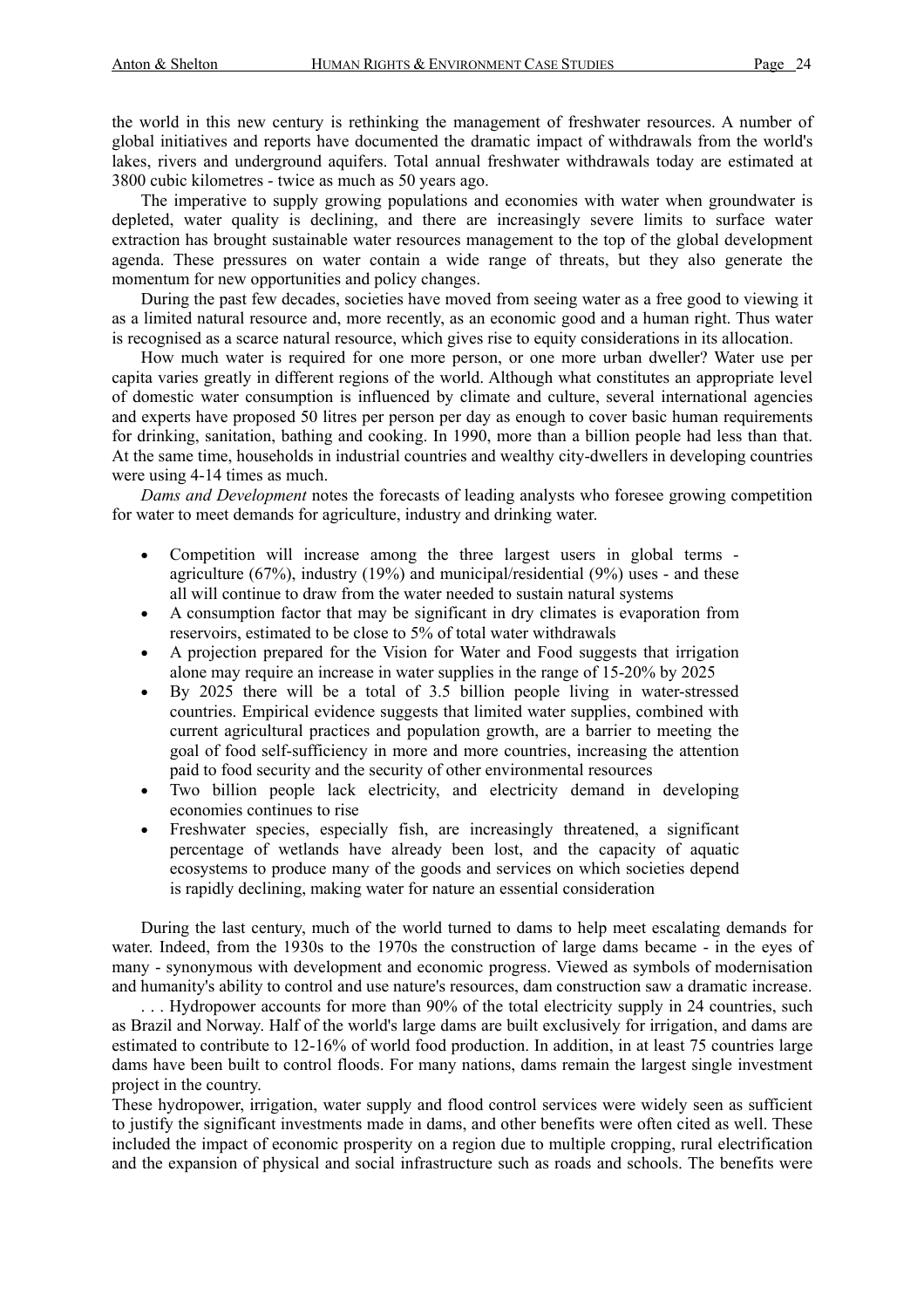seen as self-evident. When balanced with the construction and operational costs - in economic and financial terms - these benefits were seen to justify dams as the most competitive option.

#### *What Is the Debate About?*

As noted earlier, the reported returns on the investments made in dams have increasingly been questioned. The notion of costs versus reported benefits emerged as a public concern, given growing experience and knowledge about the performance and consequences of dams. Driven by research and information on the impacts of dams on people, river basins and ecosystems, as well as data on economic performance, opposition began to grow. During the early stages of this process, debate and controversy focused on specific dams and their local impacts. But gradually these locally driven conflicts began to evolve into a more general and ultimately a global debate about dams.

The issues surrounding dams are the same issues that surround water, and how water-related decisions are made, as well as how development effectiveness is assessed. There is little public controversy about the choice between an embankment dam or a gravity dam, or about whether to use earth, concrete or rock-fill. The problems all relate to what the dam will do to river flow and to rights of access to water and river resources; to whether the dam will uproot existing settlements, disrupt the culture and sources of livelihood of local communities, or deplete or degrade environmental resources; and to whether the dam is the best economic investment of public funds and resources.

The debate is partly about what occurred in the past and continues to occur today, and partly about what may unfold in the future if more dams are built. In some countries, it is driven primarily by specific social or environmental concerns; in others, by broader development considerations. In the United States, where the rate of decommissioning is greater than the rate of construction of new large dams, the debate is perhaps as intense as - but qualitatively different from - the debate in India, which along with China is now building the most dams.

The two principal poles in the debate illustrate the range of views on past experience with large dams. One perspective focuses on the gap between the promised benefits of a dam and the actual outcomes. The other view looks at the challenges of water and energy development from a perspective of 'nation building' and resource allocation. To proponents, the answer to any questions about past performance is self-evident, as they maintain that dams have generally performed well as an integral part of water and energy resource development strategies in over 140 nations and, with exceptions, have provided an indispensable range of water and energy services.

Opponents contend that better, cheaper, more benign options for meeting water and energy needs exist and have been frequently ignored, from small-scale, decentralised water supply and electricity options to large-scale end-use efficiency and demand-side management options. Dams, it is argued, have often been selected over other options that may meet water or energy goals at lower cost or that may offer development benefits that are more sustainable and more equitable.

Although there may be agreement on such issues as the need to take environmental and social costs of dams more seriously and to consult systematically with affected people, deep fault lines still separate critics and proponents on a number of financial, economic, social and environmental issues. Among the most intractable are:

- the extent to which alternatives to dams are viable for achieving various development goals, and whether alternatives are complementary or mutually exclusive
- the extent to which adverse environmental and social impacts are acceptable
- x the degree to which adverse environmental and social impacts can be avoided or mitigated; and
- the extent to which local consent should govern development decisions in the future

The decision to build a large dam today is rarely only a local or national one. The debate has been transformed from a local process of assessing costs and benefits to one in which dams in general are the focus of a global debate about development strategies and choices.

#### *What Did the WCD Global Review of Large Dams Find?*

. . .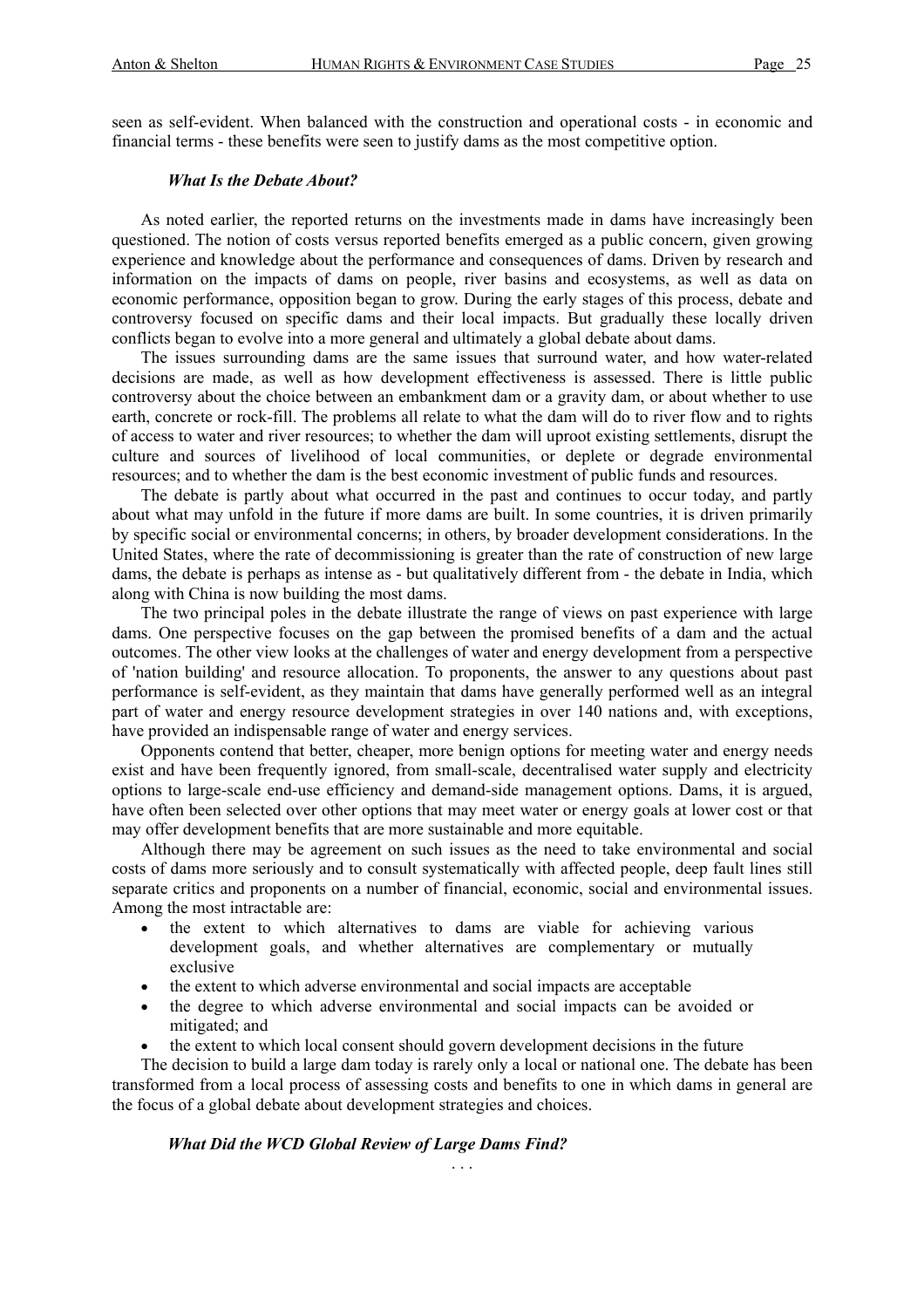The degree to which large dams in the WCD Knowledge Base have delivered services and net benefits as planned varied substantially from one project to the next, with a considerable portion falling short of physical and economic targets. In spite of this, the services produced by dams are considerable, as noted earlier. Irrespective of performance against targets, the Knowledge Base also confirmed the longevity of large dams, with many continuing to generate benefits after 30-40 years of operation.

A sectoral review of technical, financial and economic performance of dams in the Knowledge Base in terms of planned versus actual performance suggested the following:

- Large dams designed to deliver irrigation services have typically fallen short of physical targets, did not recover their costs and have been less profitable in economic terms than expected
- Large dams built to deliver hydropower tend to perform close to but still below targets for power generation, generally meet their financial targets but demonstrate variable economic performance relative to targets, and include a number of notable under- and over-performers
- Large dams built for municipal and industrial water supply have generally fallen short of intended targets for timing and delivery of bulk water supply and have exhibited poor financial cost recovery and economic performance
- Large dams with a flood control component have provided important benefits in this regard, but at the same time have led to greater vulnerability to flood hazards due to increased settlement in areas still at risk from floods, and in some cases have worsened flood damages for a number of reasons, including poor operation of dams
- Large dams that serve multiple purposes also under-achieve relative to targets, in some cases exceeding the shortfalls registered by single-purpose projects, demonstrating that the targets established were often over-optimistic

The review of performance suggested two further findings:

- Large dams in the Knowledge Base have a marked tendency towards schedule delays and significant cost overruns
- x Growing concern over the cost and effectiveness of large dams and associated structural measures have led to the adoption of integrated flood management that emphasises a mix of policy and non-structural measures to reduce the vulnerability of communities to flooding

The review also examined factors related to the physical sustainability of large dams and their benefits and confirmed that:

- Ensuring the safety of dams will require increasing attention and investment as the stock of dams ages, maintenance costs rise and climate change possibly alters the hydrological regime used as a basis for the design of dam spillways
- Sedimentation and the consequent long-term loss of storage is a serious concern globally, and the effects will be particularly felt by basins with high geological or human-induced erosion rates, dams in the lower reaches of rivers and dams with smaller storage volumes
- Waterlogging and salinity affect one-fifth of irrigated land globally including land irrigated by large dams - and have severe, long-term and often permanent impacts on land, agriculture and livelihoods where rehabilitation is not undertaken

Using the information on the performance of large dams collected in the WCD Knowledge Base, the Commission's report shows that there is considerable scope for improving the selection of projects and the operation of existing large dams and their associated infrastructure. Considering the enormous capital invested in large dams, it is surprising that substantive evaluations of project performance are few in number, narrow in scope and poorly integrated across impact categories and scales.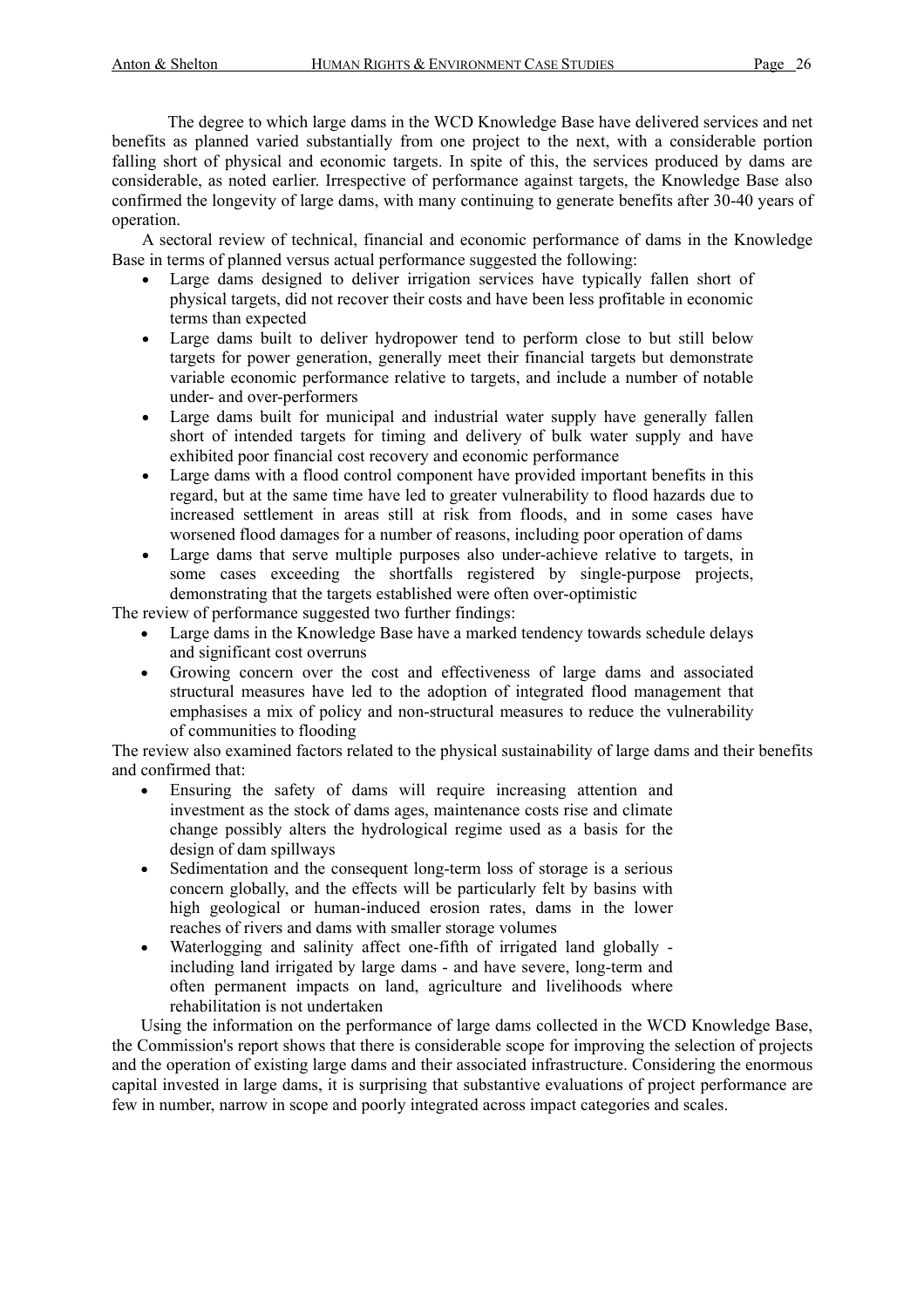#### *Ecosystems and Large Dams*

The generic nature of the impacts of large dams on ecosystems, biodiversity and downstream livelihoods is increasingly well known. From the WCD Knowledge Base it is clear that large dams have led to:

- the loss of forests and wildlife habitat, the loss of species populations and the degradation of upstream catchment areas due to inundation of the reservoir area
- the loss of aquatic biodiversity, of upstream and downstream fisheries, and of the services of downstream floodplains, wetlands, and riverine, estuarine and adjacent marine ecosystems; and
- cumulative impacts on water quality, natural flooding and species composition where a number of dams are sited on the same river

On balance, the ecosystem impacts are more negative than positive and they have led, in many cases, to significant and irreversible loss of species and ecosystems. In some cases, however, enhancement of ecosystem values does occur, through the creation of new wetland habitat and the fishing and recreational opportunities provided by new reservoirs.

The Commission found that reservoirs sampled so far by scientists all emit greenhouse gases, as do natural lakes, due to the rotting of vegetation and carbon inflows from the catchment. The scale of such emissions is highly variable. Preliminary data from a Case Study hydropower dam in Brazil show that the gross level of these emissions is significant, relative to emissions from equivalent thermal power plants.

However, in other reservoirs studied (notably those in boreal zones), gross emissions of greenhouse gases are significantly lower than the thermal alternative. A full comparison would require measurements of the emissions from natural pre-impoundment habitats. More research is needed on a case-by-case basis to demonstrate the capacity of hydropower to offset climate change.

Efforts to date to counter the ecosystem impacts of large dams have met with limited success due to the lack of attention to anticipating and avoiding such impacts, the poor quality and uncertainty of predictions, the difficulty of coping with all impacts, and the only partial implementation and success of mitigation measures. More specifically:

- It is not possible to mitigate many of the impacts of reservoir creation on terrestrial ecosystems and biodiversity, and efforts to 'rescue' wildlife have met with little longterm success
- The use of fish passes to mitigate the blockage of migratory fish has had little success, as the technology has often not been tailored to specific sites and species
- Good mitigation results from a good information base; early co-operation between ecologists, the dam design team and affected people; and regular monitoring and feedback on the effectiveness of mitigation measures
- Environmental flow requirements (which include managed flood releases) are increasingly used to reduce the impacts of changed streamflow regimes on aquatic, floodplain and coastal ecosystems downstream

Given the limited success of traditional mitigation measures, increased attention through legislation is now given to avoidance or minimisation of ecological impacts through setting aside particular river segments or basins in their natural state and through the selection of alternative projects, sites or designs. In addition, governments are experimenting with a 'compensatory' approach, offsetting the loss of ecosystems and biodiversity caused by a large dam through investment in conservation and regeneration measures and through protection of other threatened sites of equivalent ecological value.

Finally, in a number of industrialised countries, but particularly in the United States, ecosystem restoration is being implemented as a result of the decommissioning of large and small dams.

#### *People and Large Dams*

In terms of the social impacts of dams, the Commission found that the negative effects were frequently neither adequately assessed nor accounted for. The range of these impacts is substantial,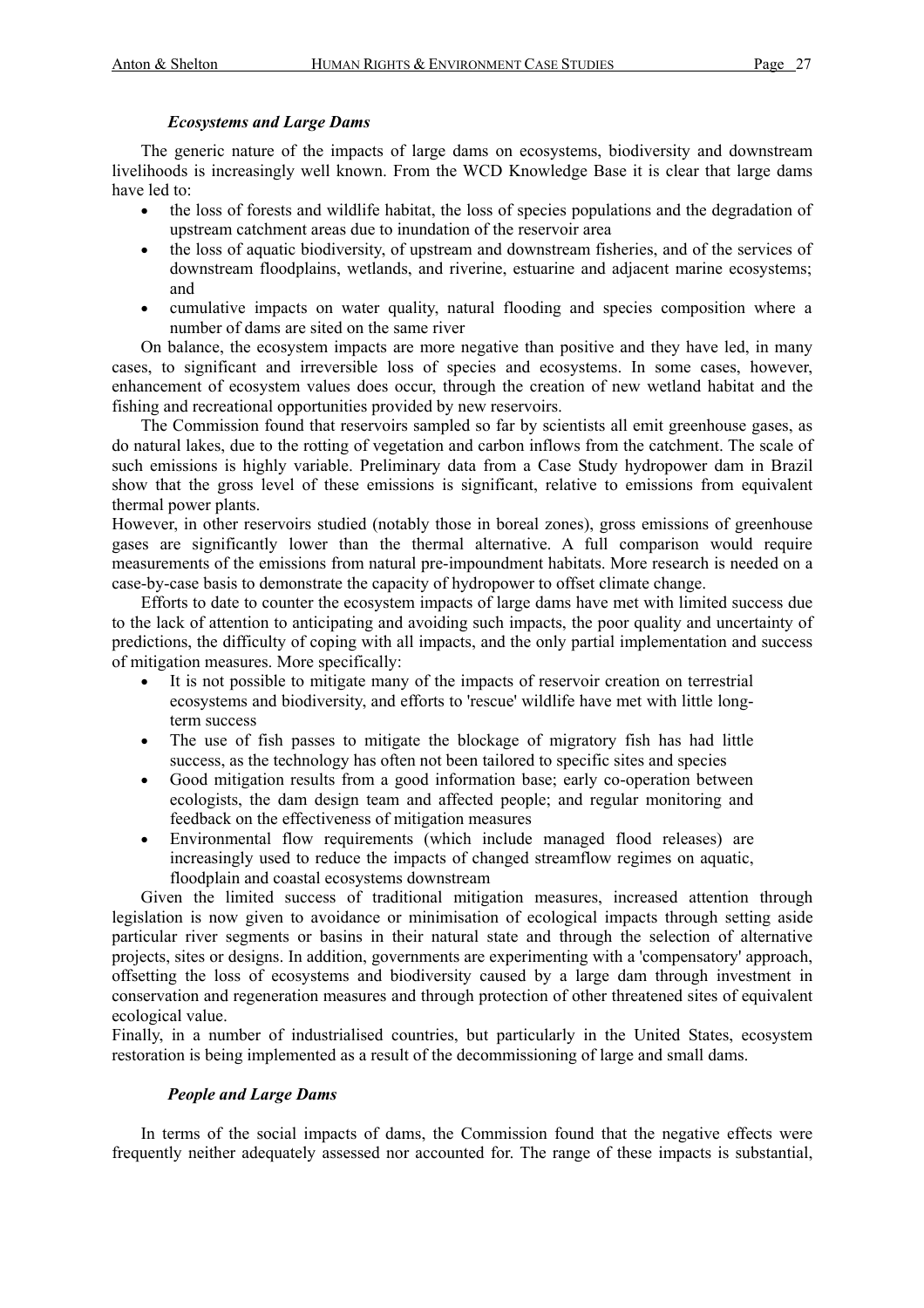including on the lives, livelihoods and health of the affected communities dependent on the riverine environment:

- Some 40-80 million people have been physically displaced by dams worldwide<br>• Millions of people living downstream from dams narticularly those relia
- x Millions of people living downstream from dams particularly those reliant on natural floodplain function and fisheries - have also suffered serious harm to their livelihoods and the future productivity of their resources has been put at risk
- Many of the displaced were not recognised (or enumerated) as such, and therefore were not resettled or compensated
- Where compensation was provided it was often inadequate, and where the physically displaced were enumerated, many were not included in resettlement programmes
- Those who were resettled rarely had their livelihoods restored, as resettlement programmes have focused on physical relocation rather than the economic and social development of the displaced
- The larger the magnitude of displacement, the less likely it is that even the livelihoods of affected communities can be restored
- Even in the 1990s, impacts on downstream livelihoods were, in many cases, not adequately assessed or addressed in the planning and design of large dams

In sum, the Knowledge Base demonstrated a generalised lack of commitment or lack of capacity to cope with displacement. In addition, large dams in the Knowledge Base have also had significant adverse effects on cultural heritage through the loss of cultural resources of local communities and the submergence and degradation of plant and animal remains, burial sites and archaeological monuments.

The Knowledge Base indicated that the poor, other vulnerable groups and future generations are likely to bear a disproportionate share of the social and environmental costs of large dam projects without gaining a commensurate share of the economic benefits:

- Indigenous and tribal peoples and vulnerable ethnic minorities have suffered disproportionate levels of displacement and negative impacts on livelihood, culture and spiritual existence
- Affected populations living near reservoirs as well as displaced people and downstream communities have often faced adverse health and livelihood outcomes from environmental change and social disruption
- Among affected communities, gender gaps have widened and women have frequently borne a disproportionate share of the social costs and were often discriminated against in the sharing of benefits

Where such inequities exist in the distribution of the costs and benefits, the Global Review emphasises that the 'balance-sheet' approach to adding up the costs and benefits is increasingly seen as unacceptable on equity grounds and as a poor means of choosing the 'best' projects. In any event, the true economic profitability of large dam projects remains elusive, as the environmental and social costs of large dams were poorly accounted for in economic terms.

More to the point, failures to account adequately for these impacts and to fulfil commitments that were made have led to the impoverishment and suffering of millions, giving rise to growing opposition to dams by affected communities worldwide. Innovative examples of processes for making reparations and sharing project benefits are emerging that provide hope that past injustices can be remedied and future ones avoided.

## *Options for Water and Energy Resources Development*

The Global Review examined the options for meeting energy, water and food needs in today's circumstances and the barriers and enabling conditions that determine choice or adoption of particular options. Many options currently exist - including demand-side management (DSM), supply efficiency, and new supply options. These can all improve or expand water and energy services and meet evolving development needs across all segments of society. Viewing these options in an integrated fashion, rather than for individual sectors, suggested the following general findings and lessons:

• Demand-side management options include reduced consumption, recycling and technological and policy options that promote efficiency of water and power at the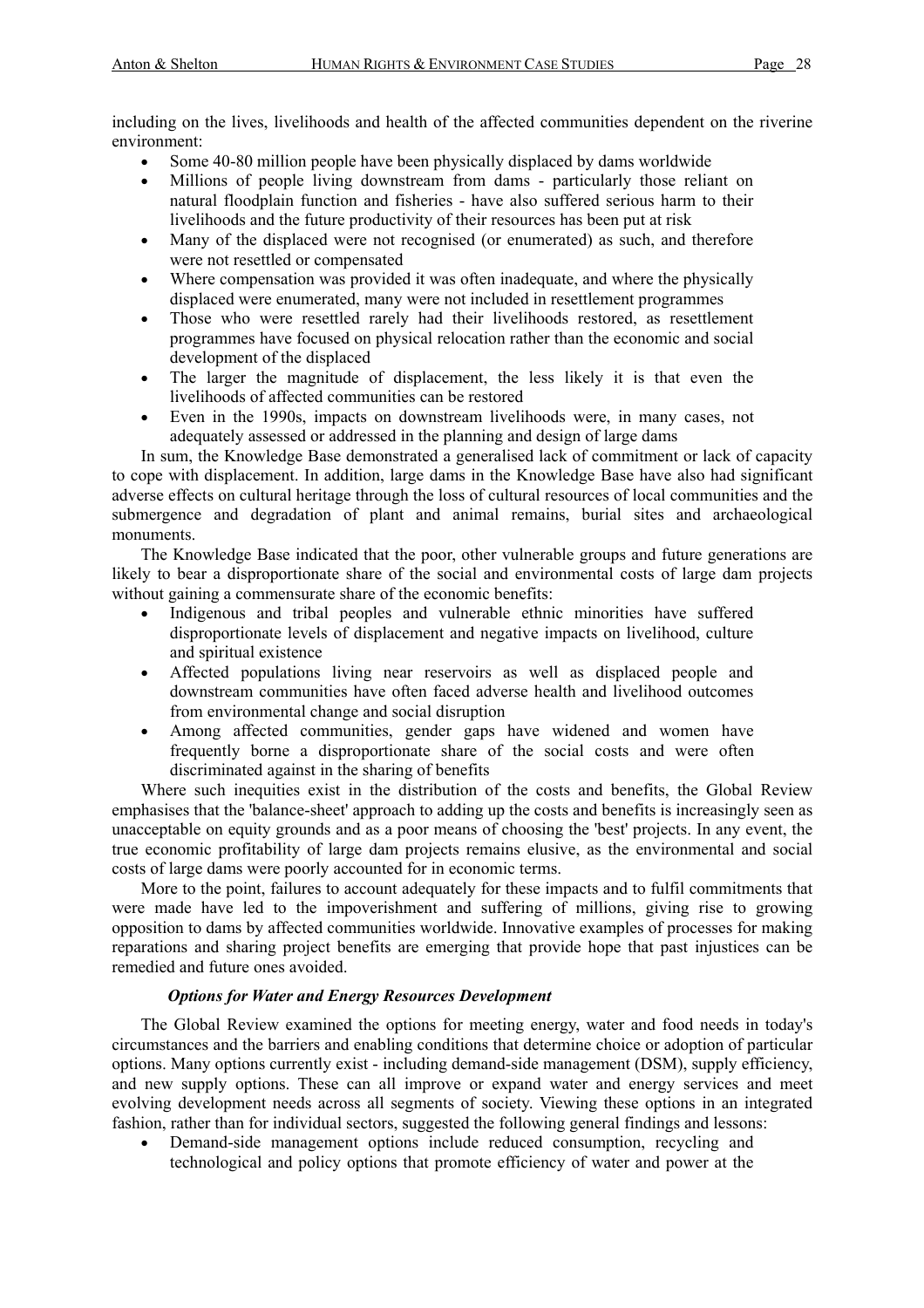point of end-use. DSM has significant untapped and universal potential and provides a major opportunity to reduce water stress and power requirements as well as achieve other benefits such as the reduction of greenhouse gas emissions.

- Improving system management can defer the need for new sources of supply by enhancing supply and conveyance efficiency. Needless loss of power and water can be avoided through reductions in water leakages from the system, keeping up with system maintenance and upgrading of control, transmission and distribution technology in the power sector
- Basin and catchment management through vegetative and structural measures offers an opportunity across all sectors to reduce sedimentation of reservoirs and canals and to manage the timing and quantity of peak, seasonal and annual flows, as well as groundwater recharge
- A number of supply options have emerged that are locally and environmentally appropriate, economically viable and acceptable to the public, including recycling, rainwater harvesting and wind power

The ability of various options to meet existing and future needs or to replace conventional supplies depends on the specific context, but in general they offer significant potential, individually and collectively.

#### *Decision-Making, Planning and Compliance*

As a development choice, large dams often became a focal point for the interests of politicians, dominant and centralised government agencies, international financing agencies and the dam-building industry. Involvement from civil society varied with the degree of debate and open political discourse in a country. However, dams in the WCD Knowledge Base reveal a generalised failure to recognise affected people as partners in the planning process, with rights, and to empower them to participate in the process.

Foreign assistance has accounted for less than 15% of total funding for dams in developing countries. Still, the funds provided - more than \$4 billion per year during the peak of lending in 1975- 84 -played an important role in promoting and financing large dams in countries building only a few dams. These countries have often been vulnerable to conflicts between the interests of governments, donors and industry involved in foreign assistance programmes, on the one hand, and improved development outcomes for rural people, particularly the poor, on the other hand.

To a lesser extent this assistance has supported larger countries seeking to build many dams (including China, India and Brazil), primarily through the provision of finance for dam-building programmes. In shared river basins, the lack of agreements on water use is an increasing concern and cause for tension, particularly as demands grow and unilateral decisions by one country to build large dams alter water flows within a basin, with significant consequences for other riparian States.

Evaluation of the planning and project cycle for large dams revealed a series of limitations, risks and failures in the manner in which these facilities have been planned, operated and evaluated:

- Participation and transparency in planning processes for large dams frequently was neither inclusive nor open.
- Options assessment has been typically limited in scope and confined primarily to technical parameters and the narrow application of economic cost-benefit analyses
- The participation of affected people and the undertaking of environmental and social impact assessment have often occurred late in the process and were limited in scope
- The paucity of monitoring and evaluation activity once a large dam is built has impeded learning from experience
- Many countries have not yet established licensing periods that clarify the responsibilities of the owner towards the end of the dam's effective life

The net effect of these difficulties is that once a proposed dam project has passed preliminary technical and economic feasibility tests and attracted interest from government, external financing agencies or political interests, the momentum behind the project often prevails over further assessments. As a result, many dams were not built based on a comprehensive assessment and evaluation of the technical, financial and economic criteria applicable at the time, much less the social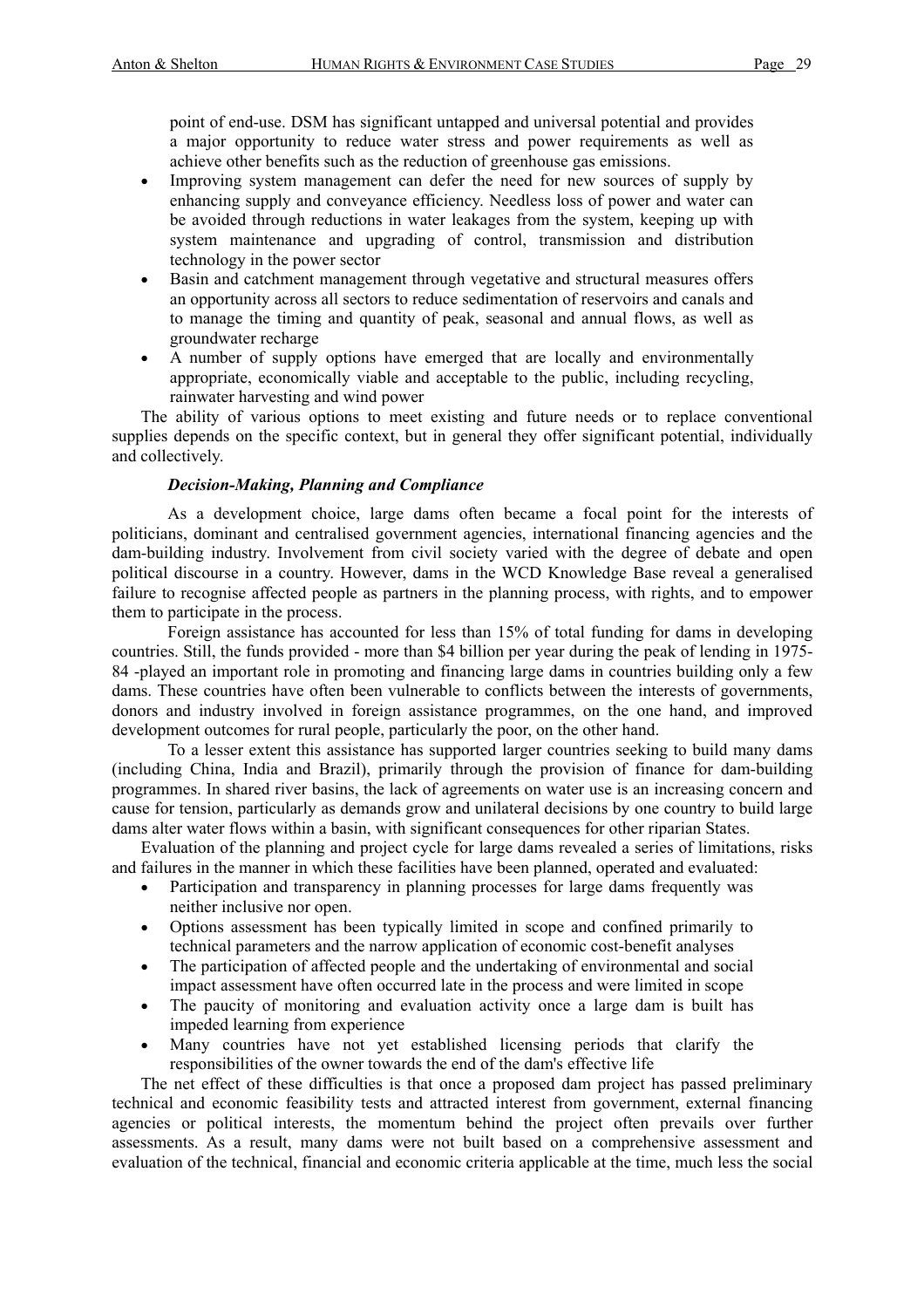and environmental criteria that apply in today's context. That many such projects have not met standards applicable in either context is therefore not surprising, but nonetheless cause for concern.

Conflicts over dams stem also from the failure of dam proponents and financing agencies to fulfil commitments made, observe statutory regulations and abide by internal guidelines. In some cases, the opportunity for corruption provided by dams as large-scale infrastructure projects further distorted decision-making, planning and implementation. Whereas substantial improvements in policies, legal requirements and assessment guidelines have occurred, particularly in the 1990s, it appears that business is often conducted as usual when it comes to actual planning and decision-making. Moreover, where substantial differences arise between proponents and those potentially affected, efforts to modify plans and decisions often must resort to legal or other action outside the normal planning process. Regional Consultations held by the Commission underscored that past conflicts remain largely unresolved for a number of reasons, including poor experience with appeals, dispute resolution and recourse mechanisms.

Throughout the Global Review recent examples and illustrations of good practice are presented that form the basis of the Commission's optimism that these barriers are surmountable, and that these difficulties are not inevitable. As a means of reducing negative impacts and conflicts, these experiences indicate that there are opportunities, and indeed a responsibility, to:

- $\bullet$  increase the efficiency of existing assets;
- avoid and minimise ecosystem impacts
- $\bullet$  engage in participatory, multi-criteria analysis of development needs and options;
- x ensure that displaced and project-affected peoples' livelihoods are improved
- resolve past inequities and injustices, and transform project-affected people into beneficiaries
- conduct regular monitoring and periodic review; and
- develop, apply and enforce incentives, sanctions and recourse mechanisms especially in the area of environmental and social performance

The Commission's recommendations deliver a way forward that can improve planning, decisionmaking and compliance, and thereby capitalise on the options available - whether technological, policy or institutional in nature - and provide economically efficient, socially equitable and environmentally sustainable solutions to meet future water and energy needs.

#### *How Can We Achieve Better Outcomes?*

. . . To improve development outcomes in the future we need to look at proposed water and energy development projects in a much wider setting - a setting that reflects full knowledge and understanding of the benefits and impacts of large dam projects and alternative options for all parties. It means that we have to bring new voices, perspectives and criteria into decision-making, and we need to develop an approach that will build consensus around the decisions reached. This will result in fundamental changes in the way decisions are made.

Such a process must start with a clear understanding of the shared values, objectives and goals of development. The Commission grouped the core values informing its understanding of these issues under five main headings:

- 1. equity,
- 2. efficiency,
- 3. participatory decision-making,
- 4. sustainability and
- 5. accountability

These five values run through the entire report and are the foci of concerns raised by the evidence presented in the Global Review. They are also aligned with the international framework of norms articulated in the UN Declaration of Human Rights that the Commission cites as a powerful framework of internationally accepted standards.

Considerable support exists for rights, particularly basic human rights, to be considered as a fundamental reference point in any debate on dams - starting with the adoption of the Universal Declaration of Human Rights in 1948 and the related covenants adopted thereafter, through to the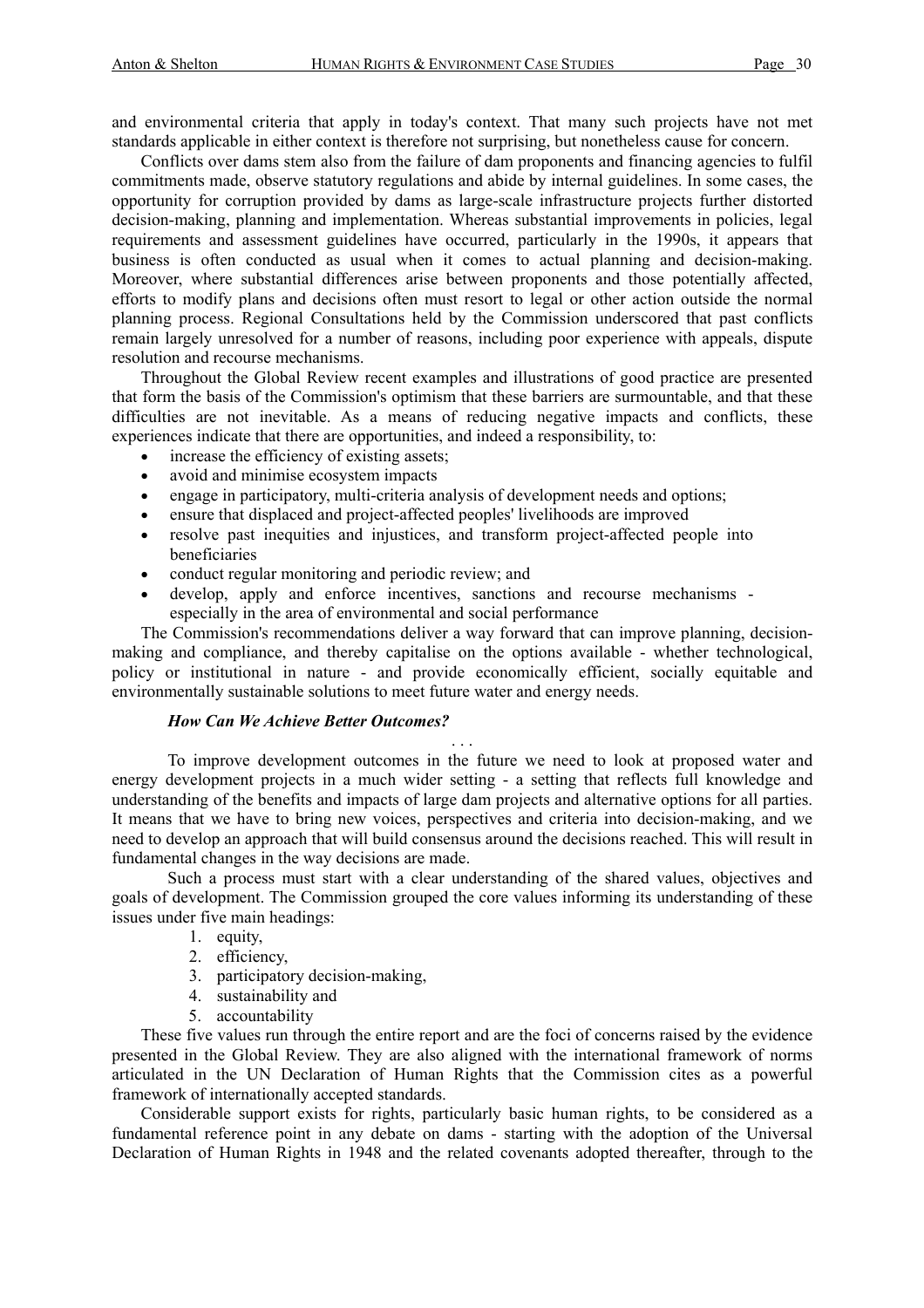Declaration on the Right to Development adopted by the General Assembly in 1986 and the Rio Principles agreed to at the UN Conference on Environment and Development in 1992.

Given the significance of rights-related issues as well as the nature and magnitude of potential risks for all parties concerned, the Commission proposes that an approach based on 'recognition of rights' and 'assessment of risks' (particularly rights at risk) be developed as a tool for guiding future planning and decision-making. This will also provide a more effective framework for integrating the economic, social and environmental dimensions for options assessment and the planning and project cycles.

Clarifying the rights context for a proposed project is an essential step in identifying those legitimate claims and entitlements that might be affected by the proposed project - or indeed, its alternatives. It is also the basis for effective identification of stakeholder groups that are entitled to a formal role in the consultative process, and eventually in negotiating project-specific agreements relating, for example, to benefit sharing, resettlement or compensation.

The notion of risk adds an important dimension to understanding how, and to what extent, a project may have an impact on such rights. Traditional practice is to restrict the definition of risk to the risk of the developer or corporate investor in terms of capital invested and expected returns. These voluntary risk-takers have the capacity to define the level and type of risk they wish to take and explicitly to define its boundaries and acceptability. In contrast, as the Global Review showed, a far larger group often has risks imposed on them involuntarily and managed by others. Typically, these involuntary risk-bearers have little or no say in overall water and energy policy, in the choice of specific projects or in project design and implementation. The risks they face directly affect individual well-being, livelihoods, quality of life, even their spiritual world view and very survival.

Dealing with risks cannot be reduced to consulting actuarial tables or applying a mathematical formula. In the end, as in the case of rights and entitlements, they must be identified, articulated and addressed explicitly. This will require the acknowledgement of risk to be extended to a wider group than governments or developers in order to include both those affected by a project and the environment as a public good.

A rights-and-risks approach to options assessment and to the planning and project cycles presents an effective framework to determine who has a legitimate place at the negotiation table and what issues need to be on the agenda. It empowers decision-making processes based on the pursuit of negotiated outcomes, conducted in an open and transparent manner and inclusive of all legitimate actors involved in the issue, thereby helping to resolve the many and complex issues surrounding water, dams and development. While presenting greater demands at early stages of options assessment and project design, it leads to greater clarity and legitimacy for subsequent steps in decision-making and implementation.

Having laid the groundwork of five core values and a rights-and-risks approach, the Commission developed a constructive and innovative way forward for decision-making in the form of seven strategic priorities and corresponding policy principles. These are written in terms of the outcomes to be achieved. They are supported by a practical set of principles and guidelines designed for adoption, adaptation and use by all those involved in the dams debate. These move from a traditional top-down, technology-focused approach to advocate significant innovations in assessing options, managing existing dams, gaining public acceptance and negotiating and sharing benefits.

#### *Strategic Priorities for Decision-Making*

#### *Gaining Public Acceptance*

Public acceptance of key decisions is essential for equitable and sustainable water and energy resources development. Acceptance emerges from recognising rights, addressing risks, and safeguarding the entitlements of all groups of affected people, particularly indigenous and tribal peoples, women and other vulnerable groups.

Decision-making processes and mechanisms are used that enable informed participation by all groups of people, and result in the demonstrable acceptance of key decisions. Where projects affect indigenous and tribal peoples, such processes are guided by their free, prior and informed consent.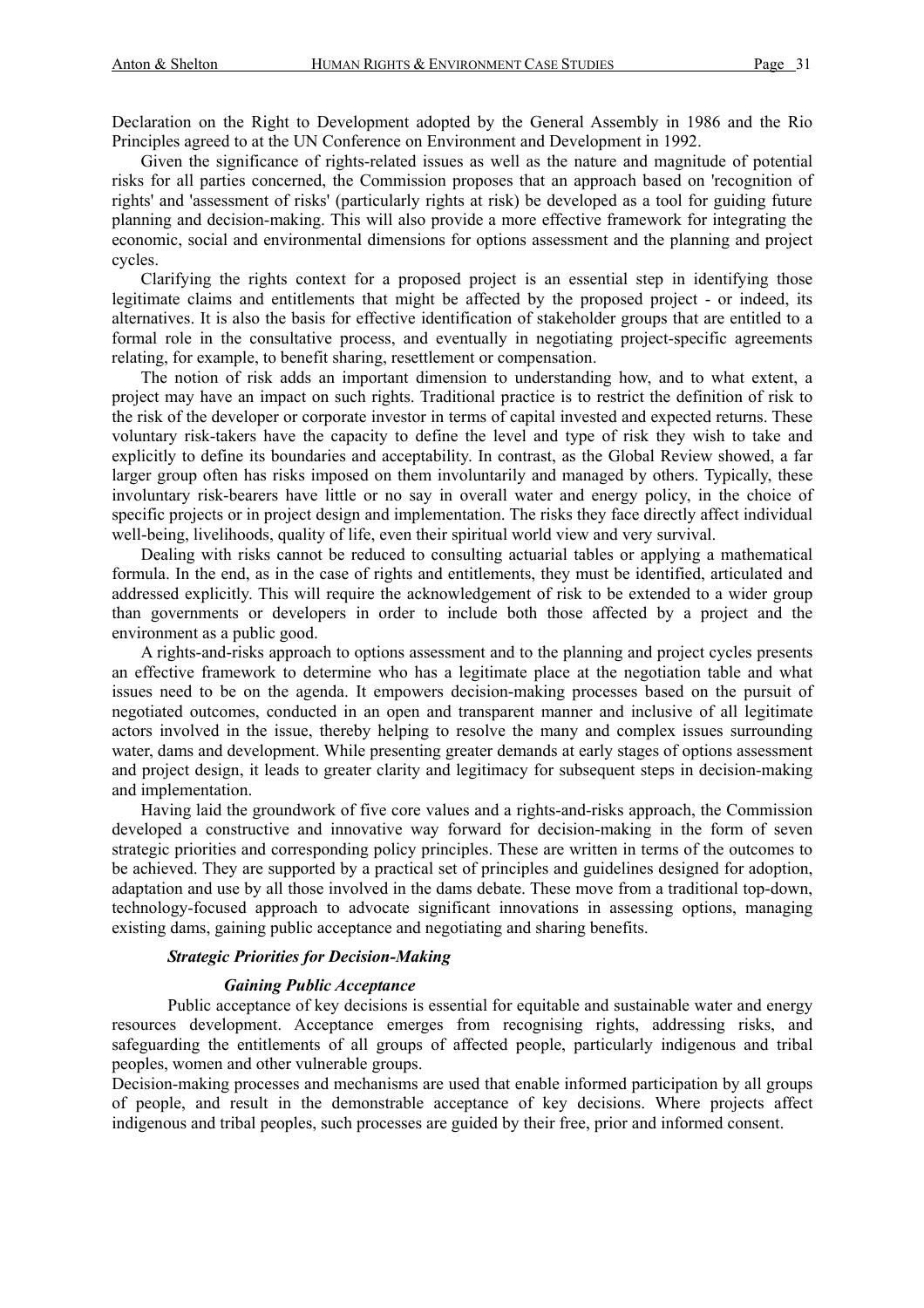- Recognition of rights and assessment of risks is the basis for the identification and inclusion of stakeholders in decision-making on energy and water resources development
- x Access to information, legal and other support is available to all stakeholders, particularly indigenous and tribal peoples, women and other vulnerable groups, to enable their informed participation in decision-making processes
- Demonstrable public acceptance of all key decisions is achieved through agreements negotiated in an open and transparent process conducted in good faith and with the informed participation of all stakeholders
- Decisions on projects affecting indigenous and tribal peoples are guided by their free, prior and informed consent, achieved through formal and informal representative bodies.

#### *Comprehensive Options Assessment*

Alternatives to dams often do exist. To explore these alternatives, needs for water, food and energy are assessed and objectives clearly defined. The appropriate development response is identified from a range of possible options. The selection is based on a comprehensive and participatory assessment of the full range of policy, institutional and technical options.

In the assessment process, social and environmental aspects have the same significance as economic and financial factors. The options assessment process continues through all stages of planning, project development and operations.

- Development needs and objectives are clearly formulated through an open and participatory process before the identification and assessment of options for water and energy resource development
- Planning approaches that take into account the full range of development objectives are used to assess all policy, institutional, management and technical options before the decision to proceed with any programme or project
- Social and environmental aspects are given the same significance as technical, economic and financial factors in assessing options
- $\bullet$  Increasing the effectiveness and sustainability of existing water, irrigation and energy systems is given priority in the options assessment process.
- If a dam is selected through such a comprehensive options assessment, social and environmental principles are applied in the review and selection of options throughout the detailed planning, design, construction and operation phases

#### *Sustaining Rivers and Livelihoods*

Rivers, watersheds and aquatic ecosystems are the biological engines of the planet. They are the basis for life and the livelihoods of local communities. Dams transform landscapes and create risks of irreversible impacts. Understanding, protecting and restoring ecosystems at river basin level is essential to foster equitable human development and the welfare of all species.

*. . .* 

Options assessment and decision-making around river development prioritises the avoidance of impacts, followed by the minimisation and mitigation of harm to the health and integrity of the river system. Avoiding impacts through good site selection and project design is a priority. Releasing tailor-made environmental flows can help maintain downstream ecosystems and the communities that depend on them.

- x A basin-wide understanding of the ecosystem's functions, values and requirements, and how community livelihoods depend on and influence them, is required before decisions on development options are made
- Decisions value ecosystem, social and health issues as an integral part of project and river basin development, and avoidance of impacts is given priority, in accordance with a precautionary approach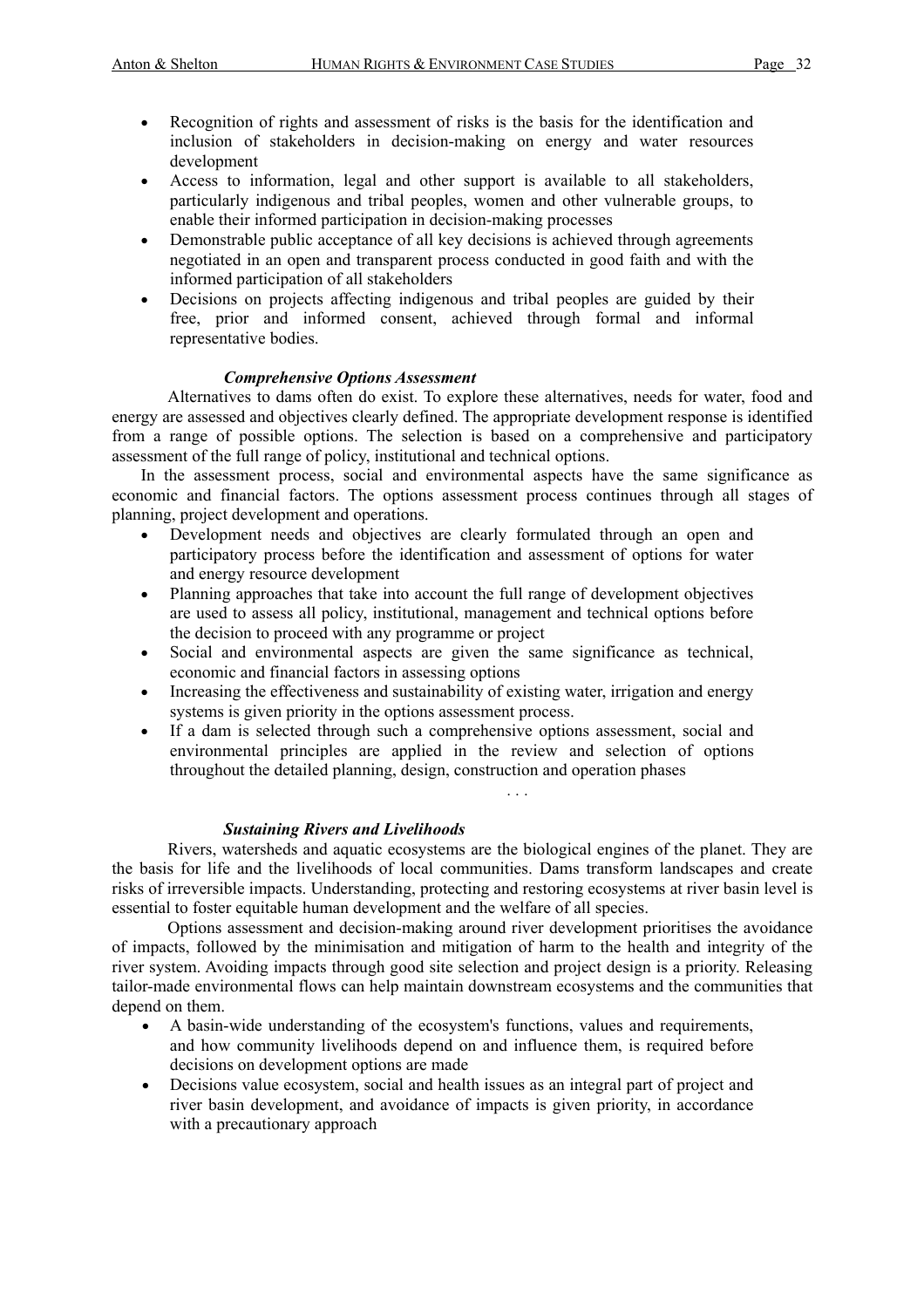- A national policy is developed for maintaining selected rivers with high ecosystem functions and values in their natural state. When reviewing alternative locations for dams on undeveloped rivers, priority is given to locations on tributaries
- Project options are selected that avoid significant impacts on threatened and endangered species. When impacts cannot be avoided, viable compensation measures are put in place that will result in a net gain for the species within the region
- Large dams provide for releasing environmental flows to help maintain downstream ecosystem integrity and community livelihoods and are designed, modified and operated accordingly

## *Recognising Entitlements and Sharing Benefits*

Joint negotiations with adversely affected people result in mutually agreed and legally enforceable mitigation and development provisions. These provisions recognise entitlements that improve livelihoods and quality of life, and affected people are beneficiaries of the project.

Successful mitigation, resettlement and development are fundamental commitments and responsibilities of the State and the developer. They bear the onus to satisfy all affected people that moving from their current context and resources will improve their livelihoods. Accountability of responsible parties to agreed mitigation, resettlement and development provisions is ensured through legal means, such as contracts, and through accessible legal recourse at national and international levels.

- x Recognition of rights and assessment of risks is the basis for identification and inclusion of adversely affected stakeholders in joint negotiations on mitigation, resettlement and development-related decision-making.
- Impact assessment includes all people in the reservoir, upstream, downstream and catchment areas whose properties, livelihoods and non-material resources are affected. It also includes those affected by dam-related infrastructure such as canals, transmission lines and resettlement developments
- All recognised adversely affected people negotiate mutually agreed, formal and legally enforceable mitigation, resettlement and development entitlements
- Adversely affected people are recognised as first among the beneficiaries of the project. Mutually agreed and legally protected benefit-sharing mechanisms are negotiated to ensure implementation

### *Ensuring Compliance*

Ensuring public trust and confidence requires that governments, developers, regulators and operators meet all commitments made for the planning, implementation and operation of dams. Compliance with applicable regulations, with criteria and guidelines, and with project-specific negotiated agreements is secured at all critical stages in project planning and implementation.

A set of mutually reinforcing incentives and mechanisms is required for social, environmental and technical measures. These should involve an appropriate mix of regulatory and non-regulatory measures, incorporating incentives and sanctions. Regulatory and compliance frameworks use incentives and sanctions to ensure effectiveness where flexibility is needed to accommodate changing circumstances.

- A clear, consistent and common set of criteria and guidelines to ensure compliance is adopted by sponsoring, contracting and financing institutions, and compliance is subject to independent and transparent review.
- A Compliance Plan is prepared for each project prior to commencement, spelling out how compliance will be achieved with relevant criteria and guidelines and specifying binding arrangements for project-specific technical, social and environmental commitments
- Incentives that reward project proponents for abiding by criteria and guidelines are developed by public and private financial institutions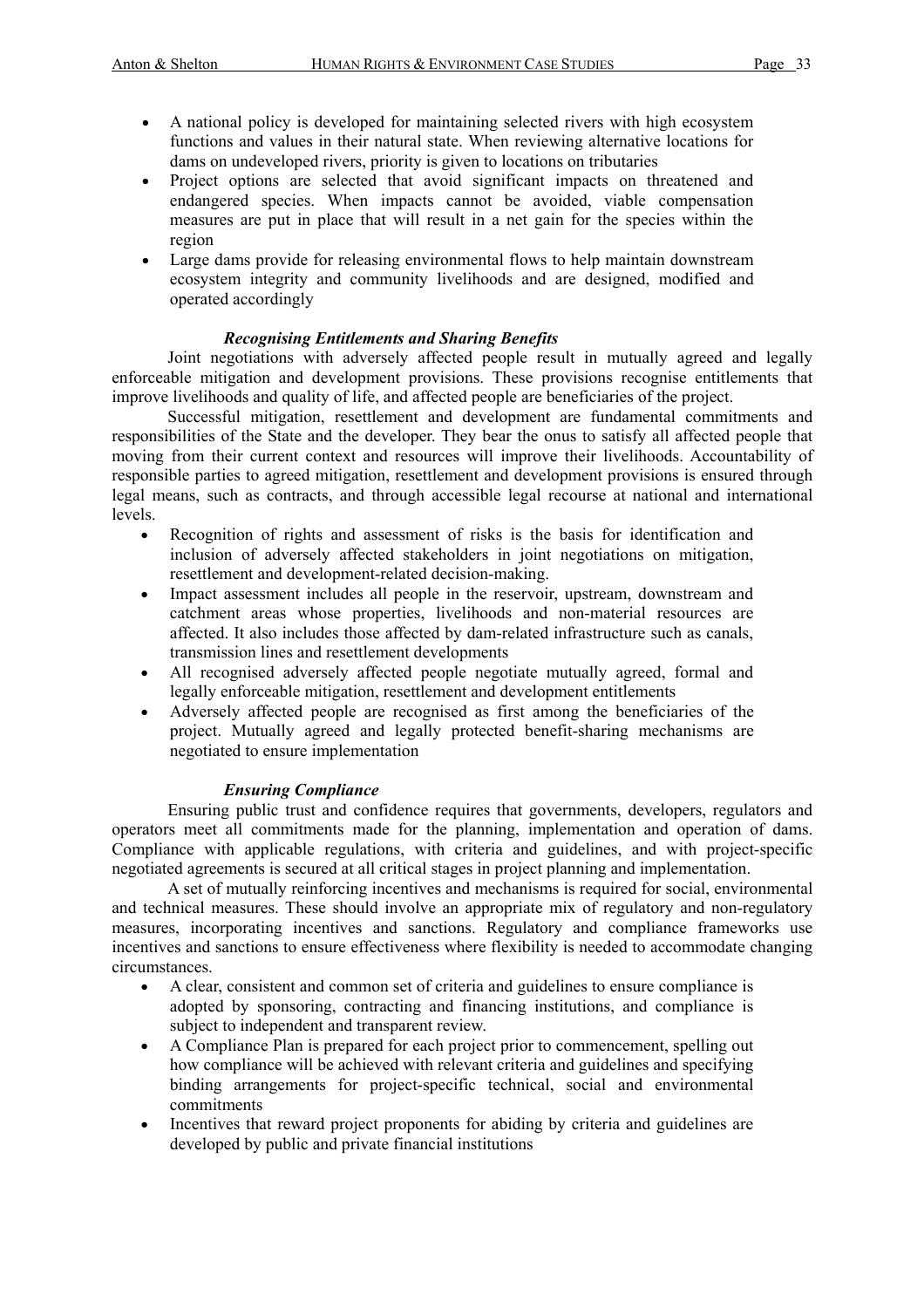- Costs for establishing compliance mechanisms and related institutional capacity, and their effective application, are built into the project budget
- Corrupt practices are avoided through enforcement of legislation, voluntary integrity pacts, debarment and other instruments

## *Sharing Rivers for Peace, Development and Security*

Storage and diversion of water on transboundary rivers has been a source of considerable tension between countries and within countries. As specific interventions for diverting water, dams require constructive co-operation. Consequently, the use and management of resources increasingly becomes the subject of agreement between States to promote mutual self-interest for regional cooperation and peaceful collaboration. This leads to a shift in focus from the narrow approach of allocating a finite resource to the sharing of rivers and their associated benefits in which States are innovative in defining the scope of issues for discussion. External financing agencies support the principles of good faith negotiations between riparian States.

- National water policies make specific provision for basin agreements in shared river basins. Agreements are negotiated on the basis of good faith among riparian States. They are based on principles of equitable and reasonable utilisation, no significant harm, prior information and the Commission's strategic priorities
- Riparian States go beyond looking at water as a finite commodity to be divided and embrace an approach that equitably allocates not the water, but the benefits that can be derived from it. Where appropriate, negotiations include benefits outside the river basin and other aspects of mutual interest.
- Dams on shared rivers are not built in cases where riparian States raise an objection that is upheld by an independent panel. Intractable disputes between countries are resolved through various means of dispute resolution including, in the last instance, the International Court of Justice
- For the development of projects on rivers shared between political units within countries, the necessary legislative provision is made at national and sub-national levels to embody the Commission's strategic priorities of 'gaining public acceptance', 'recognising entitlements' and 'sustaining rivers and livelihoods'
- x Where a government agency plans or facilitates the construction of a dam on a shared river in contravention of the principle of good faith negotiations between riparians, external financing bodies withdraw their support for projects and programmes promoted by that agency

## **A New Focus for Planning and Decision-Making**

The strategic priorities recommended by the Commission lie within a broad framework of existing and emerging policy and regulation at local, national and international levels. (See Figure 3.) Turning these priorities and their underlying principles into reality requires a new focus for planning and management in the water and energy sectors.

This can best be achieved by focusing on the key stages in decision-making that influence final outcomes and where compliance with regulatory requirements can be verified. The Commission has identified five critical decision points when water and energy options are considered. The first two relate to planning, leading to decisions on a preferred development plan:

- 1. Needs assessment validating the needs for water and energy services
- 2. Selecting alternatives identifying the preferred development plan from among the full range of options

Where a dam emerges from this process as a preferred development alternative, three further critical decision points occur:

- 3. Project preparation verifying that agreements are in place before tender of the construction contract
- 4. Project implementation confirming compliance before commissioning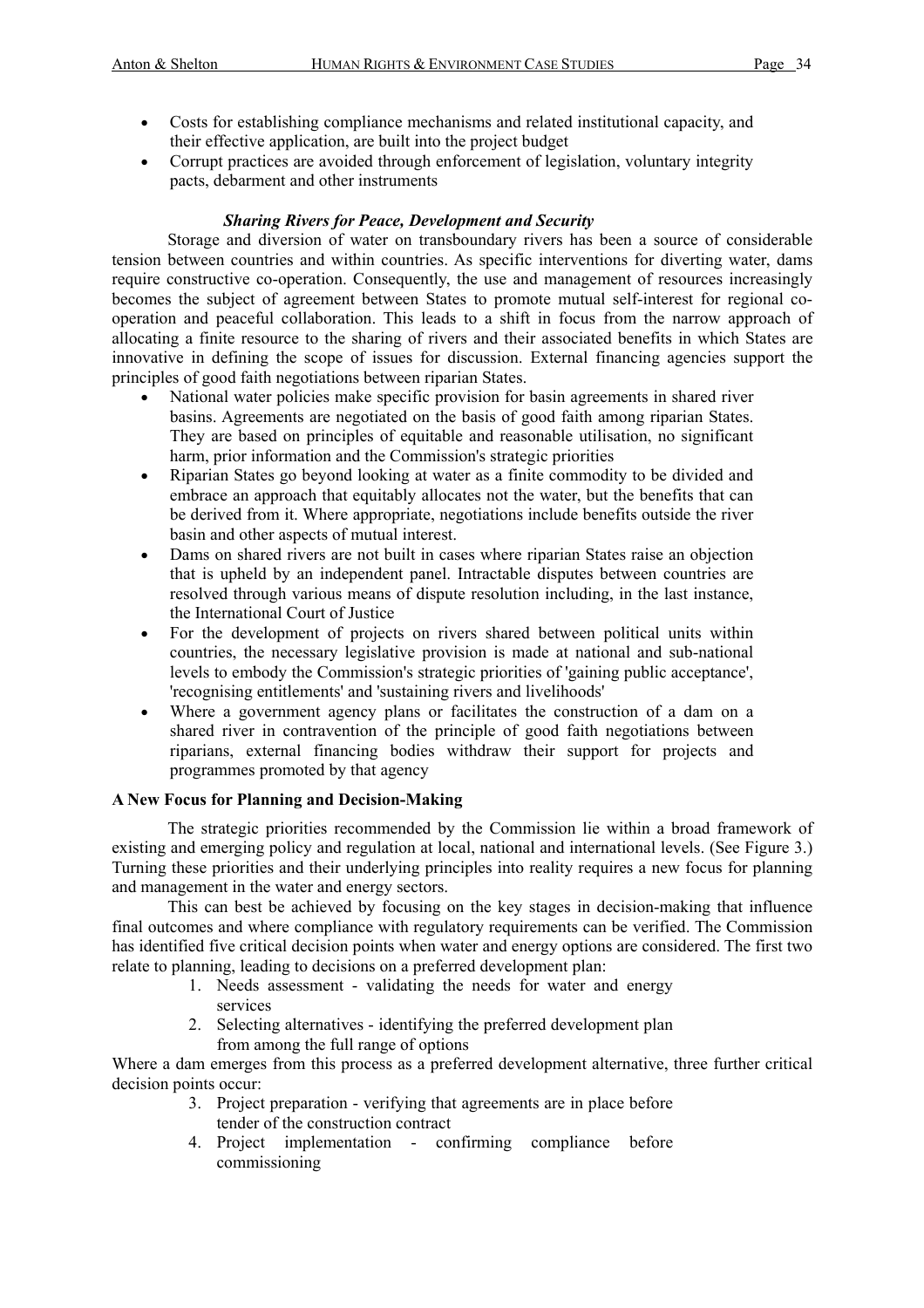5. Project operation - adapting to changing contexts

Each of the five decision points represents a commitment to actions that govern the course of future conduct and the allocation of resources. They are points where ministries and government agencies need to test compliance with preceding processes before giving the green light to proceed to the next stage. They are not exhaustive, and within each stage many other decisions have to be taken and agreements reached. The five stages and associated decision points need to be interpreted within the overall planning contexts of individual countries. The Commission also noted that even when these decision points have been passed, there are certain steps that should be taken to improve outcomes. . . .

Social, environmental, governance and compliance aspects have been undervalued in decision-making in the past. In light of this, the Commission developed criteria and 26 guidelines to complement the body of knowledge on good practices and to add value to current national and international guidelines, including those on technical, economic and financial aspects. Seen in conjunction with existing decision-support instruments, the Commission's criteria and guidelines provide a new direction for appropriate and sustainable development.

Bringing about this change will require:

- x planners to identify stakeholders through a process that recognises rights and assesses risks
- States to invest more at an earlier stage to screen out inappropriate projects and facilitate integration across sectors within the context of the river basin
- consultants and agencies to ensure outcomes from feasibility studies are socially and environmentally acceptable
- x all players to promote open and meaningful participation during planning and implementation, leading to negotiated outcomes
- $\bullet$  developers to accept accountability through contractual commitments, for effectively mitigating social and environmental impacts
- independent reviewers to improve compliance; and
- dam owners to apply lessons learned from past experiences through regular monitoring and adapting to changing needs and contexts

The Commission offers its criteria and guidelines to help States, developers and owners, as well as affected communities and civil society in general, meet emerging societal expectations when faced with the complex issues associated with dam projects. This will foster informed and appropriate decisions, thereby raising the level of public acceptance and improving development outcomes.

. . .

The experience of the Commission demonstrates that common ground can be found without compromising individual values or losing a sense of purpose. But it also demonstrates that all concerned parties must enter into the process in good faith if we are to resolve the issues surrounding water and energy resources development. It is a process with multiple heirs and no clear arbiter. We must move forward together or we will fail.

There will, of course, be further disagreement on these issues. Dynamic debate leads frequently to better outcomes. The Commission believes, however, that business as usual is not a viable strategy. The report closes with a call to action and a challenge to all readers:

#### *Questions & Discussion*

1. Is the Narmada dam a matter of environmental law, human rights, or economic development? To the extent that all are involved, are the goals compatible or inherently conflicting? If the latter is the case, how can the conflicts be resolved or minimized?

2. After criticism of its support for major environmentally damaging projects, such as the construction of a dam and reservoir in Java between 1985 and 1993 and the Sardar Sarovar dam in India, the World Bank began to plan an increasing role in the field of environmental protection. It established an Inspection Panel in 1993 because of growing concerns about accountability for its work. The Panel is an independent investigatory body receiving complaints issuing from those in the territory of a